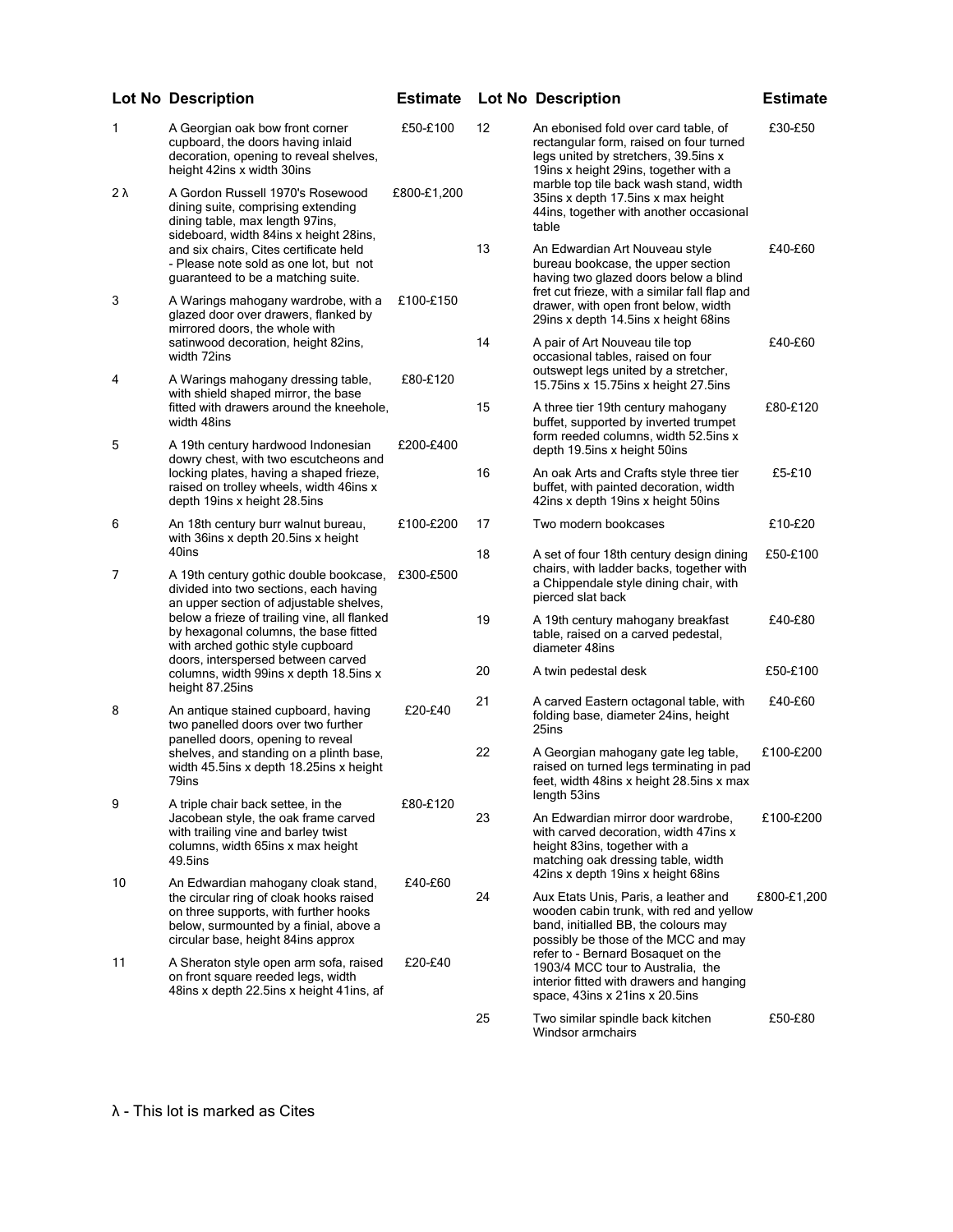## 26 Two similar kitchen Windsor armchairs, one spindle back, one pierced splat back £50-£80 27 A captain's or tub chair **E20-£40** 28 A 19th century mahogany sideboard, width 64.5ins x max depth 27ins x height 36ins £100-£150 29 An Edwardian music cabinet, with three drop down drawers, over a glazed door, raised on tapering legs, height 39ins x width 21ins x depth 14ins £30-£50 30 A large elm/oak farmhouse or refectory table, having six plank top, fitted with a short drawer to one end, raised on tapering legs, width 35ins x length 103ins x height 29.5ins £300-£500 31 A set of 16 continental style oak dining chairs, with carved decoration, and pierced splat back, raised on turned legs, 2 seats badly ripped, finial missing to one £200-£250 32 A Victorian style mahogany glazed cabinet, the doors opening to reveal shelves, width 54ins x depth 13ins x height 45ins £40-£80 33 An 18th century design small oak chest £120-£180 on stand, with three drawers, having inlaid and cross banded decoration, raised on cabriole legs, width 36.5ins x width 26ins x depth 14ins 34 An oak box seat settle, having thee panels to the back, carved with shields, fruiting vine and scrolls, with Gothic style side arms surmounted by carved lions with differently carved columns to each side, the box section below with moulded panel fronts of roundels, etc., width 57ins x depth 20.5ins x max height 59ins £200-£400 35 An oak Gothic style cylinder bureau, the £200-£400 cylinder revealing a ratcheted writing slope, with writing surface to each side, having pigeonholes and five drawers above, one stamped Byrne & Sons, Henry St, Dublin, with Gothic style moulding to the side and panels, fitted with two cupboards below, opening to reveal drawers, width 54ins x depth 29.5ins x height 50ins 36 A reproduction pollard oak serpentine fronted chest, of two short over three graduated long drawers below a cross banded top, raised on bracket feet, width 29ins x depth 18ins x height £80-£120 stretchers may have been replaced, evidence of old repairs and timber cleaning **Lot No Description Estimate Lot No Description Estimate**

## 37 A reproduction pollard oak chest on chest, the upper section fitted with two short drawers over three graduated long drawers, the base fitted with a brushing slide over three graduated long drawers, all having line inlay and raised on ogee bracket feet, width 31.25ins x depth 18ins x height 64.25ins £80-£200 38 A 19th century rectangular tripod table, 24.5ins x 19ins x height 26.25ins, together with a circular mahogany tripod table, diameter 19ins x height 26.5ins £60-£90 39 A Ercol dark finish plate rack, 20ins x 38ins £20-£40 40 A four section Globe Wernicke bookcase, width 34ins x depth 11ins x height 62ins £200-£400 41 A painted Venetian style bombe commode, fitted with a drawer, with cupboard doors below, raised on outwept feet, decorated with cream painted panels of flowers to a blue ground, width 35ins x depth 17is x height 32.5ins £150-£300 42 A campaign chest, af £50-£100 43 A 19th century mahogany extending dining table, raised on four tapering turned legs, with leaf moulded capitals and cups, terminating in brass castors, max length 94ins x 51ins x height 29.5ins £100-£200 44 A 19th century narrow mahogany bookcase chest, the upper section having a single astragal door, opening to reveal shelves, over four graduated long drawers below, with turned wooden handles, raised on bracket feet, width 22.5ins x max height 81ins x max depth 12.75ins £100-£200 45 A mahogany twin pedestal dining table, with brass inlay decoration, length 63ins x width 38ins x height 29ins £50-£80 46 A pair of gothic style Windsor armchairs, with bentwood lattice back, together with three matching standard chairs, raised on turned legs united by stretchers, the backs loose, and some £100-£200

31.5ins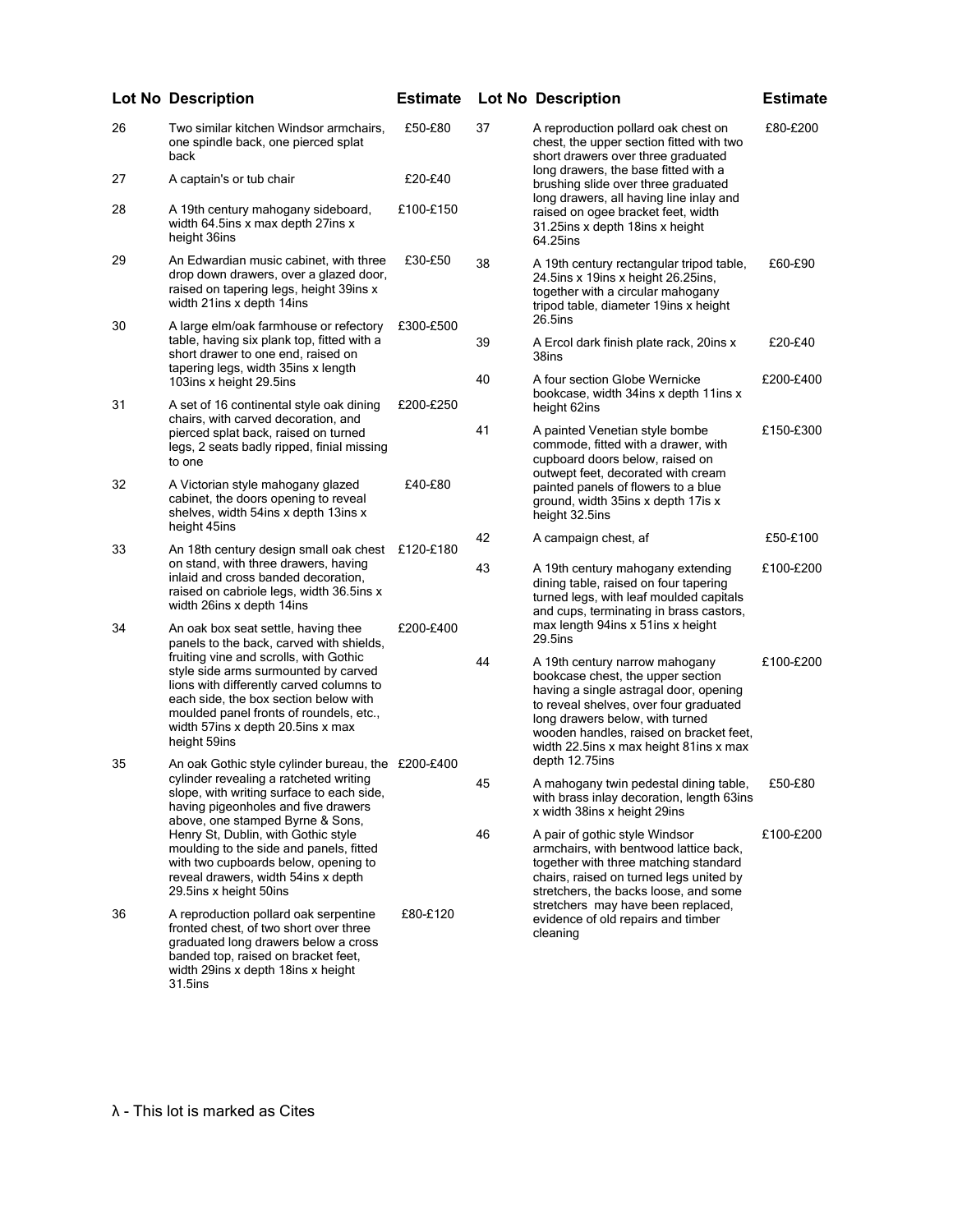|    | <b>Lot No Description</b>                                                                                                                                                                                                   | <b>Estimate</b> |    | <b>Lot No Description</b>                                                                                                                                                                                                                       | <b>Estimate</b>   |
|----|-----------------------------------------------------------------------------------------------------------------------------------------------------------------------------------------------------------------------------|-----------------|----|-------------------------------------------------------------------------------------------------------------------------------------------------------------------------------------------------------------------------------------------------|-------------------|
| 47 | A pair of 19th century yew wood<br>Windsor armchairs (one with arm                                                                                                                                                          | £40-£60         | 60 | A modern pine bureau bookcase, width<br>32ins x depth 18ins x height 72ins                                                                                                                                                                      | £20-£40           |
|    | missing), with pierced and roundel splat<br>back, together with a matching standard<br>chair, all having crinoline stretchers,<br>various old repairs to the stretchers and<br>seats and arms, in some places screws        |                 | 61 | A pine cupboard, the door opening to<br>reveal shelf, raised on a shaped frieze<br>with shelf below, width 30ins x depth<br>17ins x height 72ins, missing cornice                                                                               | £50-£100          |
|    | are exposed, and timber may possibly<br>have been cleaned at some point in<br>time                                                                                                                                          |                 | 62 | A pine linen press missing shelves,<br>width 46ins x depth 21.5ins x height<br>74ins                                                                                                                                                            | £100-£200         |
| 48 | A 19th century mahogany glazed corner<br>cupboard, with astragal glazed door,<br>one pane missing, width 29ins x height                                                                                                     | £20-£40         | 63 | A set of five dining chairs, two carvers<br>and three singles                                                                                                                                                                                   | £20-£40           |
| 49 | 46.5ins<br>An early 20th century office stationery                                                                                                                                                                          | £40-£60         | 64 | A collection of chairs, to include 19th<br>century and later examples, kitchen<br>chairs etc, some af                                                                                                                                           | £20-£40           |
|    | cabinet, fitted with two blind panel<br>doors, opening to reveal 24 slide out<br>trays, width 32ins x height 26.5in x<br>depth 16.5ins, together with a small                                                               |                 | 65 | A 'Warwick' three section glazed<br>bookcase, width 33ins x height 44ins x<br>depth 11ins                                                                                                                                                       | £40-£60           |
|    | stained two door cabinet, the doors<br>opening to reveal stationery shelves,<br>width 16.5ins x height 12.5ins x depth<br>12ins, af                                                                                         |                 | 66 | A duchess style satinwood dressing<br>table, width 45.5ins x height 76ins,<br>missing hinges                                                                                                                                                    | £50-£100          |
| 50 | An early 20th century oak desk of<br>rectangular form, fitted with one central<br>drawer above a kneehole, with two<br>drawers to each side, raised on square<br>tapering legs, width 54ins x depth 28ins<br>x height 30ins | £20-£40         | 67 | A 19th century Biedermeier satinwood<br>framed sofa, with scroll arm supports,<br>width 86ins x depth 29ins x height 38ins                                                                                                                      | £200-£400         |
|    |                                                                                                                                                                                                                             |                 | 68 | An 18th century design wing back<br>armchair, raised on short tapering legs,<br>height 44ins x depth 22ins x width                                                                                                                              | £100-£200         |
| 51 | A pine bookshelf, with plank back, and<br>five shelves below a lattice frieze, width<br>22ins x depth 6.75ins x height 81ins                                                                                                | £30-£50         | 69 | 30ins, stamped W.B. 1360<br>A Georgian design mahogany bed<br>frame, having fret cut decoration, with                                                                                                                                           | £20-£40           |
| 52 | A late 19th century walnut bookcase<br>cupboard, having two glazed doors over                                                                                                                                               | £50-£100        |    | irons, width 42ins x length 89ins x<br>height 53ins, possibly Maples                                                                                                                                                                            |                   |
|    | a drawer, with two cupboards below,<br>width 36.5ins x depth 16ins x height<br>83ins                                                                                                                                        |                 | 70 | A mahogany cot, with spindle sides,<br>width 35ins                                                                                                                                                                                              | £10-£20           |
| 53 | A 19th century mahogany chest, of two<br>short over four long drawers, width<br>46.5ins x depth 21ins x height 53ins                                                                                                        | £80-£120        | 71 | A painted pine kitchen dresser,<br>decorated with roses, width 49ins,<br>height 83ins                                                                                                                                                           | £100-£200         |
| 54 | An 18th century oak coffer, having four<br>panels to the front, two panels to each<br>side, and plain rising lid, width 57ins x<br>depth 22.5ins x height 26.5ins                                                           | £50-£100        | 72 | A pair of 18th century continental<br>satinwood lacquer and inlaid breakfront<br>cabinets, with fret pierced gallery and<br>gilt brass moulding; one cabinet having<br>a frieze drawer with two black and gilt                                  | £3,000-<br>£4,000 |
| 55 | A Georgian oak knee hole desk                                                                                                                                                                                               | £50-£100        |    | lacquer panels to the side of an inlaid<br>panel, the cupboard door with two inlaid                                                                                                                                                             |                   |
| 56 | A Georgian mahogany bureau, the fall<br>flap opening to reveal a shaped interior<br>with drawers and pigeonholes, having<br>four graduated long drawers below, af,<br>width 38ins x depth 20ins x height 44ins              | £20-£40         |    | panels either side of a black and gilt<br>lacquer panel with gilt brass mouldings<br>raised on short square tapering legs to<br>brass feet - the other cabinet being<br>decorated in the reverse, height 35ins x<br>width 27ins x depth 15.5ins |                   |
| 57 | A 19th century cane seated hoop back<br>child's chair, raised on turned legs<br>united by stretchers                                                                                                                        | £20-£40         | 73 | A Georgian oak wall hanging cupboard,<br>having shaped cornice and single<br>astragal glazed door                                                                                                                                               | £80-£120          |
| 58 | An antique style oak dresser base,<br>fitted with three drawers, over a shaped<br>apron, width 69in x depth 18ins x height<br>32ins                                                                                         | £100-£200       | 74 | A light oak Globe Wernicke three<br>section glazed oak bookcase, width<br>33.5ins, x depth 11ins x height 45ins                                                                                                                                 | £150-£300         |
| 59 | Details at time of sale                                                                                                                                                                                                     |                 | 75 | Two blue painted Lloyd Loom chairs,<br>together with a yellow example, and two<br>white, one has split to base of seat                                                                                                                          | £30-£50           |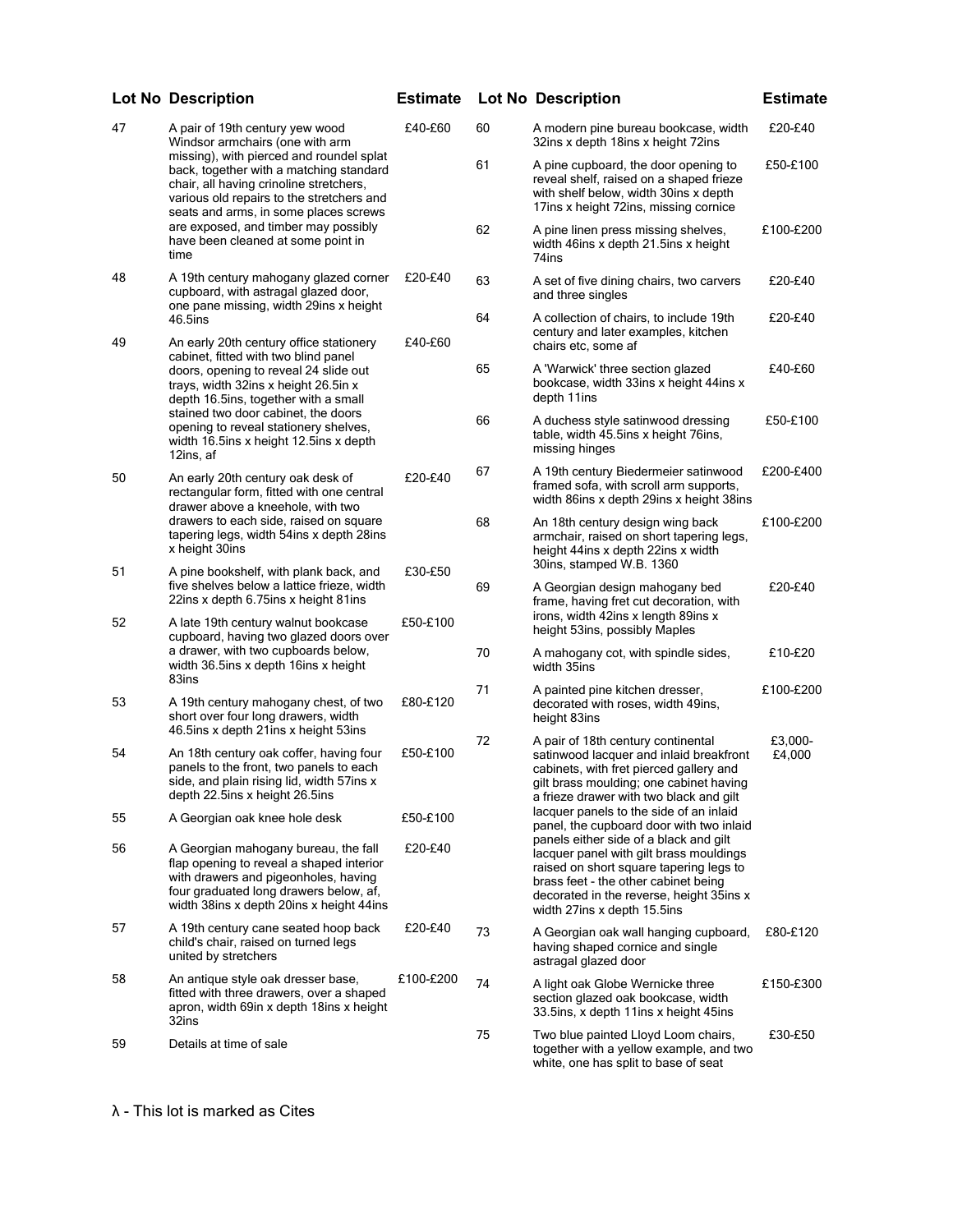|    | <b>Lot No Description</b>                                                                                                                                                                                                                                     | <b>Estimate</b> |     | <b>Lot No Description</b>                                                                                                                                                                                                                   | <b>Estimate</b> |
|----|---------------------------------------------------------------------------------------------------------------------------------------------------------------------------------------------------------------------------------------------------------------|-----------------|-----|---------------------------------------------------------------------------------------------------------------------------------------------------------------------------------------------------------------------------------------------|-----------------|
| 76 | A 19th century mahogany drop leaf<br>table, raised on square tapering legs<br>terminating in brass caps and casters,<br>62.5ins x 40ins, height 28ins                                                                                                         | £30-£50         | 89  | A 19th century hanging corner<br>cupboard, with astragal glazed door,<br>opening to reveal fitted shelves the<br>shelves with delft parquetry decoration,                                                                                   | £40-£80         |
| 77 | A late Georgian mahogany chest on<br>chest, the upper section having two<br>short over three graduated long                                                                                                                                                   | £300-£500       | 90  | width 22ins x height 32ins<br>A pine chest of four long drawers, width<br>39ins x depth 19ins x height 39ins                                                                                                                                | £50-£100        |
|    | drawers, the base fitted with a brushing<br>slide over three graduated long<br>drawers, raised on bracket feet, width<br>41.75 ins x depth 21 ins x height 75.5 ins                                                                                           |                 | 91  | An antique style oak refectory table,<br>raised on turned legs united by<br>stretcher, width 26.5ins x length 66ins x<br>height 29ins                                                                                                       | £200-£400       |
| 78 | A late 19th century mahogany glazed<br>cabinet, having two astragal glazed                                                                                                                                                                                    | £80-£120        | 92  | Two repro showwood armchairs                                                                                                                                                                                                                | £50-£100        |
|    | doors opening to revel adjustable<br>shelves, with two blind panel doors<br>below, raised on bracket feet, width                                                                                                                                              |                 | 93  | Five wheelback oak kitchen chairs                                                                                                                                                                                                           | £20-£40         |
| 79 | approx 40ins, x depth 13ins x height<br>79ins<br>An Edwardian open fronted bookcase,<br>fitted with 6 adjustable shelves, with<br>tramline moulding to the sides, and                                                                                         | £30-£50         | 94  | A continental pine double cupboard, the<br>upper section with over hanging canopy<br>having blind panel cupboard door, fitted<br>with a drawer below, over panel<br>cupboard door below, width 24.75ins x<br>depth 14.5ins x height 65.5ins | £100-£200       |
| 80 | raised on a plinth base, width 39.5ins x<br>depth 11.5ins x height 56ins<br>A low mahogany cupboard, with wavy<br>moulded top and fitted with two glazed<br>doors below, opening to reveal shelves,                                                           | £80-£120        | 95  | An antique oak pot board dresser,<br>having open delft shelves to the back,<br>fitted with three drawers to the shaped<br>frieze, with pot board below, width<br>66.5ins x depth 16.5ins x height to top                                    | £200-£400       |
|    | with plain column sides, width 40ins x<br>depth 16.5ins x height 29.25ins                                                                                                                                                                                     |                 | 96  | of dresser 27ins, max height 76ins<br>A pair of late Georgian mahogany hall                                                                                                                                                                 | £100-£150       |
| 81 | An 18th century oak coffer, having four<br>panel rising lid and raised on stiled feet,<br>width 52ins x depth 23.5ins x height<br>25ins                                                                                                                       | £150-£300       |     | chairs, with carrying handles to the<br>shaped back, solid seat and shaped<br>front legs                                                                                                                                                    |                 |
| 82 | A 19th century rosewood centre writing<br>table, of rectangular form, fitted with two<br>parquetry quarter veneered drawers to<br>one side, raised on cylindrical turned<br>legs united by a wavy stretcher, with a<br>central turned bar, 39.5ins 22.75ins x | £100-£200       | 97  | Details at time of sale                                                                                                                                                                                                                     |                 |
|    |                                                                                                                                                                                                                                                               |                 | 98  | Details to time of sale                                                                                                                                                                                                                     |                 |
|    |                                                                                                                                                                                                                                                               |                 | 99  | Details to time of sale                                                                                                                                                                                                                     |                 |
|    | height 30ins                                                                                                                                                                                                                                                  |                 | 100 | Details to time of sale                                                                                                                                                                                                                     |                 |
| 83 | A late Georgian mahogany rectangular<br>breakfast table, raised on a turned                                                                                                                                                                                   | £80-£120        | 101 | Details to time of sale                                                                                                                                                                                                                     |                 |
|    | column, with four outswept legs<br>terminating in brass cups and castors,<br>width 35.5ins x length 54.5ins                                                                                                                                                   |                 | 102 | Details to time of sale                                                                                                                                                                                                                     |                 |
| 84 | A 19th century mahogany sarcophagus                                                                                                                                                                                                                           | £200-£400       | 103 | Details to time of sale                                                                                                                                                                                                                     |                 |
|    | shaped wine cooler, the rising lid<br>opening to reveal a divided interior with<br>one metal lined compartment, raised on<br>bun feet, width 29ins x height 25ins                                                                                             |                 | 104 | A large Eastern design red ground rug,<br>decorated with medallions, animals,<br>and stylised decoration                                                                                                                                    | £150-£300       |
| 85 | A late Georgian mahogany circular<br>occasional table, raised on a tripod<br>support, diameter 21.75ins                                                                                                                                                       | £50-£100        | 105 | A large Chinese wool wash rug, with<br>floral decoration to a mustard ground,<br>166ins x 121ins                                                                                                                                            | £100-£200       |
| 86 | A set of five (4+1) late 19th century<br>mahogany spindle back dining chairs                                                                                                                                                                                  | £50-£100        | 106 | Four Eastern design prayer mats, one<br>with an orange ground 24ins x 18ins,<br>one with red border to a blue central                                                                                                                       | £50-£100        |
| 87 | An antique style fruitwood dresser<br>base, fitted with three frieze drawers,<br>raised on square feet, width 68ins x<br>depth 17.5ins x height 31ins                                                                                                         | £100-£200       |     | ground, 29ins x 25ins, one with red<br>ground, 37ins x 21ins, and an earlier<br>example                                                                                                                                                     |                 |
| 88 | A Newells Iron safe, with keys, 18ins x<br>18ins x 24ins                                                                                                                                                                                                      | £50-£100        |     |                                                                                                                                                                                                                                             |                 |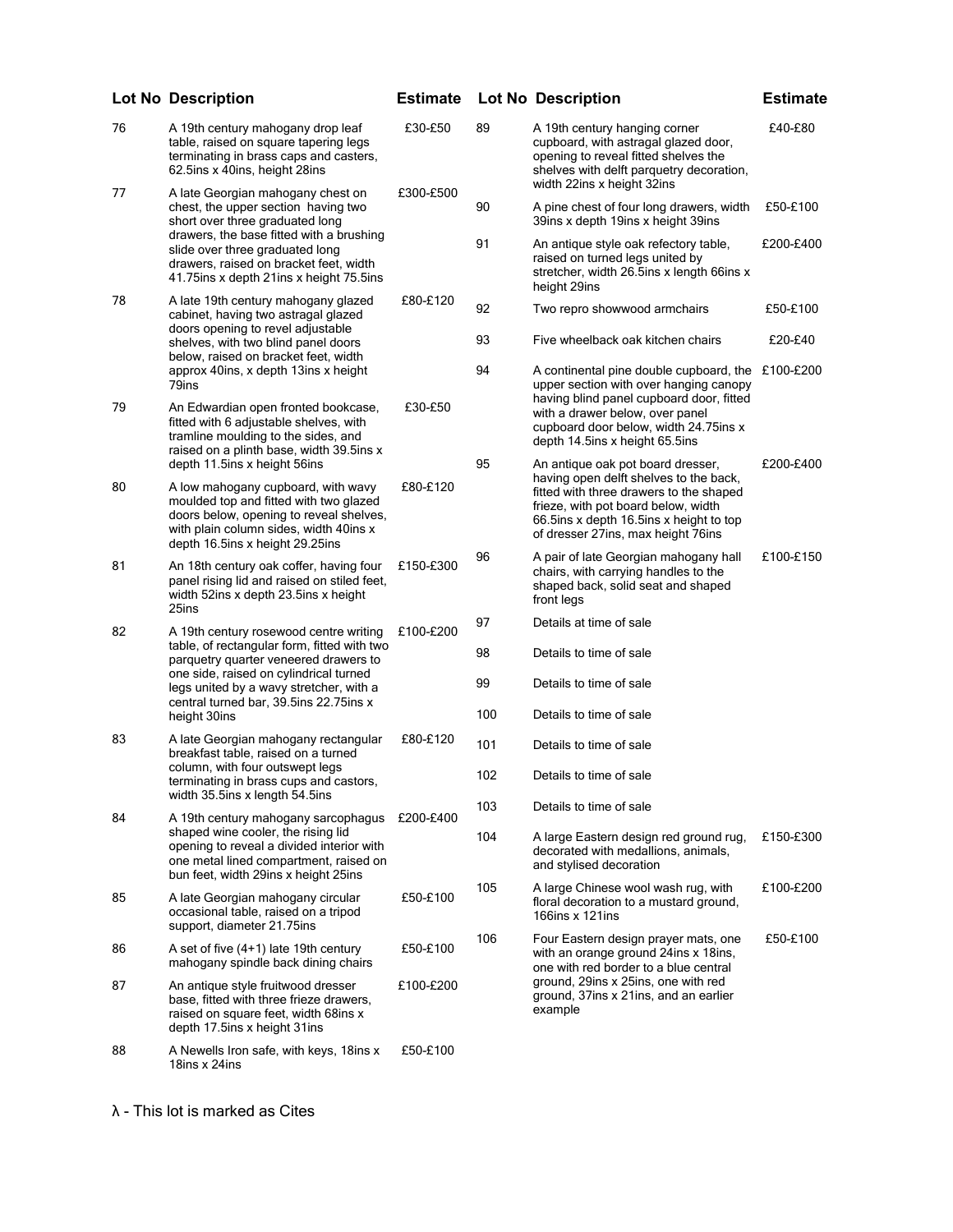|            | <b>Lot No Description</b>                                                                                                                                                                              | <b>Estimate</b>     |     | <b>Lot No Description</b>                                                                                                                                                                                           | <b>Estimate</b> |
|------------|--------------------------------------------------------------------------------------------------------------------------------------------------------------------------------------------------------|---------------------|-----|---------------------------------------------------------------------------------------------------------------------------------------------------------------------------------------------------------------------|-----------------|
| 107        | An Eastern design red ground rug,<br>49ins x 40ins, together with a similar<br>smaller rug, 37ins x 26ins, an Eastern<br>design runner, 70ins x 25ins, and a<br>smaller similar example, 38ins x 25ins | £40-£80             | 128 | G Butler, watercolour, Duchess of<br>Rutland, 19ins x 23ins, together with a<br>signed David Birtwhistle print of a GWR<br>train at Toddington                                                                      | £30-£50         |
| 108        | An Eastern design red ground rug,<br>decorated with geometric medallions,<br>96ins x 65ins                                                                                                             | £50-£100            | 129 | A L Hammonds, charcoal on paper,<br>RAF Biggin Hill engine on Severn<br>Valley Railway, 15ins x 20ins                                                                                                               | £50-£100        |
| 109        | An antique Eastern style rug, decorated                                                                                                                                                                | £150-£250           | 130 | A Terence Cuneo print, railway scene,<br>31ins x 23ins                                                                                                                                                              | £20-£50         |
|            | with medallions to deep blue ground,<br>144ins x 61ins, threadbare in places,<br>repaired tear                                                                                                         |                     | 131 | Barrie A F Clark, colour print, Spitfire,<br>17ins $x$ 35.5ins                                                                                                                                                      | £30-£50         |
| 110        | An Eastern design rug, 37ins x 84ins                                                                                                                                                                   | £30-£50             | 132 | A set of four 19th style century hunting<br>prints 12ins x 17ins                                                                                                                                                    | £10-£20         |
| 111        | A Central American style cream ground<br>rug, with orange border, decorated with<br>a geometric pattern, 92ins x 66ins                                                                                 | £50-£100            | 133 | Percy Robertson, black and white<br>etching, The Swing Bridge Newcastle,<br>6ins x 8ins, together with Joseph                                                                                                       | £20-£40         |
| 112        | Details to time of sale                                                                                                                                                                                |                     |     | Knight, black and white etching, rocks<br>and sea, 6ins x 7ins, and Frank                                                                                                                                           |                 |
| 113        | Details to time of sale                                                                                                                                                                                |                     |     | Hill, black and white etching, Windsor<br>Castle, 5.5ins x 9ins                                                                                                                                                     |                 |
| 114        | A large 19th Century style oak framed<br>mirror, the frame with carved                                                                                                                                 | £400-£600           | 134 | A signed Hanslip Fletcher print, College £100-£150<br>from the Lake, 7.5ins x 10.5ins                                                                                                                               |                 |
| 115        | decoration, max height 67ins x 48ins<br>An Eastern design cushion framed<br>mirror, with bevelled plate, 23ins x<br>29ins                                                                              | £80-£120            | 135 | Two limited edition colour engravings,<br>possibly Wiles or Miles, 9.25ins x 9ins,<br>together with another colour print,<br>landscape, 8ins x 11.5ins                                                              | £50-£100        |
| 116<br>117 | An Eastern design mirror, with carved<br>fret decoration to the top, 31ins x 23ins<br>A 19th century mahogany boxwood line                                                                             | £50-£100<br>£40-£80 | 136 | Three framed Antique black and white<br>engravings, together with a pencil and<br>ink drawing of Ely Cathedral and a View                                                                                           | £100-£200       |
|            | inlay over mantle mirror, with bevelled<br>plate, width 51ins x max height 23.5ins                                                                                                                     |                     | 137 | of Llanton Abbey<br>Two glass prints, George III and Queen                                                                                                                                                          | £80-£120        |
| 118        | A Regency design gilt wall mirror,<br>decorated with an eagle and swags,                                                                                                                               | £80-£120            |     | Charlotte, printed by John Bowles of<br>London, 14ins x 10ins                                                                                                                                                       |                 |
| 119        | mirror plate 14ins x 7.5ins<br>A Regency design wall mirror, with                                                                                                                                      | £100-£150           | 138 | A Punch print, of a cricketing scene,<br>4.5ins x 7ins                                                                                                                                                              | £50-£80         |
|            | ornate scroll decoration, 22ins x 21.5ins                                                                                                                                                              |                     | 139 | T F Simon, black and white etching,<br>view through doorway with seated                                                                                                                                             | £50-£100        |
| 120        | A modern gilt framed mirror with<br>bevelled mirror plate, 35ins x 23ins                                                                                                                               | £15-£30             |     | figure, further figures and houses,<br>unframed but mounted, 7.5ins x 8.5ins                                                                                                                                        |                 |
| 121        | A pair, left and right, of Chippendale<br>style gilt wall mirrors, decorated with A<br>symmetric scrolls and flower heads,<br>probably 18th century, maximum height<br>36ins, af                       | £1,500-<br>£3,000   | 140 | C T Winter, three coloured etchings,<br>after watercolours by Edward King, Big<br>Ben, Bow Church Cheapside and St<br>Dunstan's Fleet Street, views of<br>London, all unframed, 15ins x 19ins,<br>18.5ins $x$ 19ins | £50-£100        |
| 122        | A wall mirror, 16ins x 52ins                                                                                                                                                                           | £40-£80             | 141 | An antique map of Worcestershire, by                                                                                                                                                                                | £100-£200       |
| 123        | Four modern gilt mirrors, ornately<br>framed with bevelled glass, 38ins x<br>24ins, 35ins x 19ins, 43ins x 12ins and                                                                                   | £40-£80             | 142 | Emmanuel Bowen, 21ins x 28ins<br>A signed A J Munnings print 16ins x                                                                                                                                                | £100-£200       |
|            | 13ins x 16ins                                                                                                                                                                                          |                     |     | 22ins, together with another Munnings<br>print entitled Gypsy Live, 19ins x 24ins                                                                                                                                   |                 |
| 124        | A Georgian design mirror with bevelled<br>plate, 27ins x 17ins                                                                                                                                         | £20-£40             | 143 | A collection of prints, to include antique<br>botanical examples, and antique style<br>studies of theatres                                                                                                          | £30-£50         |
| 125        | Details to time of sale                                                                                                                                                                                |                     | 144 | A coloured linen backed wall map of                                                                                                                                                                                 | £20-£40         |
| 126        | Details to time of sale                                                                                                                                                                                |                     |     | Near East and Middle East, Ukraine-<br>Ethiopia, 39.5ins x 47.25ins                                                                                                                                                 |                 |
| 127        | Details to time of sale                                                                                                                                                                                |                     | 145 | A coloured linen backed wall map of the<br>Mediterranean, 151ins x 37.5ins                                                                                                                                          | £20-£40         |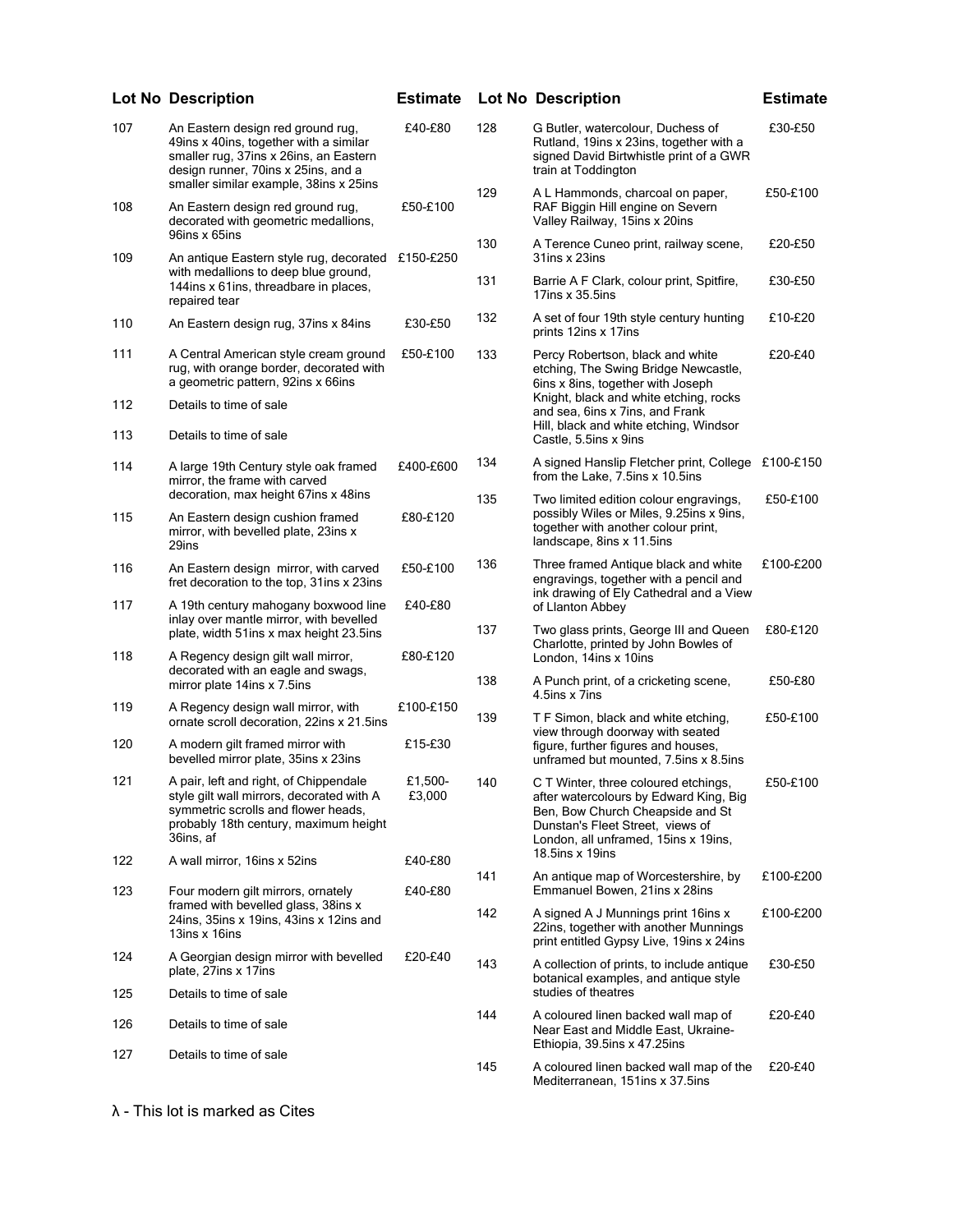| 146 | Details to time of sale                                                                                                                                                   |           | 165 | Details to time of sale                                                                                                       |                   |
|-----|---------------------------------------------------------------------------------------------------------------------------------------------------------------------------|-----------|-----|-------------------------------------------------------------------------------------------------------------------------------|-------------------|
| 147 | Details to time of sale                                                                                                                                                   |           | 166 | A 19th century English School oil on<br>board, portrait of a man reading from a                                               | £40-£80           |
| 148 | Details to time of sale                                                                                                                                                   |           |     | book, 19ins x 15ins                                                                                                           |                   |
| 149 | Details to time of sale                                                                                                                                                   |           | 167 | Malcolm Paul Hayes, oil on board,<br>Brancaster Norfolk, beach scene, 8ins x<br>12ins                                         | £30-£50           |
| 150 | Two Edwardian watercolours, af,<br>Venetian style scene 16ins x 10ins, and<br>Continental scene, 16ins x 12ins,<br>together with J Burnett, watercolour,                  | £15-£30   | 168 | P Evans, after Tamara Lempike, of on<br>canvas, nude female with red lipstick,<br>36ins x 23.5ins                             | £200-£400         |
| 151 | 10ins x 15ins<br>Fred Tucker, two watercolours, one of a<br>river scene and one a rural scene,                                                                            | £50-£100  | 169 | Attributed to Balthazar Denner two oils<br>on wooden panels, portraits of men,<br>one reading a book, 4ins x 3.5ins           | £400-£600         |
|     | 1928, 13ins x 20ins and 10ins x 18ins                                                                                                                                     |           | 170 | Bertha Doyle, watercolour, Old Dutch                                                                                          | £100-£120         |
| 152 | An album containing twelve Chinese                                                                                                                                        | £150-£300 |     | Washerwoman, 10ins x 14ins                                                                                                    |                   |
| 153 | watercolours on rice paper<br>Graham Howlett, watercolour, sail boats<br>on water with thatched house, 14ins x<br>20ins                                                   | £50-£100  | 171 | Brian Bowhill, mixed media with<br>material, two naked females, 17ins x<br>29ins, together with a black and white<br>abstract | £20-£40           |
| 154 | Details at time of sale                                                                                                                                                   |           | 172 | G V Arnold, pair of oil on canvas,<br>Eastern street scenes, 9.5ins x 6.5ins                                                  | £100-£150         |
| 155 | Horace Mann Livens, watercolour,<br>Richmond Bridge Evening, 11.25ins x                                                                                                   | £40-£60   | 173 | K Schofield, oil on canvas, figure in<br>boat on water, 10ins x 17.5ins                                                       | £50-£80           |
| 156 | 14.25ins, signed and dated '05<br>Joshua Cristall, pen, ink and                                                                                                           | £40-£60   | 174 | A 19th century oil on canvas, landscape<br>with trees, 12ins x 16ins                                                          | £60-£100          |
| 157 | watercolour, Warwick Castle, 8.5ins x<br><b>12.5ins</b><br>A 19th century watercolour, study of a                                                                         | £100-£200 | 175 | Wynn, oil on canvas laid on board,<br>figures and boats from the shore, 21ins<br>$x$ 26ins                                    | £50-£100          |
|     | butterfly, 5.5ins x 6.5ins, together with a<br>Durer print of an owl, Gilbert, limited<br>edition print of cats and Karen Jones,<br>watercolour, Driving in Dust, 11ins x |           | 176 | Johann Bonthuys, oil on canvas, waves<br>on a rocky beach with rocks to the<br>background, 23.5ins x 35.5ins                  | £80-£120          |
| 158 | 15ins<br>Vincent Wilson, watercolour, Stones in                                                                                                                           | £100-£200 | 177 | Charles Jones, oil on canvas,<br>landscape with sheep, 24ins x 41.5ins                                                        | £3,000-<br>£4,000 |
|     | a Cornish Hedge, Kithill, 13.5ins x<br>18ins, together with two prints and a<br>material picture by Violet Potter                                                         |           | 178 | Angela Burfoot, oil on board, still life,<br>Dark Flowers, 14ins x 11ins, signed and<br>dated 1969                            | £40-£60           |
| 159 | Mary Elliot Lacey, two watercolours,<br>Red Crested Merganzers, 6.5ins x 9ins<br>and Pheasant on Stone Wall, 12ins x<br>9.25ins                                           | £20-£30   | 179 | Angela Burfoot, oil on board, study of<br>interior of a church, 24ins x 17.5ins,<br>signed and dated 1970                     | £40-£60           |
| 160 | Lionel Edwards, watercolour, illustration £100-£200<br>for Lorna Doone, monogrammed,<br>inscribed to label, 13ins x 9.5ins,                                               |           | 180 | Angela Burfoot, oil on board, still life of<br>flowers in a vase, 24ins x 17.5ins,<br>signed and dated 1970                   | £40-£60           |
|     | together with R D Blackmore, Lorna<br>Doone, illustrated by Lionel Edwards                                                                                                |           | 181 | F Shrubsole, oil on canvas, courtyard<br>scene with chickens and washing line,                                                | £80-£120          |
| 161 | A pair of 19th century watercolours of<br>dead birds, the one indistinctly signed<br>titled 'A Sparrow', and dated May 1828,                                              | £40-£60   | 182 | dated $1890, 17.5$ ins x 9ins<br>K Nixon, oil on board, ploughing scene<br>with two shire horses, 17ins x 29ins               | £300-£500         |
| 162 | the other of a woodcock, 7.5ins x 6ins<br>Millard Owen Sheets, watercolour,                                                                                               | £1,500-   | 183 | K Myles, pair of oil on canvas, still life of<br>apples and oranges, 12ins x 16ins                                            | £20-£40           |
|     | Evening Horses 1964, horses in a<br>landscape, bearing Arthur Tooth &<br>Sons Ltd label verso, 20ins x 30ins                                                              | £3,000    | 184 | Details to time of sale                                                                                                       |                   |
| 163 | Details to time of sale                                                                                                                                                   |           | 185 | Details to time of sale                                                                                                       |                   |
|     |                                                                                                                                                                           |           | 186 | Details to time of sale                                                                                                       |                   |
| 164 | Details to time of sale                                                                                                                                                   |           |     |                                                                                                                               |                   |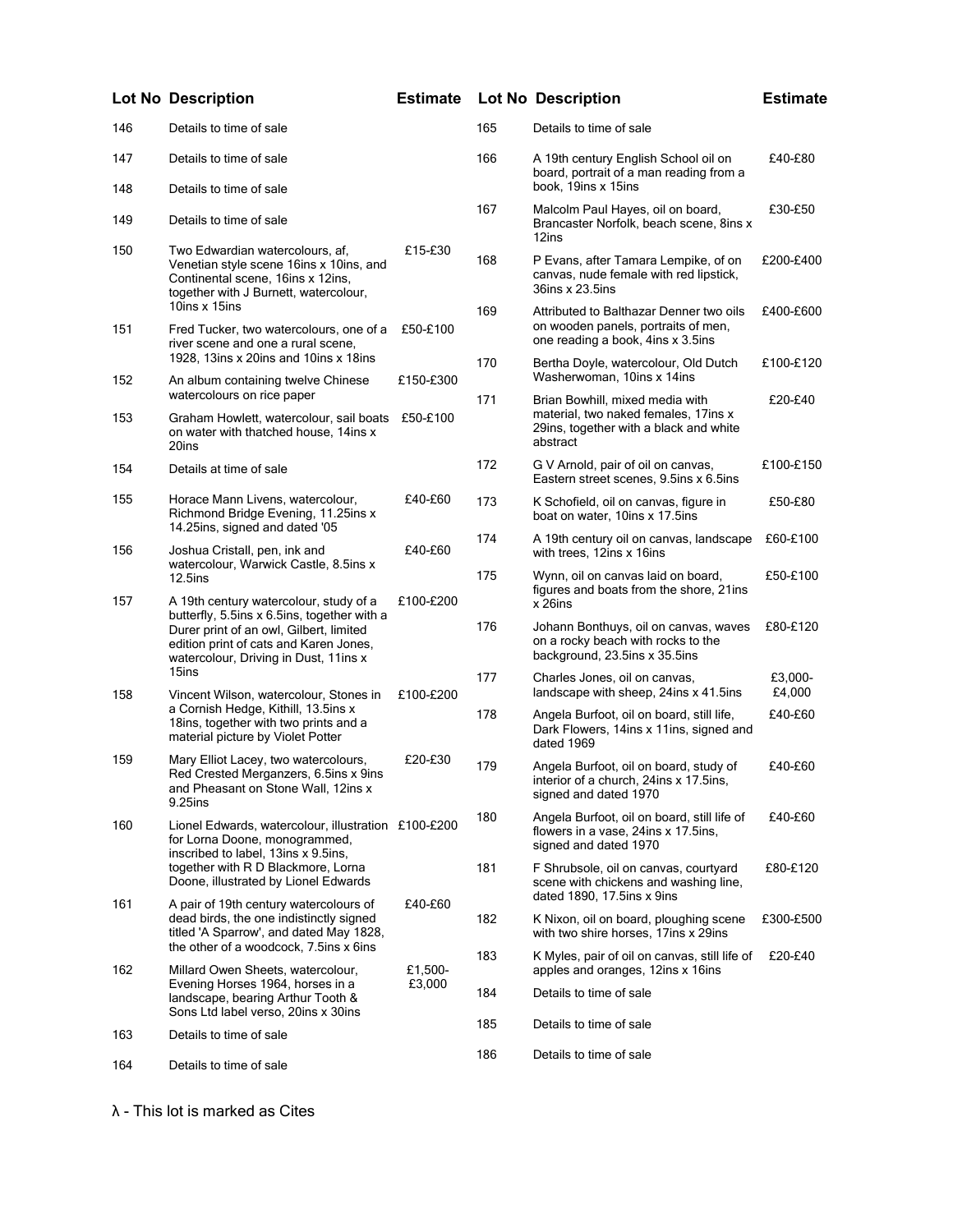|     | <b>Lot No Description</b>                                                                                                                                                                                                                                                                                      | <b>Estimate</b> |     | <b>Lot No Description</b>                                                                                                                                                                                             | <b>Estimate</b> |
|-----|----------------------------------------------------------------------------------------------------------------------------------------------------------------------------------------------------------------------------------------------------------------------------------------------------------------|-----------------|-----|-----------------------------------------------------------------------------------------------------------------------------------------------------------------------------------------------------------------------|-----------------|
| 187 | Details to time of sale                                                                                                                                                                                                                                                                                        |                 | 202 | An oak cased record player, Mead,<br>Birmingham, case size 16.5ins x                                                                                                                                                  | £30-£50         |
| 188 | Details to time of sale                                                                                                                                                                                                                                                                                        |                 |     | 16.5ins x height 10.5ins                                                                                                                                                                                              |                 |
| 189 | A stone garden model of a recumbent<br>lion, width 16ins x 7.5ins high                                                                                                                                                                                                                                         | £40-£60         | 203 | A Paris scarf ring, formed as a French<br>horn, in gilt metal                                                                                                                                                         | £20-£40         |
| 190 | A Victorian gilt metal revolving desk<br>seal, the wheel set with six different<br>stones all carved with different<br>crest/mottos, with carved yellow handle,<br>height 3.25ins                                                                                                                              | £100-£200       | 204 | A Hermes silk scarf, Le Laisser Courre<br>(Let it Run), designed By Jean de<br>Fougerolle, printed a hunting horn, with<br>hunting whips and sticks leading to<br>scenes of horsemen and hounds, to a<br>brown ground | £100-£150       |
| 191 | A Georgian black papier mache snuff<br>box, painted with a portrait of a<br>gentleman, inscribed to the interior of<br>the lid in French with dates, diameter                                                                                                                                                  | £40-£60         | 205 | A box to include two cased Selmer<br>Omega clarinets, together with another<br>loose clarinet, and accessories                                                                                                        | £40-£80         |
| 192 | 4ins, height 1ins<br>Leroy, an oval portrait of Miss Stowe, in                                                                                                                                                                                                                                                 | £80-£120        | 206 | A collection of binoculars, to include<br>Ross of London, TCM, Zoom, etc.                                                                                                                                             | £30-£50         |
| 193 | gilt metal frame, overall diameter 4ins<br>An Antique German carved ivory                                                                                                                                                                                                                                      | £300-£500       | 207 | A collection of binoculars, to include<br>Lieberman & Gortz, Samsung, Karl<br>Heitz, Zeise, etc.                                                                                                                      | £30-£50         |
|     | crucifix, on a later mahogany cross,<br>with stopped base, label to base James<br>Hicks 1935, height 21ins                                                                                                                                                                                                     |                 | 208 | A Regency design oval stump work<br>study of a lady, height 9ins                                                                                                                                                      | £40-£60         |
| 194 | A treen barrel, the inside of the cover<br>with plaque From the teak of HMS Iron<br>Duke Admiral Jellicoe's flag ship                                                                                                                                                                                          | £20-£40         | 209 | A 19th century crystoleum of cherubs,<br>5ins x 7.5ins, together with a miniature<br>of a lady in head dress                                                                                                          | £30-£50         |
| 195 | Jutland 1916, height 4.75ins<br>A Victorian tin plate magic lantern,                                                                                                                                                                                                                                           | £50-£100        | 210 | A boxed Amati Kraslice flute, stamped<br><b>AFL 202IS</b>                                                                                                                                                             | £30-£50         |
|     | together with a collection of coloured<br>glass slides                                                                                                                                                                                                                                                         |                 | 211 | A painted two handled tray, with floral<br>decoration, 24ins x 14.5ins                                                                                                                                                | £40-£60         |
| 196 | An Art Deco marquetry lady's compact,<br>the cover decorated with a naked girl<br>holding a water fountain on a<br>balustrade with water beyond, the<br>reverse with a figure standing on a<br>pedestal in a landscape, the interior<br>with a young boy carrying flowers, to<br>walnut and burr wood veneers, | £100-£200       | 212 | Two similar vintage style pigskin<br>suitcases, 27ins x 16ins x 8ins, and<br>35ins x 18ins x 5ins, stamped Giovanni                                                                                                   | £40-£80         |
|     |                                                                                                                                                                                                                                                                                                                |                 | 213 | A pair of Scottie dog painted spelter<br>bookends, raised on onyx bases, height<br>6.25ins                                                                                                                            | £30-£50         |
| 197 | diameter 3.75ins<br>A 19th century cased precision<br>microscope no.775, by Flatters and                                                                                                                                                                                                                       | £150-£250       | 214 | R Ash, A 19th century gilt metal sextant, £300-£400<br>with various lenses, with wooden grip,<br>engraved with makers name, in fitted<br>mahogany box                                                                 |                 |
| 198 | Garnett, Manchester, in mahogany box<br>Cary's New Terrestrial Globe, published £300-£500<br>by Cary January 1832, fitted in a stand<br>with brass ring signs of the zodiac and<br>varying degrees, the stand raised on<br>four tapering legs united by turned                                                 |                 | 215 | A 19th century Tunbridge ware desk<br>stand, of rectangular form, with a<br>covered box, flanked by a pair of<br>inkwells and having a pen well,<br>decorated with bands of flowers, 7ins x<br>10ins                  | £100-£150       |
|     | cross stretchers, some loss to the South<br>Pole area, some scoring and staining,<br>in a "yellow" condition, globe diameter                                                                                                                                                                                   |                 | 216 | P Rusere, carved stone statue, height<br>11ins                                                                                                                                                                        | £30-£50         |
|     | 15ins, stand diameter 18ins x max<br>height approx 21ins                                                                                                                                                                                                                                                       |                 | 217 | A Robert Mouseman Thompson<br>wooden circular bowl, the centre with                                                                                                                                                   | £120-£180       |
| 199 | A boxed set of Pifco fairy lights                                                                                                                                                                                                                                                                              | £20-£40         |     | carved mouse, diameter 11.5ins                                                                                                                                                                                        |                 |
| 200 | A box of tribal and wooden items, to<br>include goblets, carved horn birds,<br>figures, condiments, etc.                                                                                                                                                                                                       | £50-£100        | 218 | A 19th century Oriental carved ivory<br>chess set, with white and stained red<br>pieces, carved as figures, warriors,<br>warriors on horse back and elephants,                                                        | £100-£200       |
| 201 | A white marble bust, of Venus, on socle £100-£150<br>base, base not original, height 18ins                                                                                                                                                                                                                     |                 |     | with puzzle balls to the supports, most<br>af, height of king 7ins                                                                                                                                                    |                 |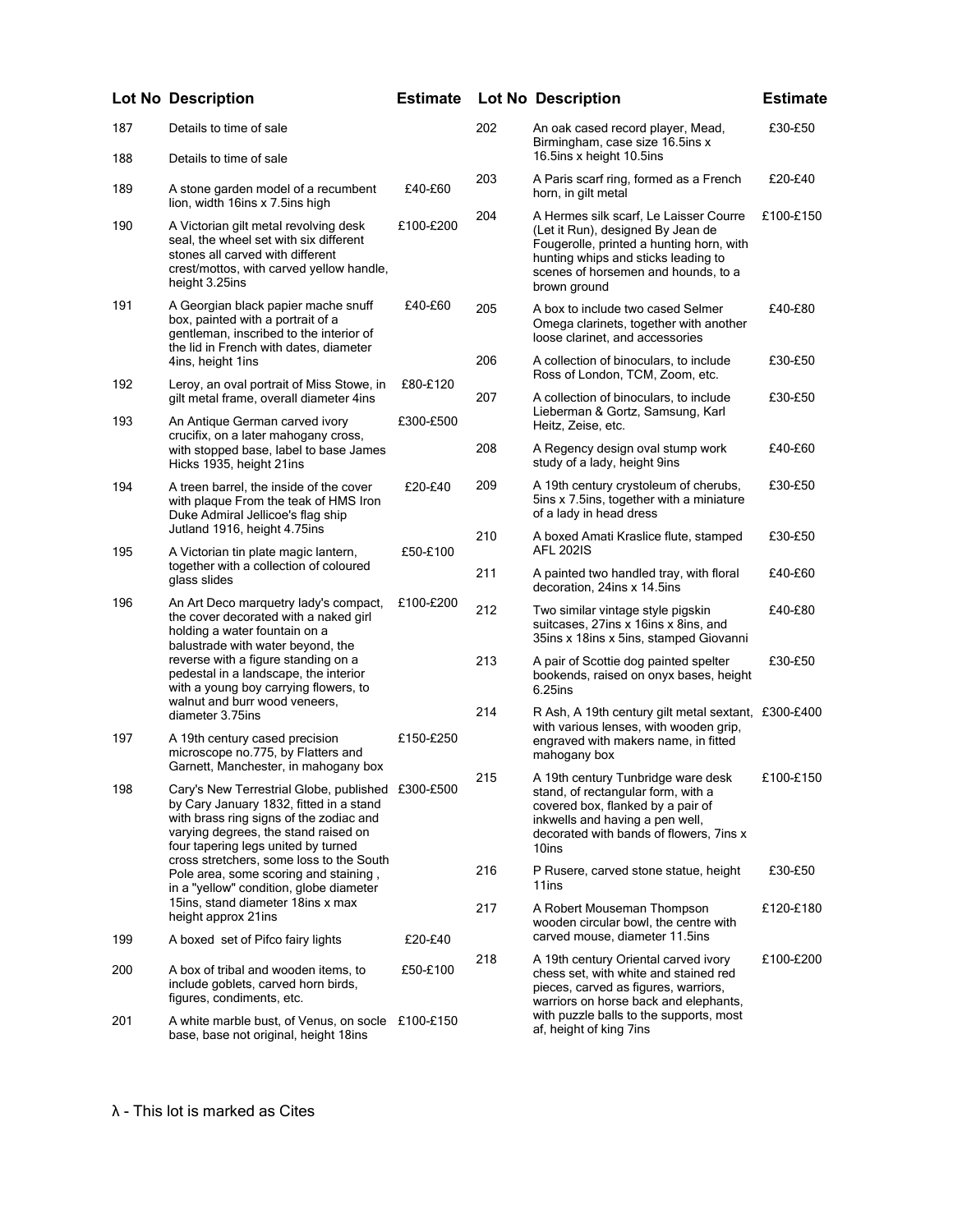| 219 | Enrique Linares, A wooden and gesso<br>Alhambra plaque, of a doorway,<br>decorated in the polychrome Nasrid<br>style, marked No. 5 Enrique Linares Es<br>propiedad, 13.5ins x 8.25ins - There are<br>some small knocks to the arch and just<br>above with small areas of loss. | £100-£200 | 231        | A collection of miniature furniture, to<br>include a mahogany bureau, the fall flap<br>opening to reveal a fitted interior with<br>four drawers below, raised on bracket<br>feet, height 3.5ins, a twin pedestal<br>writing table with drawers, having<br>gadroon border and raised on bracket | £150-£250   |
|-----|--------------------------------------------------------------------------------------------------------------------------------------------------------------------------------------------------------------------------------------------------------------------------------|-----------|------------|------------------------------------------------------------------------------------------------------------------------------------------------------------------------------------------------------------------------------------------------------------------------------------------------|-------------|
| 220 | A Georgian Grand Tour marble, or<br>stone, obelisk, standing on a two step<br>oblong base with brass feet, and                                                                                                                                                                 | £120-£150 |            | feet, width 5ins x depth 2.5ins x height<br>2.75ins, a single chair, and a bone<br>mounted single chair                                                                                                                                                                                        |             |
| 221 | mounted with a brass roundel, crack to<br>obelisk, various chips, height 12ins<br>A pair of Cote D'Ivoire Senufo Poro                                                                                                                                                          | £40-£80   | 232        | A miniature chest, of three long<br>drawers, raised on bracket feet, width<br>8.5 ins x height 7.5 ins                                                                                                                                                                                         | £50-£80     |
|     | Society carved wooden speaking tubes,<br>height 7.5ins                                                                                                                                                                                                                         |           | 233        | A Black Forest jewellery box, the rising<br>lid surmounted by carved birds, opening                                                                                                                                                                                                            | £60-£90     |
| 222 | A pair of Cote D'Ivoire Senufo carved<br>wooden diviners statuettes, heights                                                                                                                                                                                                   | £40-£80   | 234        | to reveal swing out trays, height 8ins x<br>width 9.5ins                                                                                                                                                                                                                                       |             |
| 223 | 8.75 ins and 7.5 ins<br>An Antique oak Parkins & Grotto                                                                                                                                                                                                                        | £80-£120  |            | Details to time of sale                                                                                                                                                                                                                                                                        |             |
|     | country house letter box, of rectangular<br>form, the top with two slots and plaques                                                                                                                                                                                           |           | 235<br>236 | Details at time of sale<br>Details at time of sale                                                                                                                                                                                                                                             |             |
|     | Unanswered and Answered, 11.5ins x<br>6ins x 6ins                                                                                                                                                                                                                              |           |            |                                                                                                                                                                                                                                                                                                |             |
| 224 | A pair of wooden exercise clubs, length                                                                                                                                                                                                                                        | £20-£40   | 237        | Details at time of sale                                                                                                                                                                                                                                                                        |             |
| 225 | 18ins<br>A Chapman's Patent oak tantalus box,                                                                                                                                                                                                                                  | £80-£120  | 238        | Details to time of sale                                                                                                                                                                                                                                                                        |             |
|     | the rectangular box with hinged rising<br>lid and hinged fall flap revealing three                                                                                                                                                                                             |           | 239        | A bottle of The Macallan, 10 years old<br>Highland malt whisky                                                                                                                                                                                                                                 | £800-£1,200 |
|     | square glass decanters with stoppers<br>and lips, six sherry glasses and four<br>tumbler glasses, 12ins x 8ins x 10ins                                                                                                                                                         |           | 240        | A bottle of Glenfarclas, 8 years<br>old single malt Scotch whisky                                                                                                                                                                                                                              | £400-£500   |
| 226 | A 19th century crystoleum, of a hunt<br>meet, 6.5ins x 9.5ins                                                                                                                                                                                                                  | £50-£80   | 241        | A bottle of Springbank 8 years old<br>Scotch whisky                                                                                                                                                                                                                                            | £700-£1,000 |
| 227 | A 19th Century Bois Durci snuff box,<br>with Lord Nelson Profile inset into the                                                                                                                                                                                                | £80-£120  | 242        | A bottle of Glen Fagler 8 years old malt £220-£280<br>Scotch whisky                                                                                                                                                                                                                            |             |
|     | cover, the snuff box uses the medal of<br>The Shipwrecked Fishermen &<br>Mariners Benevolent Fund 1839, which                                                                                                                                                                  |           | 243        | A bottle of Glenury-Royal 12 years old<br>Highland Malt Scotch whisky                                                                                                                                                                                                                          | £250-£300   |
|     | details the 7017 persons affected by<br>shipwrecks between 1839 and 1843 the                                                                                                                                                                                                   |           | 244        | A bottle of Highland Fusilier 8 years old<br>pure malt finest Scotch whisky                                                                                                                                                                                                                    | £60-£80     |
|     | cover featuring the obverse of the<br>medal with Admiral Lord Nelson in<br>profile, designed by Joseph Davis, the                                                                                                                                                              |           | 245        | A bottle of Springbank 25 years old<br>single malt Scotch whisky, cased                                                                                                                                                                                                                        | £700-£800   |
|     | base features the reverse of the medal<br>with the details of those affected by<br>shipwrecks                                                                                                                                                                                  |           | 246        | A bottle of Glen Scotia 5 years old<br>Scotch malt whisky                                                                                                                                                                                                                                      | £70-£140    |
| 228 | A Henry Fenton a childs golf club, the<br>metal handle painted to look like                                                                                                                                                                                                    | £10-£20   | 247        | A bottle of MacDonald's Glencoe 8<br>years old 100% malt Scotch whisky                                                                                                                                                                                                                         | £150-£250   |
|     | hickory, height 30ins, together with two<br>other hickory shafted golf clubs, heights                                                                                                                                                                                          |           | 248        | A bottle of The Blair Athol Highland Malt<br>Scotch whisky                                                                                                                                                                                                                                     | £60-£90     |
| 229 | 37ins and 35ins<br>A late 19th century Black Forest<br>polychrome bearded head and halo                                                                                                                                                                                        | £60-£90   | 249        | A bottle of Glenmorangie single<br>Highland Malt Scotch whisky, Port<br>Wood Finish                                                                                                                                                                                                            | £60-£80     |
|     | carved wood bust, titled Herr lass die<br>Zeitenbesser Werder, height 9ins x                                                                                                                                                                                                   |           | 250        | A bottle of Glen Mhor 10 years old,<br>Rare Old Highland malt whisky                                                                                                                                                                                                                           | £800-£1,200 |
| 230 | width 11.5ins, signed to the reverse<br>Edo Lang<br>An Art Deco style globe, surmounted by                                                                                                                                                                                     | £80-£120  | 251        | A bottle of Strathisla 15 years old Finest £600-£800<br>Highland Malt whisky                                                                                                                                                                                                                   |             |
|     | a stylised 1930's type chrome plane,<br>max height 7.5ins                                                                                                                                                                                                                      |           | 252        | A bottle of Springbank 12 years old<br>Scotch whisky                                                                                                                                                                                                                                           | £700-£1,000 |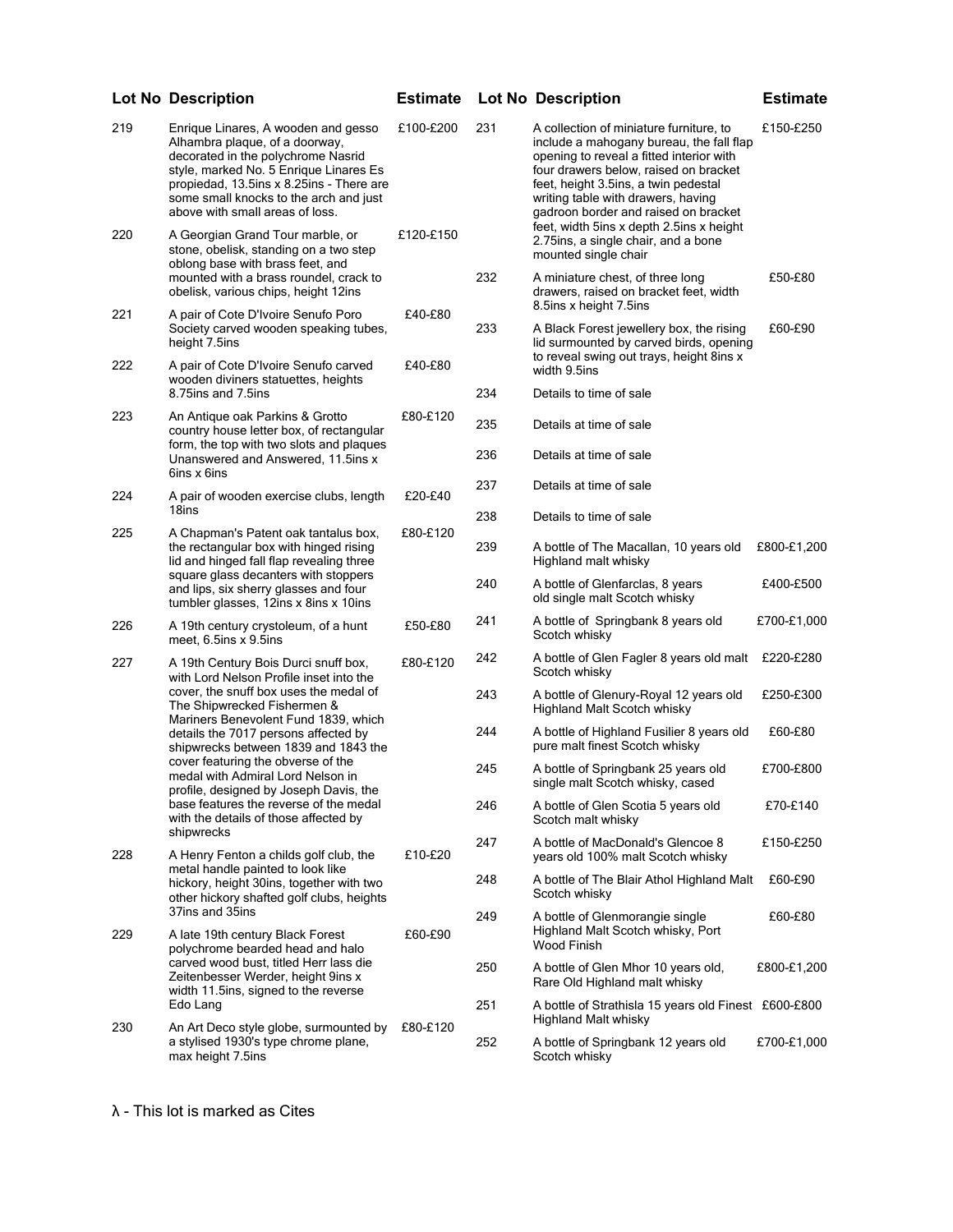| 253 | A bottle of Houstoun House Himself's 8<br>years old Scotch whisky                                                                                                                                              | £40-£60   | 27 |
|-----|----------------------------------------------------------------------------------------------------------------------------------------------------------------------------------------------------------------|-----------|----|
| 254 | A bottle of Springbank 10 years old<br>Campbeltown Malt Scotch whisky                                                                                                                                          | £300-£500 |    |
| 255 | A bottle of Chivas Brothers, Royal<br>Salute 21 years old blended Scotch<br>whisky, boxed                                                                                                                      | £50-£80   |    |
| 256 | A bottle of The Macallan, Fine Oak 18<br>years old single malt Highland Scotch<br>whisky, boxed                                                                                                                | £200-£400 |    |
| 257 | A bottle of James Bell & Co, Beltane<br>Special Scotch whisky                                                                                                                                                  | £20-£40   |    |
| 258 | A bottle of Mohan Meakin Golden Eagle<br>super de luxe blended Malt Whisky, in<br>eagle shaped bottle                                                                                                          | £40-£60   |    |
| 259 | A bottle of Glen Flagler, 8 year old<br>Scotch whisky                                                                                                                                                          | £220-£280 | 27 |
| 260 | Details at time of sale                                                                                                                                                                                        |           |    |
| 261 | Details at time of sale                                                                                                                                                                                        |           | 27 |
| 262 | Details at time of sale                                                                                                                                                                                        |           |    |
| 263 | A Citizen's Atlas of the World, edited by<br>J. Bartholomew, published George<br>Newnes and Sons. London                                                                                                       | £5-£10    | 27 |
| 264 | Four Dinky Toys editions of The<br>Meccano Magazine,                                                                                                                                                           | £20-£40   | 27 |
| 265 | Seven Pillars of Wisdom, by T E<br>Lawrence, published 1935                                                                                                                                                    | £20-£40   |    |
| 266 | Tales From Shakespeare, by Charles &<br>Mary Lamb, illustrated by Arthur<br>Rackham, 1927, together with Grimm's<br>Fairy Tales, illustrated by Arthur<br>Rackham, published by The Folio<br>Society Ltd, 1996 | £50-£100  | 27 |
| 267 | Points of the Horse, by M Horace<br>Hayes F.R.C.V, fifth edition                                                                                                                                               | £15-£30   |    |
| 268 | Northumbrian Crosses of the Pre-<br>Norman Age, by W.G Collingwood,<br>1927, with handwritten letter from<br>Collingwood to the front                                                                          | £80-£120  | 27 |
| 269 | The Works of Jane Austin, the<br>illustrated library, Midpoint Press                                                                                                                                           | £40-£60   |    |
| 270 | The Works in natural History, of the late<br>Rev. Gilbert White, in two volumes,<br>volume 1. 1802                                                                                                             | £60-£90   | 28 |
| 271 | Aldous Huxley, The Doors of<br>Perception, 1954 first edition, published<br>by Chatto & Windus                                                                                                                 | £20-£40   |    |
| 272 | Automobile Engineering, six volume<br>set, various authors, published by<br>Pitman & Sons, 1932 edition                                                                                                        | £20-£40   | 28 |
|     |                                                                                                                                                                                                                |           |    |

| 273 | W O Bentley and The DFP, by Bruce H<br>Brown, 2003, signed limited edition<br>No.232 of 500, together with Wheels<br>within Wheels, by Geoffrey Williamson,<br>published by G Bles 1966 first edition,<br>Tuning for Speed, by P E Irving, 1969<br>fifth edition, Split Seconds by Raymond<br>Mays, published by Foulis, March 1952<br>first reprinted edition, The Motor<br>Vehicle, by K Newton & W Steeds,<br>published by Iliffe & Sons Ltd, The<br>Racing Car - Development and Design,<br>by C Clutton, C Posthumus and D<br>Jenkinson, published by Batsford Ltd,<br>1956 first edition, and Frederick Henry<br>Royce, by G Geoffrey Smith, published<br>by Longmans, Green & Co, 1948<br>revised edition | £30-£50 |
|-----|------------------------------------------------------------------------------------------------------------------------------------------------------------------------------------------------------------------------------------------------------------------------------------------------------------------------------------------------------------------------------------------------------------------------------------------------------------------------------------------------------------------------------------------------------------------------------------------------------------------------------------------------------------------------------------------------------------------|---------|
| 274 | Um Anno Na Corte, by Joao de<br>Andrade Corvo, in three volumes, 1863<br>second edition in marbled calf with gilt<br>tooled spines                                                                                                                                                                                                                                                                                                                                                                                                                                                                                                                                                                               | £25-£40 |
| 275 | Peter Pan and Wendy, by J M Barrie,<br>illustrated by Mabel Lucie Attwell,<br>published by Hodder & Stoughton, 1938<br>edition                                                                                                                                                                                                                                                                                                                                                                                                                                                                                                                                                                                   | £20-£40 |
| 276 | Eton College Chronicles, folio in two<br>volumes, half leather bound, 1906-<br>1911, very good condition                                                                                                                                                                                                                                                                                                                                                                                                                                                                                                                                                                                                         | £30-£50 |
| 277 | Eton Book of the River. by LSR Byrne,<br>1935, quarter leather bound by<br>Sangorski and Sutcliffe, immaculate<br>numerous illustrations                                                                                                                                                                                                                                                                                                                                                                                                                                                                                                                                                                         | £40-£60 |
| 278 | Eton in Prose and Verse, An Anthology,<br>by A C Ainger, bound in cream<br>buckram with gilt emblem and gilt titles,                                                                                                                                                                                                                                                                                                                                                                                                                                                                                                                                                                                             | £30-£50 |

- bearing bookplate of Harold Wernher who was appointed by Churchill to oversee construction of Mulberry harbours. containing numerous tipped colour plates, book immaculate, together with Eton College 1922 by Christopher Hussey, folio special Eton edition
- 279 Acts and Laws of the Commonwealth of £50-£70 Massachusetts 1895, five volumes of years 1784,1786 ,1788,1790 and 1804, published by Wright and Potter, Boston, bound in full leather, splits to spine, two volumes internally very good condition 280 Massachusetts Reports, 118 Cases £30-£50
- Argued and Determined in the Supreme Judicial Court, June - October 1875, published H O Houghton 281 The Adventures of Johnny Newcome in £120-£150
- The Navy, by John Mitford, illustrated by Charles Williams, published for the author in 1823 vii ,284 pages, lacks title page, 21 beautiful hand coloured plates in red Morocco binding, with gilt titles and decoration by Bayntun of Bath, with custom built slip case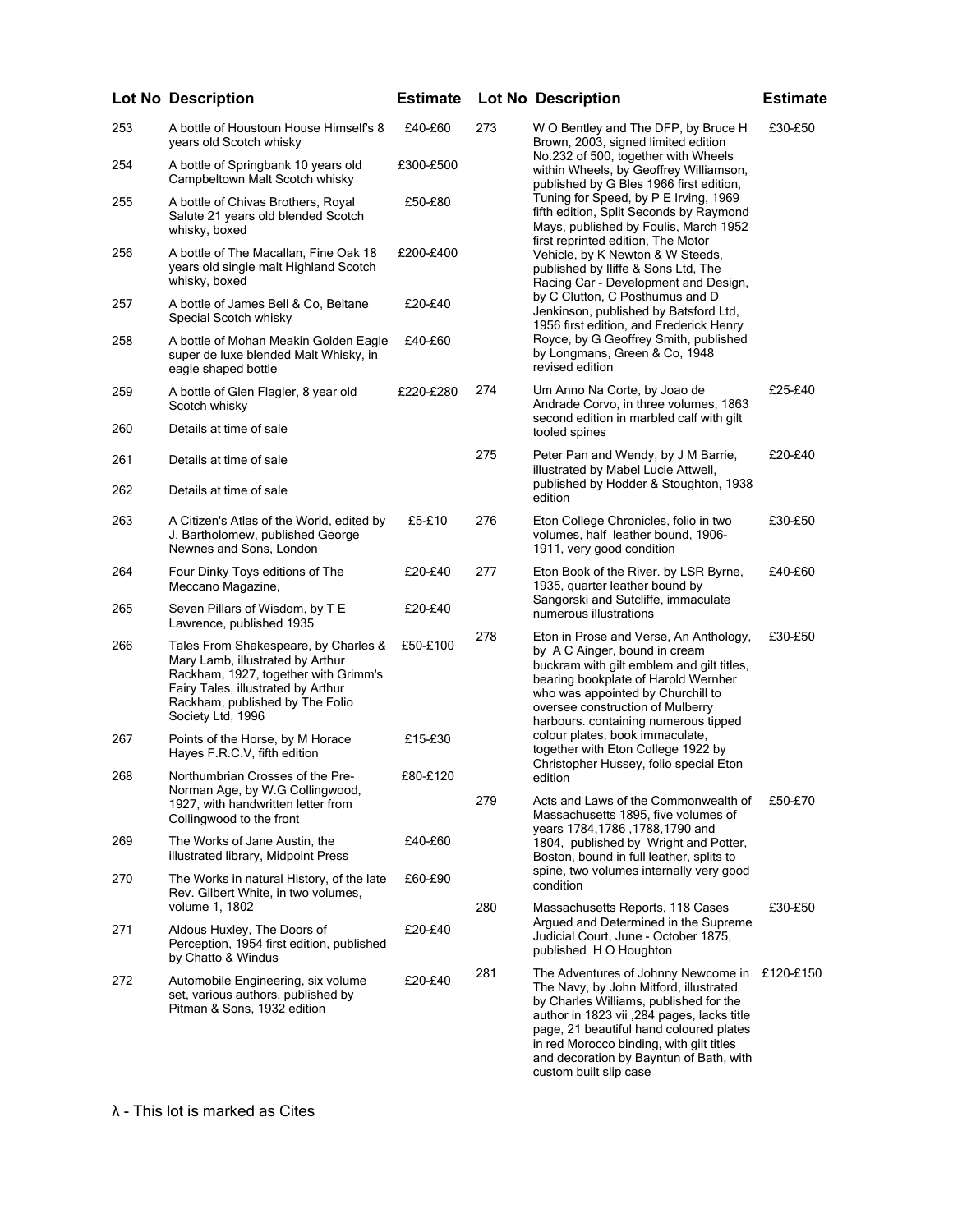|     | Lot No Description                                                                                                                                                                                                                                                                                                                                                                                                                              | <b>Estimate</b> |     | Lot No Description                                                                                                                                                                                                                  | <b>Estimate</b>   |
|-----|-------------------------------------------------------------------------------------------------------------------------------------------------------------------------------------------------------------------------------------------------------------------------------------------------------------------------------------------------------------------------------------------------------------------------------------------------|-----------------|-----|-------------------------------------------------------------------------------------------------------------------------------------------------------------------------------------------------------------------------------------|-------------------|
| 282 | Life and Times of Joshua Reynolds, by<br>C R Leslie, published by John Murray<br>1865, two volumes, bound in original<br>blind stamped dark red cloth with gilt<br>titles, no foxing                                                                                                                                                                                                                                                            | £15-£25         | 292 | Our Village, by Mary Russell Mitford,<br>with 100 illustrations by Hugh Thomson<br>1893, published by Macmillan, bound in<br>green buckram with gilt titles, and floral<br>design on front board and spine,<br>immaculate condition | £40-£60           |
| 283 | Sketches of the History of Christian Art<br>1847, by Lord Lindsay, three volumes<br>published by John Murray, bound in<br>original blind stamped cloth with gilt<br>titles                                                                                                                                                                                                                                                                      | £15-£25         | 293 | Seven Pillars of Wisdom by T E<br>Lawrence, published by Jonathan Cape<br>1935, rough cut, with many plates                                                                                                                         | £15-£25           |
| 284 | The English Black Monks of St                                                                                                                                                                                                                                                                                                                                                                                                                   | £40-£60         | 294 | Details to time of sale                                                                                                                                                                                                             |                   |
|     | Benedict, A sketch of their history from<br>the coming of St Augustine to 1897, by                                                                                                                                                                                                                                                                                                                                                              |                 | 295 | Details to time of sale                                                                                                                                                                                                             |                   |
|     | Rev Ethelred L Taunton, published by<br>John C Nimmo 1897, bound in green<br>buckram with gilt titles                                                                                                                                                                                                                                                                                                                                           |                 | 296 | A Rosebud doll, by Vera Small, height<br>28ins                                                                                                                                                                                      | £5-£10            |
| 285 | The Genuine Works of Flavius<br>Josephus William Whiston, in two                                                                                                                                                                                                                                                                                                                                                                                | £20-£40         | 297 | A Dinky Foden flat truck with chains,<br>red cab, number 905, with box                                                                                                                                                              | £100-£200         |
|     | volumes, in 1 and 1811, published by<br><b>Albion Press</b>                                                                                                                                                                                                                                                                                                                                                                                     |                 | 298 | A Dinky Foden diesel 8-wheel red cab<br>wagon, number 901, with box                                                                                                                                                                 | £100-£200         |
| 286 | Dizionario del Dialetto Veneziano. by<br>Giuseppe Boerio, a dictionary of the                                                                                                                                                                                                                                                                                                                                                                   | £20-£40         | 299 | A Dinky Leyland cement wagon,<br>number 933, with box                                                                                                                                                                               | £50-£80           |
| 287 | Venetian dialect, second edition of<br>1856, published 1964, large folio<br>Epistles, Odes and other Poems, by                                                                                                                                                                                                                                                                                                                                  | £20-£40         | 300 | A Dinky Supertoys red Guy<br>slumberland van, number 514, together<br>with box                                                                                                                                                      | £80-£120          |
|     | Thomas Moore 1806, in full<br>leather binding, and bound with<br>Roncesvalles, a poem by R<br>Wharton 1812                                                                                                                                                                                                                                                                                                                                      |                 | 301 | A 1920's Steiff bear, height 18ins                                                                                                                                                                                                  | £600-£900         |
|     |                                                                                                                                                                                                                                                                                                                                                                                                                                                 |                 | 302 | A 1910 Steiff bear, height 12.5ins<br>- please note revised estimate                                                                                                                                                                | £500-£800         |
| 288 | Jane Austen, The Novels Sense and<br>Sensibility, Emma, Mansfield Park,,<br>Northanger Abbey, Persuasion, and<br>Pride and Prejudice, published by<br>Richard Bentley 1866, new edition, 5<br>volumes in original blind stamped<br>brown cloth with gilt titles, printed by<br>Spottiswoode and Co., illustrations, title<br>page and frontice piece by Pickering-<br>Greatbach as 1833, published by R<br>Bentley, novels very rare for Austen | £600-£800       | 303 | An Antique Steiff bear, with growler,<br>height 28ins, repairs to feet                                                                                                                                                              | £2,500-<br>£3,000 |
|     |                                                                                                                                                                                                                                                                                                                                                                                                                                                 |                 | 304 | A 1908 Steiff bear, possibly a prototype, £500-£800<br>height 11.5ins                                                                                                                                                               |                   |
|     |                                                                                                                                                                                                                                                                                                                                                                                                                                                 |                 | 305 | A Muffin the Mule toy television, and a<br>Victory jigsaw of Worcester Cathedral                                                                                                                                                    | £30-£50           |
|     |                                                                                                                                                                                                                                                                                                                                                                                                                                                 |                 | 306 | A Steiff plush dog, Cockie, together with<br>a Steiff bear and a Steiff suitcase                                                                                                                                                    | £50-£100          |
|     | books to be found in original bindings,<br>very clean and tight no marks or foxing                                                                                                                                                                                                                                                                                                                                                              |                 | 307 | Details to time of sale                                                                                                                                                                                                             |                   |
| 289 | Jane Austen, The Novels, in 5 volumes<br>1926, in original maroon cloth bindings                                                                                                                                                                                                                                                                                                                                                                | £140-£160       | 308 | Details to time of sale                                                                                                                                                                                                             |                   |
|     | with gilt titles, the text based on<br>collation of early novels by R W<br>Chapman with notes and indexes, with<br>five illustrated frontice pieces and 33 full<br>page plates                                                                                                                                                                                                                                                                  |                 | 309 | A George V 1897 Pattern Infantry<br>Officers Sword, the shagreen grip with<br>wire binding, etched decoration to the<br>blade, marked Aldershot Stores<br>Aldershot, numbered 7154 to edge, with                                    | £100-£200         |
| 290 | Jane Austen, Mansfield Park, published £120-£140<br>1897 by Macmillan and Co Ltd.<br>xviii+429 pages and 4 pages ads, in<br>dark red blind stamped cloth with floral<br>design, incorporating letter M, rough cut<br>gilt title and numerous full page                                                                                                                                                                                          |                 | 310 | leather covered scabbard and straps,<br>overall length 39ins<br>A George V 1897 pattern Infantry<br>Officer Sword, with wooden grip, the<br>blade with etched decoration and<br>marked J R Gaunt & Son Limited Late                 | £100-£200         |
| 291 | illustrations by Hugh Thomson, tight<br>book no internal marks<br>Cranford, by Mrs Gaskell 1898, first and<br>only edition, with 40 colour plates by                                                                                                                                                                                                                                                                                            | £30-£50         |     | Edward Thurkle London & Birmingham,<br>with leather covered scabbard, overall<br>length 40ins                                                                                                                                       |                   |
|     | Hugh Thomson                                                                                                                                                                                                                                                                                                                                                                                                                                    |                 |     |                                                                                                                                                                                                                                     |                   |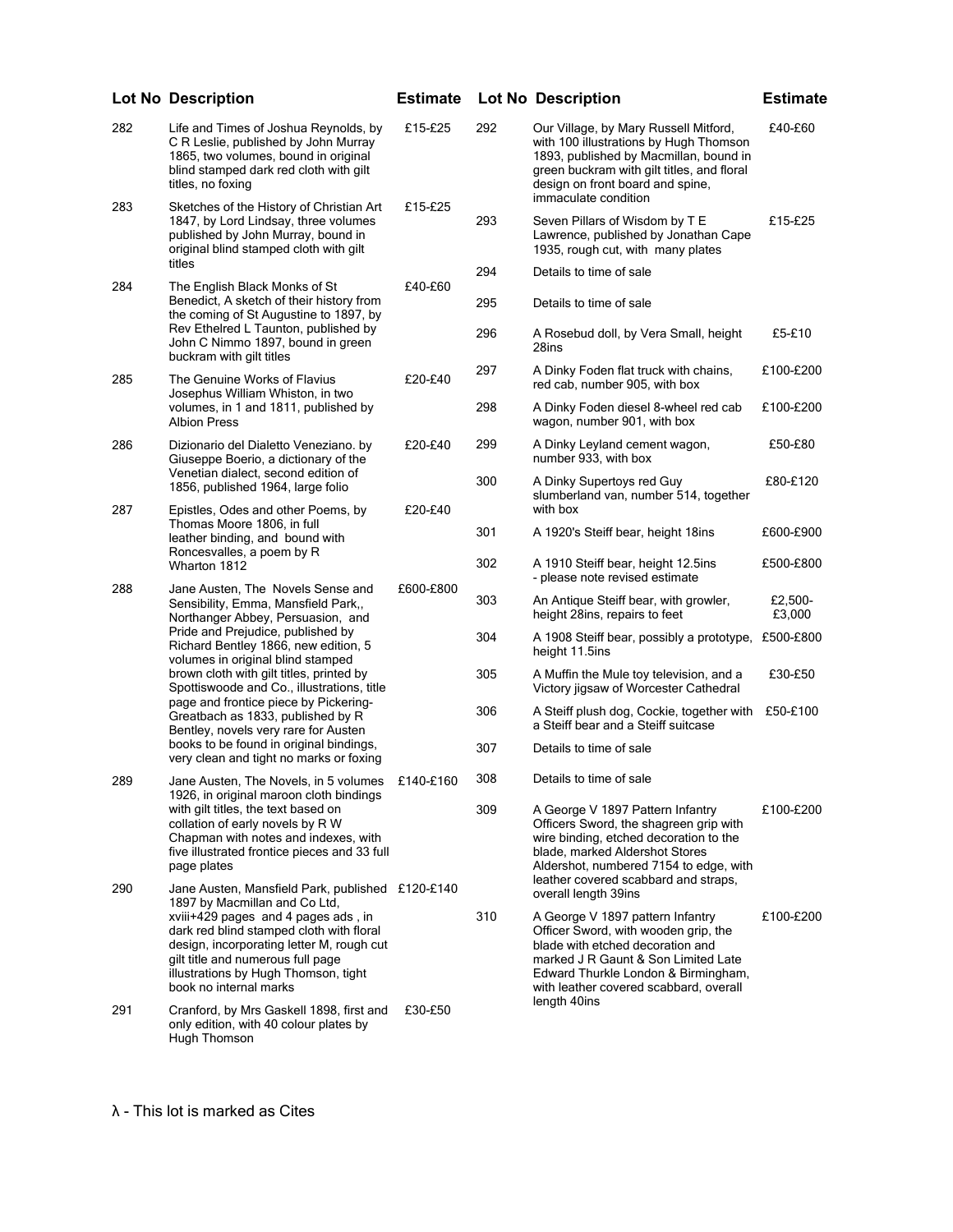| 311 | A George V 1897 pattern Infantry<br>Officer Sword, with shagreen and wire<br>grip, the blade with etched decoration<br>and marked J R Gaunt & Son Limited<br>Late Edward Thurkle London &                                                                                                                                                                                                                                                                                                                                                                                                                                                                                                                                                                                                                                                                                     | £100-£200 | 320 | World War 2, Panzergruppe Afrika,<br>Kalender 1942, German Afrika Korps<br>1942 Diary, map missing from rear, not<br>written in                                                                                                                                                                                                                                                                                                                                                                                                                              | £40-£60   |
|-----|-------------------------------------------------------------------------------------------------------------------------------------------------------------------------------------------------------------------------------------------------------------------------------------------------------------------------------------------------------------------------------------------------------------------------------------------------------------------------------------------------------------------------------------------------------------------------------------------------------------------------------------------------------------------------------------------------------------------------------------------------------------------------------------------------------------------------------------------------------------------------------|-----------|-----|--------------------------------------------------------------------------------------------------------------------------------------------------------------------------------------------------------------------------------------------------------------------------------------------------------------------------------------------------------------------------------------------------------------------------------------------------------------------------------------------------------------------------------------------------------------|-----------|
|     | Birmingham, numbered 16773, with<br>leather covered scabbard, overall<br>length 40.75ins                                                                                                                                                                                                                                                                                                                                                                                                                                                                                                                                                                                                                                                                                                                                                                                      |           | 321 | German WW2 Der Soldatenfreund<br>1944 pocket diary, some entries, black<br>card cover with SS logo to corner, good<br>condition, together with Der                                                                                                                                                                                                                                                                                                                                                                                                           | £40-£60   |
| 312 | A German Third Reich sword, the blade £100-£200<br>marked for Eickhorn Solingen, total<br>length 37ins                                                                                                                                                                                                                                                                                                                                                                                                                                                                                                                                                                                                                                                                                                                                                                        |           |     | Soldatenfreund, 1937 pocket diary, in<br>blue boards having gold eagle with<br>swastika logo to corner and pencil slip<br>to back cover, minimal entries to diary                                                                                                                                                                                                                                                                                                                                                                                            |           |
| 313 | A German Third Reich sword, the blade £100-£200<br>marked for Eickhorn Solingen, total<br>length 37ins                                                                                                                                                                                                                                                                                                                                                                                                                                                                                                                                                                                                                                                                                                                                                                        |           |     | in pencil, frontispiece missing, foxing<br>and staining to pages, pocket on back<br>cover holds colour pages of uniform,                                                                                                                                                                                                                                                                                                                                                                                                                                     |           |
| 314 | A German Third Reich sword, with SS<br>motif to the grip, the blade marked Pet<br>Dan Krebs Solingen, in a metal                                                                                                                                                                                                                                                                                                                                                                                                                                                                                                                                                                                                                                                                                                                                                              | £100-£200 | 322 | flags, insignia, etc., pencil scribble on<br>some pages, worn condition<br>German World War 2, black wound                                                                                                                                                                                                                                                                                                                                                                                                                                                   | £50-£80   |
| 315 | scabbard, total length 37.5ins<br>A German Third Reich Naval Officers<br>sword, with folding shell and locking<br>flap, with matching numbers to sword<br>and scabbard 0.836, scabbard in                                                                                                                                                                                                                                                                                                                                                                                                                                                                                                                                                                                                                                                                                     | £100-£200 |     | badge and ribbon bar, with wedding<br>photograph, together with three fabric<br>RMBO motifs, and a small collection of<br>military portrait photographs and a<br>wedding photograph                                                                                                                                                                                                                                                                                                                                                                          |           |
|     | leather with gilt metal mounts, total<br>length 37ins                                                                                                                                                                                                                                                                                                                                                                                                                                                                                                                                                                                                                                                                                                                                                                                                                         |           | 323 | A collection of German WW2 style<br>bands and pennants, to include yellow                                                                                                                                                                                                                                                                                                                                                                                                                                                                                    | £150-£200 |
| 316 | A Vintage French Police kepi hat                                                                                                                                                                                                                                                                                                                                                                                                                                                                                                                                                                                                                                                                                                                                                                                                                                              | £40-£60   |     | cotton armband ' Deutsche Wehrmacht '<br>with black stitched text, white cotton                                                                                                                                                                                                                                                                                                                                                                                                                                                                              |           |
| 317 | An H Edgard & Son Ltd Royal Marines<br>dress jacket, size 16, together with<br>trousers, size 15, cap, size 7 1/8, and<br>gloves, some tear to inside stitching of<br>jacket collar                                                                                                                                                                                                                                                                                                                                                                                                                                                                                                                                                                                                                                                                                           | £100-£150 |     | armband with black stitched RMBO<br>logo, red cotton band with Deutscher<br>Volkssturm Wehrmacht in white on<br>black inner band, three red bands with<br>black swastikas on white background, a<br>red armband, having swastika within<br>oak leaf wreath bisected with a sword in<br>gold, slight tear to red cotton, two red<br>pennants with black swastika on white<br>disc, and a green pennant with white<br>border, bearing white and black<br>embroidered RMBO logo, and stitching<br>to the point                                                  |           |
| 318 | A German World War 2 style Gauleiter's<br>visor cap, in light brown cotton with<br>matching hat band and black piping,<br>gold coloured braid, with yellow metal<br>RMBO badge to the front above oak<br>leaf cockade with central Swastika, the<br>brown interior bearing label Karl Kunz<br>Herrenartike Ossweil, with leather effect                                                                                                                                                                                                                                                                                                                                                                                                                                                                                                                                       | £20-£40   |     |                                                                                                                                                                                                                                                                                                                                                                                                                                                                                                                                                              |           |
|     | sweatband                                                                                                                                                                                                                                                                                                                                                                                                                                                                                                                                                                                                                                                                                                                                                                                                                                                                     |           | 324 | World War 2, German infantry soldier's<br>Paperwork (no medals) relating to<br>Captain Ludwig Maurer, 78th Infantry                                                                                                                                                                                                                                                                                                                                                                                                                                          | £60-£80   |
| 319 | A collection of ephemera and two<br>albums relating to Desmond Dean<br>Arnold, RAF 1654691 India Command,<br>dating from 1943 - 1946, including 1943<br>RAF diary, Service Overseas booklet,<br>1942 map of India, Welcome to Bombay<br>booklet, April 1943 from the President<br>of the Hospitality Committee, map of<br>Ceylon, crossing the Equator citation<br>February 1943, the red album entitled<br>Malaya 1945 - 1946, containing hand<br>drawn map, photographs of Japanese<br>planes and prisoners of war, Japanese<br>surrender ceremony in Kuala Lumpur<br>14.9.45, views of Singapore and<br>Malaya, with The Japanese<br>Government bank notes in Dollars,<br>Cents and Rupees, and matchbox<br>covers, the other floral album containing<br>1943 - 45 images of South Africa,<br>India, Ceylon, and Victory Day airmen's<br>mess dinner menu 8 May 1945, etc. | £100-£200 |     | Regiment, served Eastern Front, killed<br>in action Russia August 1944, to<br>include letters home, press cutting,<br>photographs, etc., awards included<br>Eastern Front medal, and German<br>Cross in gold, together with a folder of<br>letters and their transcriptions from<br>Ludwig to his parents, from the Eastern<br>Front and Russia between 1941 up to<br>his death in 1944, culminating in<br>condolence letters, and letters home<br>from Ludwig's brother Josef, a corporal<br>in the infantry on the Eastern Front,<br>between 1942 and 1944 |           |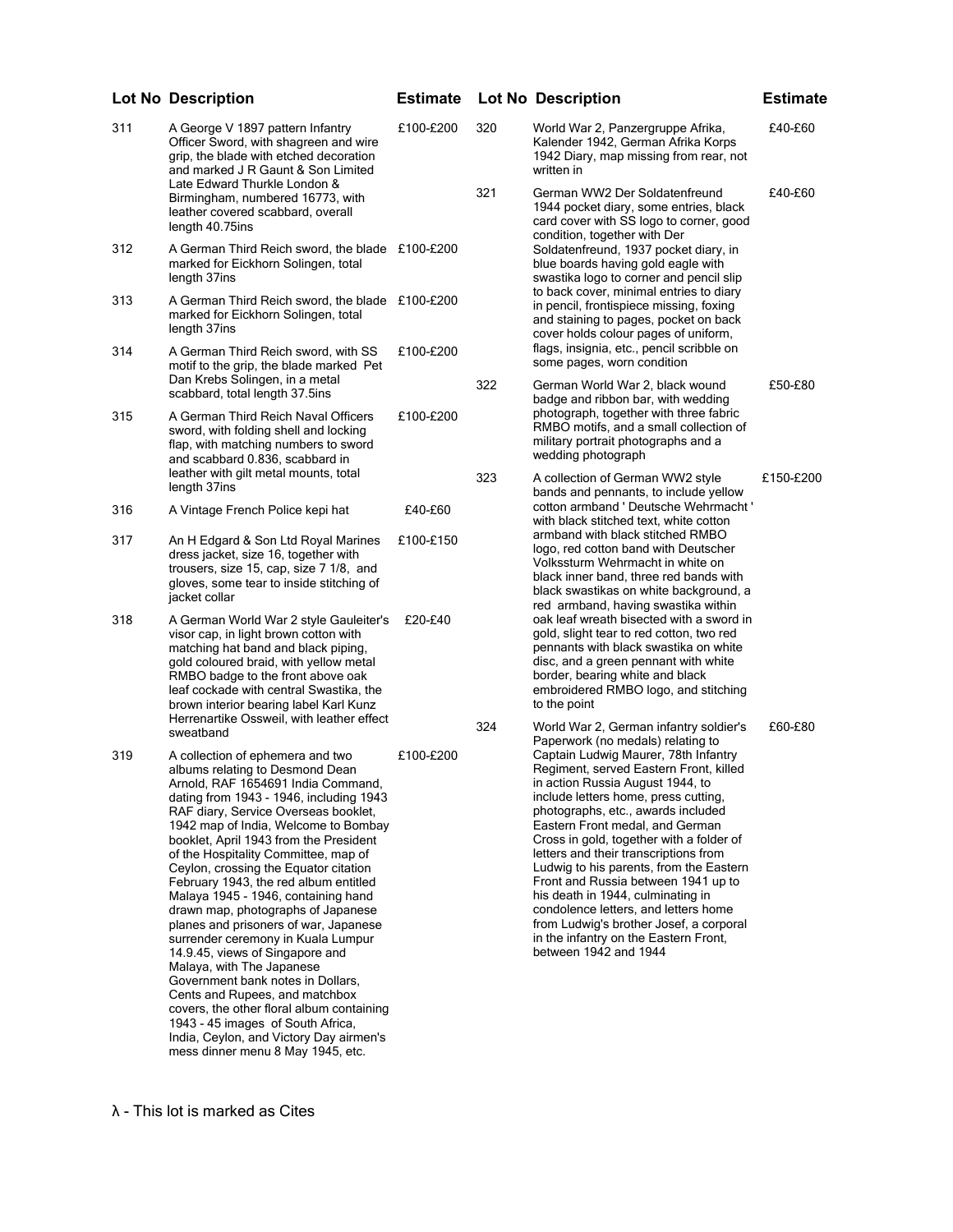| 325 | World War 2, a collection of pilot award<br>documents relating to Feldwebel<br>Oswald Godo, served as Stuka Ju 87<br>Pilot in 1/Schlachgeschwader 3,<br>including black and silver wound badge,<br>second class iron cross, Westwall<br>medal and Pilots badge, together with<br>photograph album of pictures including<br>local and travel interest, RAD service,<br>Luftwaffe service, personnel, sporting<br>and as a school boy | £50-£80   | 332 | World War 2, two presentation<br>documents awarded to Dr Rudof<br>Schmidhuber, one for the successful<br>completion of graduate traineeship as<br>Government Civil Servant, dated Berlin,<br>6 October, 1939, the other awarded for<br>the successful completion of higher<br>government office in the civil service,<br>dated Berlin, 8 May 1941, both within<br>SA/NSKK leather document<br>presentation folder | £200-£400 |
|-----|-------------------------------------------------------------------------------------------------------------------------------------------------------------------------------------------------------------------------------------------------------------------------------------------------------------------------------------------------------------------------------------------------------------------------------------|-----------|-----|-------------------------------------------------------------------------------------------------------------------------------------------------------------------------------------------------------------------------------------------------------------------------------------------------------------------------------------------------------------------------------------------------------------------|-----------|
| 326 | Reichstagung in Nürnberg 1933,<br>published 1933 by E Beller in Berlin,<br>inscription to inside front cover, press<br>cutting on frontispiece, in blue boards                                                                                                                                                                                                                                                                      | £40-£60   | 333 | World War 2, Luftwaffe POW group<br>documents relating to Leutnant Wiefried<br>Woldt, pilot of a ME BF 100 fighter<br>bomber, shot down by Hurricanes in                                                                                                                                                                                                                                                          | £20-£40   |
| 327 | World War 2, Handbucher Der<br>Luftwaffe, Luftwaffe service manual,<br>published 1941 E Mittler & Sohn, Berlin,<br>belonging to colour sergeant Georg<br>Rack, served from 1932 for 12 years                                                                                                                                                                                                                                        | £20-£40   |     | North Africa 8 December 1941,<br>survived World War 2, including<br>Soldbuch and Wehrpass, together with<br>un-named illustrated photograph album<br>containing images from 1939 - 1942 of<br>Germany, Italy and Africa of active                                                                                                                                                                                 |           |
| 328 | German presentation book produced to<br>commemorate Benito Mussolini's State<br>Visit to Munich on 25th September<br>1937, the laced covers of red leather<br>with gilt tooled eagle and swastika to<br>the front, contain black and white plates<br>and coloured images, text in German<br>and Italian, gilt tooled title page<br>"MUNCHEN DIE HAUPTSTADT DER<br>BEWEGUNG GRUSST BENITO<br><b>MUSSOLINI</b> "                      | £200-£400 | 334 | service and local interest<br>World War 2, Flugbuch, photographs<br>and research paperwork relating to<br>Oberfeldwebel Hans Behrend, Luftwaffe<br>pilot, flew FW 189's over the Eastern<br>Front, survived, awards included Pilot's<br>Badge, Eastern Front Medal, German<br>Cross in Gold, together with Soldbuch<br>belonging to his cousin, Unteroffizier<br>Karl Berendt of the Waffen SS, survived          | £40-£60   |
| 329 | German WW2 cigarette card album<br>'Deutsche Uniformen', the completed<br>album containing over 200 cards<br>depicting various uniforms etc, in cream<br>boards with red spine, together with<br>F.W. Assmann & Sohne, catalog,<br>including details of over 1,250 metal<br>uniform accoutrements used by both<br>military and political groups, black spiral                                                                       | £50-£80   | 335 | A framed display of WWII items, to<br>include a Dak cap, Rommel postcard,<br>watercolour drawings, etc.                                                                                                                                                                                                                                                                                                           | £100-£200 |
|     |                                                                                                                                                                                                                                                                                                                                                                                                                                     |           | 336 | Deutschland Erwacht, published 1933,<br>containing numerous postcard type<br>photographs relating to Germany in the<br>run up to World War 2, with dust jacket,<br>together with two photographs of<br>Adolph Hitler                                                                                                                                                                                              | £20-£40   |
| 330 | bound<br>Die Deutsche Wehrmacht, cigarette                                                                                                                                                                                                                                                                                                                                                                                          | £40-£60   | 337 | A William Rodgers fighting knife, with<br>horn to the handle and leather case                                                                                                                                                                                                                                                                                                                                     | £20-£40   |
|     | card album, containing over 250 cards<br>depicting images of the German WW2<br>armed forces, together with Der Staat<br>der Arbeit und des Friedens, Ein Jahr                                                                                                                                                                                                                                                                       |           | 338 | An Antique Kindjal dagger, with horn<br>and metal handle, the scabbard with<br>velvet and metal mounts, length 23ins                                                                                                                                                                                                                                                                                              | £80-£120  |
|     | Regierung Adolf Hitler, a record of one<br>year of the government of Adolf Hitler,<br>published 1934 by Cigaretten<br>Bilderdienst Altona, Bahrenfeld,<br>complete with cigarette cards, black<br>and white plates, etc.                                                                                                                                                                                                            |           | 339 | Three World War 2 pilot's flying log<br>books, belonging to Flight Lieutenant<br>Clifford Beech, RAF UR, for the years<br>1942 - 46, plus his RAF wings, together<br>with a World War 2 pilot's oxygen mask<br>and a World War 2 R1155 Wellington or                                                                                                                                                              | £60-£90   |
| 331 | German publication, 'Anschriften Der<br>Dienststellen De NSDAP' - 'Address Of                                                                                                                                                                                                                                                                                                                                                       | £10-£20   | 340 | Lancaster bomber radio receiver<br>Details to time of sale                                                                                                                                                                                                                                                                                                                                                        |           |
|     | Members Of The NSDAP', dated<br>Munchen, Der 1st August 1936, in red                                                                                                                                                                                                                                                                                                                                                                |           | 341 | Details to time of sale                                                                                                                                                                                                                                                                                                                                                                                           |           |
|     | boards, 12ins x 9.25ins                                                                                                                                                                                                                                                                                                                                                                                                             |           | 342 | Details to time of sale                                                                                                                                                                                                                                                                                                                                                                                           |           |
|     |                                                                                                                                                                                                                                                                                                                                                                                                                                     |           | 343 | An oak cased mantel clock, with brass<br>dial, height 7.5ins, together with a pair<br>of oak bellows                                                                                                                                                                                                                                                                                                              | £10-£20   |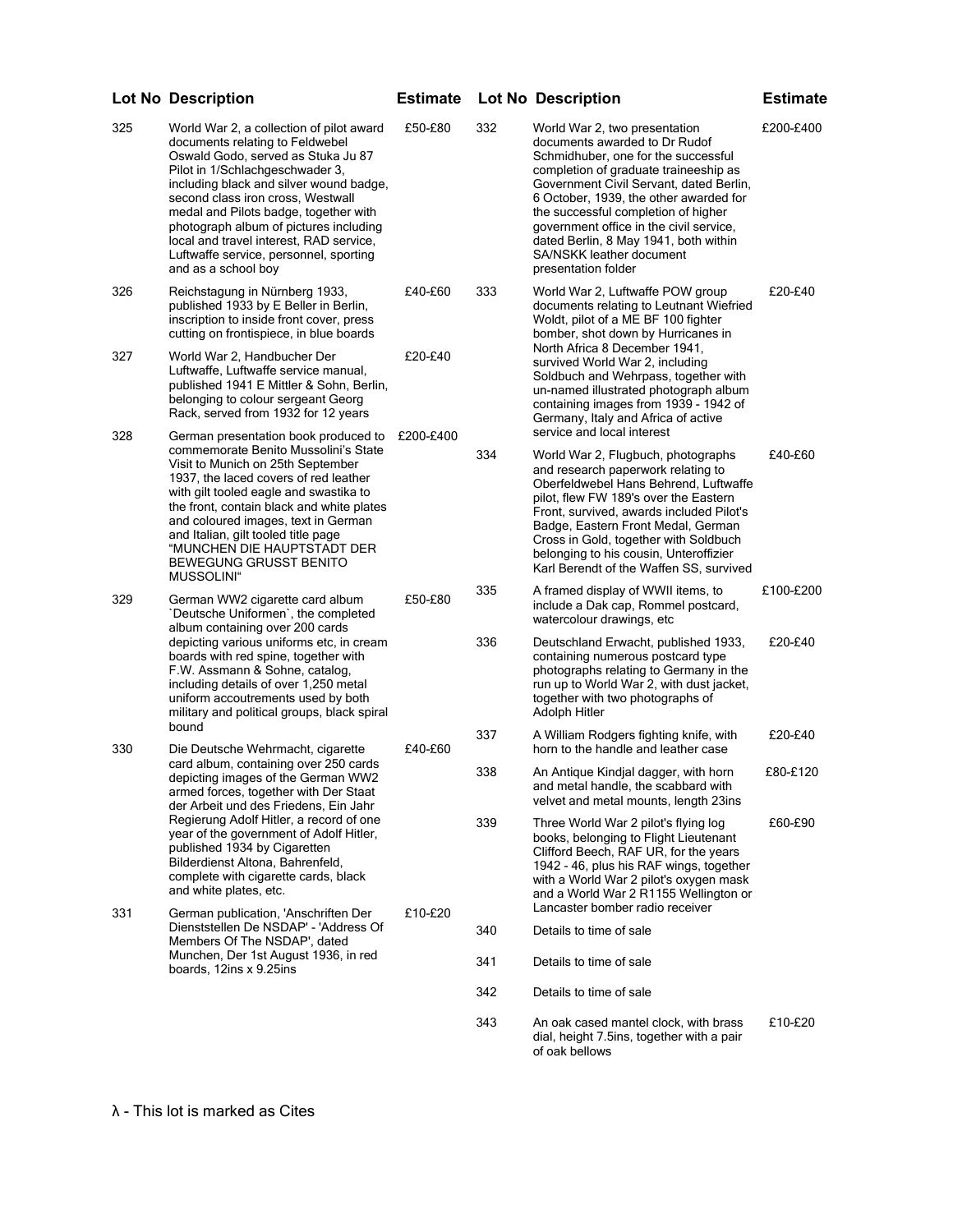|     | <b>Lot No Description</b>                                                                                                                                | <b>Estimate</b> |     | <b>Lot No Description</b>                                                                                                                               | <b>Estimate</b> |
|-----|----------------------------------------------------------------------------------------------------------------------------------------------------------|-----------------|-----|---------------------------------------------------------------------------------------------------------------------------------------------------------|-----------------|
| 344 | Omega, a lady's 9 carat gold<br>mechanical wristwatch, on a bracelet,<br>12g gross excluding the movement                                                | £100-£150       | 362 | An Art Nouveau copper mounted<br>photograph frame, decorated with<br>leaves, having a hammered finish,                                                  | £10-£20         |
| 345 | An open faced fob watch, the yellow<br>case and cuvette with a control mark,<br>keyless wound movement with cylinder<br>escapement, in a travelling case | £100-£200       | 363 | aperture size 6.5ins x 5ins<br>A 19th century brass fender, with<br>column supports and mesh spark<br>guard, width 54.5ins x depth 12ins x              | £20-£40         |
| 346 | L B Tuchman, Birmingham, a silver<br>open faced key wound pocket watch,<br>Chester 1886, diameter approx 5.1cm                                           | £60-£80         | 364 | height 12ins<br>A small circular brass alms dish<br>engraved with a shield, diameter 8ins,                                                              | £10-£20         |
| 347 | Anonymous, a silver open faced key<br>wound pocket watch, London 1855,<br>diameter approx 5cm                                                            | £60-£80         |     | together with a pair of 19th century<br>porcelain vases, decorated in<br>underglaze blue with panels of woman<br>and child, height 11.75ins, damaged, a |                 |
| 348 | An 800 standard open faced fob watch,<br>diameter approx 4cm                                                                                             | £30-£40         |     | pair of cylindrical brass vases, possibly<br>gun shells, height 6.25ins, a set of<br>brass letter scales with three weights,                            |                 |
| 349 | An American gilt metal hunter pocket<br>watch, the dial signed 'US Watch Co -<br>Waltham', diameter approx 5.5cm                                         | £40-£60         |     | and a Chinese porcelain crackle ware<br>vase decorated with a battle scene,<br>height 9.75ins, damaged                                                  |                 |
| 350 | Kay Jones & Co, Worcester, a silver<br>open faced key wound pocket watch,                                                                                | £50-£60         | 365 | A Singer sewing machine                                                                                                                                 | £100-£200       |
|     | Birmingham 1886, diameter approx<br>4.8cm                                                                                                                |                 | 366 | A box of fireplace ornaments, together<br>with metalware, etc.                                                                                          | £50-£100        |
| 351 | An 18th century silver pair cased watch,<br>London 1795, the movement signed<br>Wm Brundell, London1790                                                  | £60-£80         | 367 | A pair of 19th century design metal wall<br>sconces, of floral scrolled form                                                                            | £30-£50         |
| 352 | A 935 standard open faced fob watch,<br>housing a key wound bar movement<br>with cylinder escapement                                                     | £40-£50         | 368 | A box of ephemera relating to the<br>Bristol Rolls Royce factory, to include<br>Jaguar and Austin car signs, Rolls<br>Royce engine plates, etc.         | £40-£80         |
| 353 | A gilt metal hunter pocket watch, 'Best<br>patent Lever' to the dial                                                                                     | £20-£30         | 369 | A pair of 19th century Gothic Revival<br>brass candlesticks, with foliate pierced                                                                       | £80-£120        |
| 354 | A slate, marble and gilt metal mantel<br>clock, height 14ins                                                                                             | £10-£20         |     | gallery top, twisted tapered columns<br>and pierced and chased square section<br>base, inset with red velvet, height 8ins                               |                 |
| 355 | An Edwardian oak barometer, height<br>27.5ins                                                                                                            | £30-£50         | 370 | A pair of early 20th century cast iron<br>photograph frames, with copper finish,                                                                        | £50-£80         |
| 356 | A Viennese style regulator wall clock,<br>height 36ins                                                                                                   | £30-£50         |     | modelled with cherubs all round,<br>stamped Reg.No. 553836, overall<br>height 14ins                                                                     |                 |
| 357 | A lady's 9 carat gold Carronade<br>mechanical wrist watch on a bracelet                                                                                  | £60-£80         | 371 | A Cote D'Ivoire Abron brass casting of a                                                                                                                | £40-£80         |
| 358 | A maritime themed gilt brass aneroid<br>barometer, raised on a wooden base,                                                                              | £80-£120        |     | leopard, standing on a snail shell, from<br>the Bonduku region, length 7.5ins                                                                           |                 |
|     | modelled as a mermaid surrounded by<br>seaweed holding aloft a lifebelt, the                                                                             |                 | 372 | Three Cote D'Ivoire Senufo forged iron<br>spoons                                                                                                        | £20-£40         |
|     | base mounted with an enamel badge<br>for the Kerr Steamship Company of<br>New York, height 7.5ins                                                        |                 | 373 | A Cote D'Ivoire gold lost wax casting of £800-£1,000<br>a bi-facial soul washer's disc pendant,<br>by the Baule tribe                                   |                 |
| 359 | An early 20th century silver fob watch,<br>the dial marked Octava, precision 8<br>jours, with subsidiary seconds dial, and                               | £60-£80         | 374 | Nine Cote D'Ivoire Senufo assorted cast<br>metal protective amulets                                                                                     | £30-£50         |
|     | shield decoration to the reverse, glass<br>replaced                                                                                                      |                 | 375 | A pair of Arts and Crafts style square<br>brass covered tea caddies, decorated                                                                          | £30-£50         |
| 360 | A collection of wrist watches, to include<br>Seiko, Sekonda, and Rotary examples,<br>to include gold                                                     | £80-£100        |     | with scrolls and stylised flowers, having<br>tin lining, height 5.5ins                                                                                  |                 |
| 361 | Details to time of sale                                                                                                                                  |                 | 376 | A bronze figure, of a semi-naked girl<br>standing holding a book, raised on a<br>circular stepped plinth, height 7.5ins                                 | £40-£60         |
|     |                                                                                                                                                          |                 | 377 | Details to time of sale                                                                                                                                 |                 |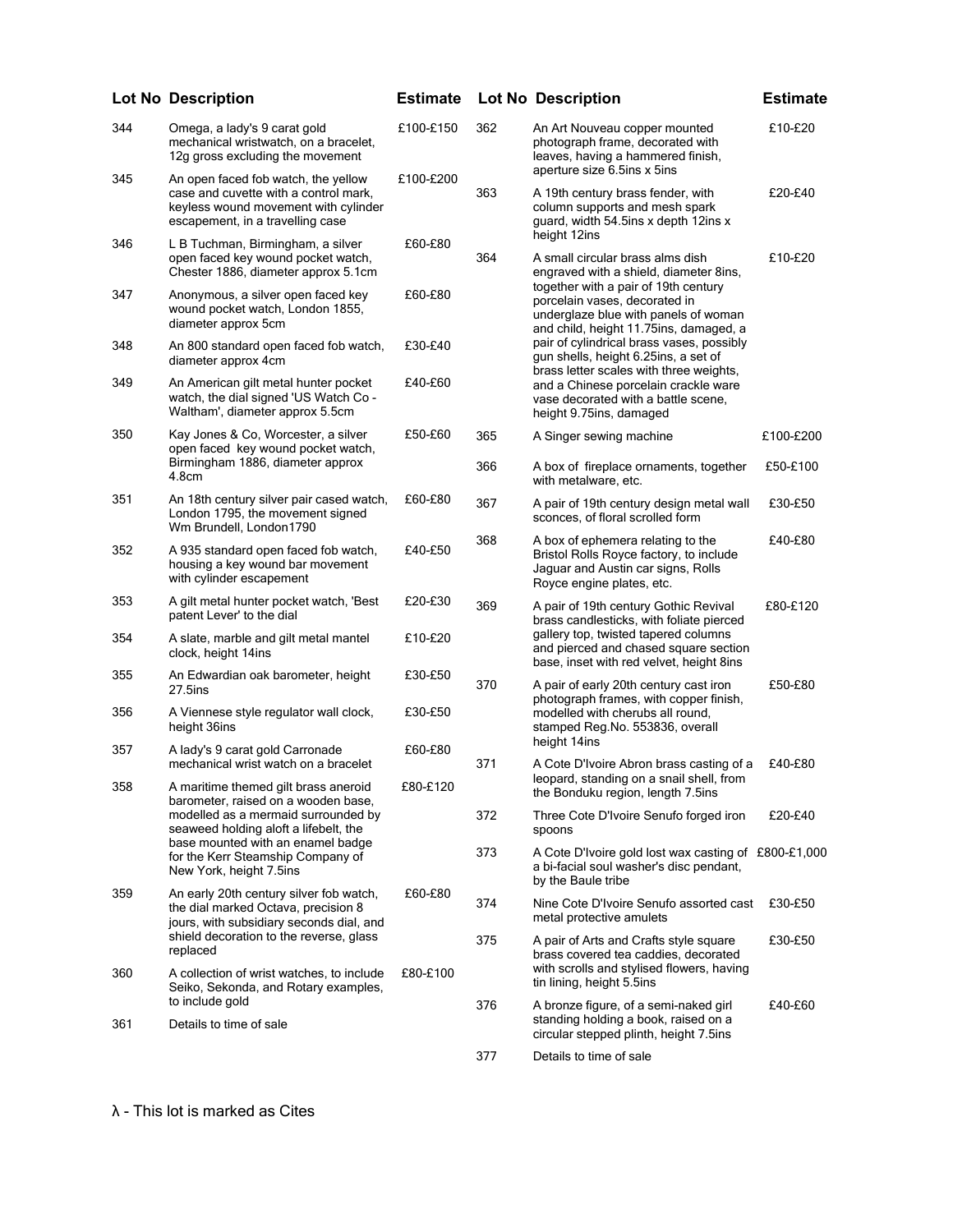| 378 | Details to time of sale                                                                                                                                                                                                                      |           | 394        | A set of five silver fiddle pattern serving<br>spoons, engraved with initials, London                                                                                                                                                                                        | £400-£600             |
|-----|----------------------------------------------------------------------------------------------------------------------------------------------------------------------------------------------------------------------------------------------|-----------|------------|------------------------------------------------------------------------------------------------------------------------------------------------------------------------------------------------------------------------------------------------------------------------------|-----------------------|
| 379 | Two boxes of silver plate, to include<br>trophies, tankards, trays, etc.                                                                                                                                                                     | £30-£50   |            | 1855, weight 12oz, together with two<br>other fiddle pattern serving spoons,<br>engraved with initials, London 1827 and                                                                                                                                                      |                       |
| 380 | A box of silver plated flatware                                                                                                                                                                                                              | £30-£50   |            | 1845, weight 5oz, a silver fiddle pattern<br>ladle, engraved with initials, London                                                                                                                                                                                           |                       |
| 381 | A pair of Elkington and Co silver plated<br>sauce boats, with double C scroll<br>handle, raised on reeded legs                                                                                                                               | £40-£60   |            | 1846, weight 1oz, a set of five silver<br>fiddle pattern dessert spoons, engraved<br>with initials, London 1856, weight 8oz, a                                                                                                                                               |                       |
| 382 | A silver plated Japanesque, Aesthetic<br>movement, covered cauldron bowl with<br>liner, Hukin and Heath, c1885, design<br>no. 2272, probably a design by<br><b>Christopher Dresser</b>                                                       | £80-£120  |            | set of five silver fiddle pattern tea<br>spoons, engraved with initials, London<br>1856, weight 4oz and a set of three<br>silver fiddle pattern tea spoons,<br>engraved with initials, London 1855,<br>weight 2oz                                                            |                       |
| 383 | A silver plated covered cauldron bowl,<br>Hukin and Heath, design no. 2228,<br>possibly designed by Christopher<br>Dresser                                                                                                                   | £80-£120  | 395        | A pair of silver fiddle pattern dessert<br>forks, engraved with initials front and<br>back, London 1854, weight 3oz,<br>together with a set of three silver fiddle                                                                                                           | £180-£200             |
| 384 | A silver plated covered cauldron bowl<br>with footed base, Hukin and Heath,<br>design no. 2728, possibly designed by<br><b>Christopher Dresser</b>                                                                                           | £80-£120  |            | pattern dessert forks, engraved with an<br>initial, London 1829, weight 4oz, a silver<br>fiddle pattern dinner fork, engraved with<br>an initial, London 1853, weight 2oz, a<br>silver dinner fork, engraved with a crest,                                                   |                       |
| 385 | A box of silver plate, to include flatware,<br>tea pot, cased spoons, etc.                                                                                                                                                                   | £30-£50   |            | London 1874, weight 1oz and an Irish<br>silver fiddle pattern dessert fork, Dublin                                                                                                                                                                                           |                       |
| 386 | A Mappin & Webb cased silver three<br>piece christening set, comprising knife,<br>fork and spoon, case af, together with<br>other cased sets of silver cutlery and a<br>silver plated and mother of pearl set of<br>dessert knives and forks | £40-£60   | 396        | 1836, weight 1oz<br>A set of four silver fiddle pattern dinner<br>forks, engraved with initials front and<br>back, London 1854, weight10oz,<br>together with three other hallmarked<br>silver forks, weight 6oz, a set of four                                               | £250-£400             |
| 387 | A Victorian silver vinaigrette, of<br>rectangular form, the top engraved with<br>a view of St Pauls, having a pierced gilt                                                                                                                   | £300-£500 |            | silver hallmarked silver tea spoons,<br>engraved with initials, London 1855,<br>weight 3oz and two other spoons                                                                                                                                                              |                       |
|     | wash bowl, Birmingham 1842, maker<br>Nathanial Mills - please note revised<br>estimate - The vinaigrette is in good<br>condition, no splits, cracks or repairs,<br>hinge is good and the decoration crisp.<br>3cm x 4cm x 0.9cm              |           | 397        | A set of six silver dinner forks, engraved £600-£1,000<br>with an initial, Birmingham 1928, weight<br>14oz, together with a set of four silver<br>dessert forks, engraved with initials,<br>Birmingham 1928, weight 6oz, a set of<br>six silver dessert forks, engraved with |                       |
| 388 | A set of six silver fiddle pattern dessert<br>forks, engraved with an initial, London<br>1840, weight 9.5oz                                                                                                                                  | £80-£120  |            | initials, Sheffield 1906, weight 10oz, a<br>set of five silver dessert spoons,<br>engraved with initials, Birmingham<br>1928, weight 8oz, two pairs of silver                                                                                                                |                       |
| 389 | A matched set of six silver fiddle pattern<br>dessert spoons, engraved with a crest,<br>London 1846 & 1848, weight 9oz                                                                                                                       | £80-£120  |            | serving spoons, engraved with initials,<br>Sheffield 1906 and 1905, weight 9oz, a<br>set of six silver fiddle pattern tea                                                                                                                                                    |                       |
| 390 | A set of six silver fiddle pattern dinner<br>forks, engraved with an initial, London<br>1839, weight 15oz                                                                                                                                    | £150-£250 |            | spoons, engraved with initials, Sheffield<br>1904, weight 3oz and a silver fiddle<br>pattern ladle, engraved with an initial,<br>London 1840, weight 1oz                                                                                                                     |                       |
| 391 | A pair of silver fiddle pattern table<br>spoons, engraved with a crest, London<br>1847, together with two other silver<br>fiddle pattern table spoons, one<br>engraved with a crest, London 1846<br>and 1873, total weight 9.5oz             | £80-£120  | 398<br>399 | A collection of hallmarked silver<br>flatware, to include pairs of spoons,<br>single spoons, two forks, a ladle and a<br>pair of sugar tongs, weight 17oz<br>A pair of Georgian silver serving                                                                               | £200-£400<br>£50-£100 |
| 392 | A set of six silver fiddle pattern<br>teaspoons, London 1882, weight 4oz                                                                                                                                                                     | £40-£60   |            | spoons, with later berry decoration,<br>London 1798, weight 3oz                                                                                                                                                                                                              |                       |
| 393 | A mid 18th century silver dessert<br>spoon, London 1731, together with a<br>silver teaspoon, Sheffield 1841, and a<br>quantity of dinner knives                                                                                              | £30-£50   | 400        | A silver fiddle pattern basting spoon,<br>engraved with initials, Exeter 1854,<br>weight 4oz                                                                                                                                                                                 | £50-£100              |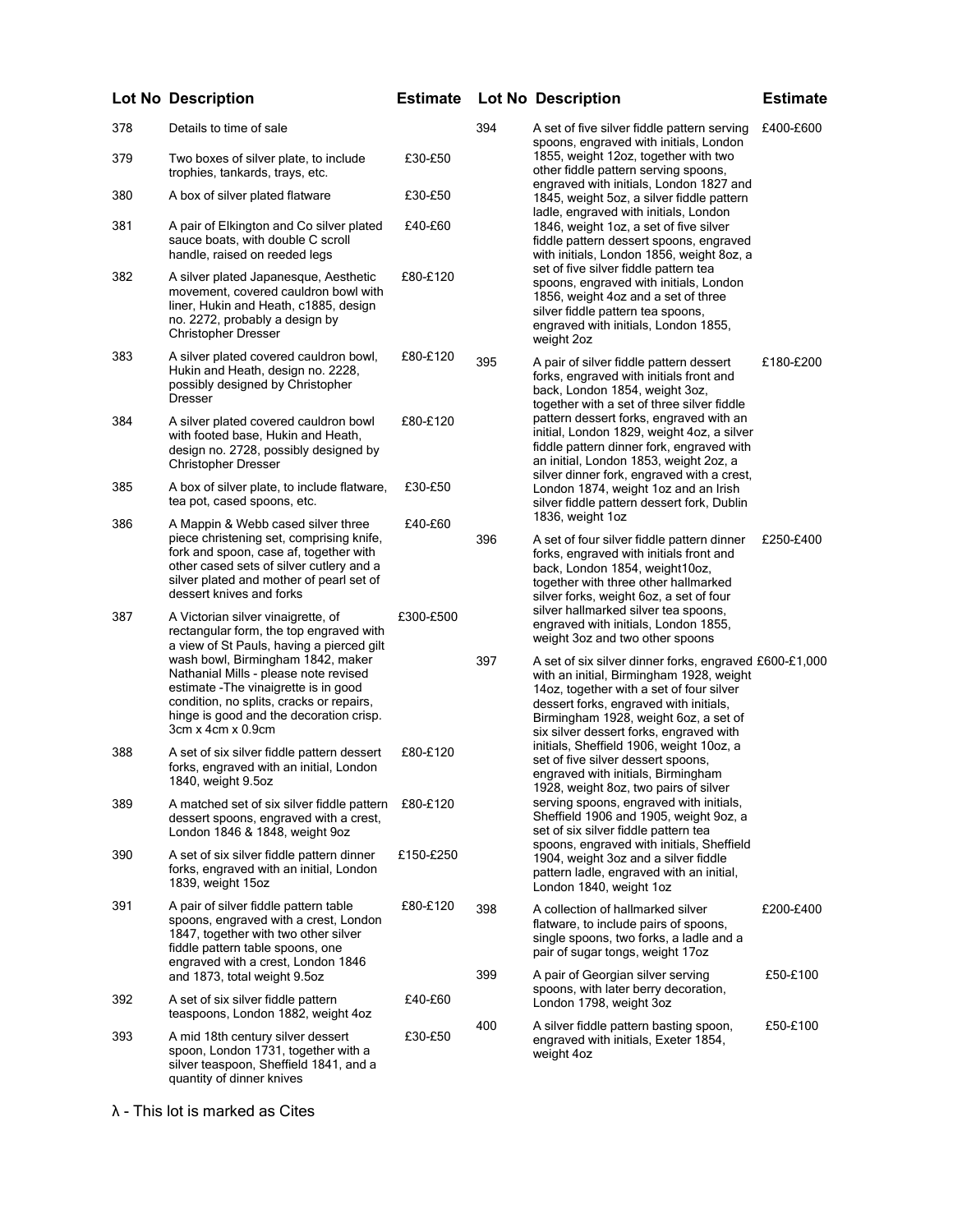|     | <b>Lot No Description</b>                                                                                                                                       | <b>Estimate</b> |     | <b>Lot No Description</b>                                                                                                                                                                     | <b>Estimate</b> |
|-----|-----------------------------------------------------------------------------------------------------------------------------------------------------------------|-----------------|-----|-----------------------------------------------------------------------------------------------------------------------------------------------------------------------------------------------|-----------------|
| 401 | A collection of hallmarked silver<br>flatware, to include spoons, ladles,<br>sifting spoon, condiment spoons,<br>pierced tongs etc                              | £200-£400       | 418 | A pair of modern hallmarked silver cruet £100-£150<br>pots, formed as bee hives with silver gilt<br>bees, weight 3oz, maker Thistle and<br>Bee London                                         |                 |
| 402 | A silver card case, with engraved<br>decoration and inscription, Birmingham<br>1902, weight 2oz                                                                 | £50-£100        | 419 | An antique Indian silver filigree box,<br>with pull off cover, 3.25ins x 2.25ins x<br>1ins                                                                                                    | £60-£90         |
| 403 | A silver engine turned cigarette case,<br>with enamelled initials, Birmingham<br>1930, weight 5oz                                                               | £50-£100        | 420 | A Scottish sterling silver kilt pin, by<br>William Dunningham of Aberdeen, the<br>pin of traditional form, mounted with a<br>citrine to one end, and stamped W.D. &                           | £40-£60         |
| 404 | A silver sauce boat, with bead edge and<br>raised on three scroll feet, Birmingham<br>1902, weight 3oz                                                          | £30-£50         | 421 | Co, S.T.G., length 5ins<br>An early 19th century French silver                                                                                                                                | £100-£120       |
| 405 | A hallmarked silver two handled trophy<br>cup, weight 6oz, together with a<br>hallmarked silver ashtray, weight 3oz                                             | £100-£200       |     | musical table snuff box, having reeded<br>decoration to the exterior, and silver gilt<br>interior, various hallmarks including the<br>Para mark, 3.5 ins x 2.25 ins x 1 ins                   |                 |
| 406 | A silver mounted desk inkwell, of<br>square form, Birmingham 1932                                                                                               | £50-£100        | 422 | A Ghanaian Ashanti triangular silver<br>amulet, height 2ins                                                                                                                                   | £20-£40         |
| 407 | Brian Leslie Fuller, a silver cheese<br>knife, London 1991, weight 1oz                                                                                          | £50-£100        | 423 | A set of four Victorian silver fiddle<br>pattern tea spoons, engraved with a                                                                                                                  | £50-£80         |
| 408 | A silver belt buckle, with pierced and<br>engraved decoration, Birmingham<br>1894, weight 2oz                                                                   | £50-£100        |     | crest, London 1854, weight 3oz,<br>together with four Georgian silver fiddle<br>pattern tea spoons, weight 2oz, a set of<br>six hallmarked silver coffee spoons,                              |                 |
| 409 | A Georgian silver oval pedestal salt,<br>with gadrooned decoration, London<br>1806, weight 4oz, together with a                                                 | £30-£50         |     | weight 1oz and a hallmarked silver tea<br>spoons with golf club handle                                                                                                                        |                 |
|     | hallmarked silver salt spoon, both<br>engraved with a crest                                                                                                     |                 | 424 | A set of five silver octagonal silver<br>napkin rings, engraved with an initial,<br>Birmingham 1915, weight 4oz, together                                                                     | £50-£80         |
| 410 | A Walker and Hall silver mug, with<br>hammered finish, Birmingham 1906,<br>weight 3oz                                                                           | £40-£80         |     | with a pair of hallmarked silver napkin<br>rings, weight 0.5oz and another<br>hallmarked silver napkin ring                                                                                   |                 |
| 411 | A silver cream jug, together with<br>matching sugar bowl, with embossed<br>band of flowers and scrolls, gadrooned<br>lower body, Birmingham 1894, weight<br>5oz | £50-£100        | 425 | A hallmarked silver cigarette case, of<br>square form with engine turned<br>decoration, together with a hallmarked<br>silver vesta case with engraved<br>decoration and a silver chain, total | £40-£60         |
| 412 | Three hallmarked silver trophies, with<br>presentation and winners inscription,<br>weight 19oz                                                                  | £150-£200       | 426 | weight 4oz<br>A pair of Georgian silver oval pedestal<br>salts, with ribbed bands, London 1724,                                                                                               | £60-£80         |
| 413 | Three hallmarked silver trophies, with<br>presentation and winners inscription,                                                                                 | £120-£180       |     | maker Peter, Anne and William<br>Bateman, weight 4oz                                                                                                                                          |                 |
| 414 | two on plastic bases<br>Three hallmarked silver trophies, with<br>presentation and winners inscription, all<br>on plastic bases                                 | £120-£180       | 427 | A Georgian silver oval salt, with blue<br>glass liner and pierced decoration.<br>raised on four claw and ball feet,<br>London 1768, weight 2oz                                                | £40-£60         |
| 415 | A Victorian silver trophy cup, with<br>embossed decoration and presentation<br>inscription, London circa 1865, weight<br>6oz                                    | £50-£60         | 428 | A silver sugar caster, raised on a<br>pedestal to a square foot, London 1926,<br>weight 5oz, together with a silver plated<br>mug                                                             | £50-£80         |
| 416 | A large silver two handled trophy cup,<br>with presentation inscription, London<br>1909, weight 21oz                                                            | £180-£250       | 429 | A silver jug, decorated with a narrow<br>band of Celtic style symbols,<br>Birmingham 1937, weight 4oz, together<br>with a silver plated sauce boat                                            | £50-£80         |
| 417 | A silver dish, of shaped circular form,<br>with embossed border, having an<br>inscription to the centre, Sheffield 1895,<br>weight 6oz                          | £60-£80         | 430 | A Mappin & Webb circular silver bowl,<br>with pierced edge, raised on three claw<br>and ball feet, Birmingham 1924, maker<br>Mappin & Webb, weight 11oz                                       | £100-£150       |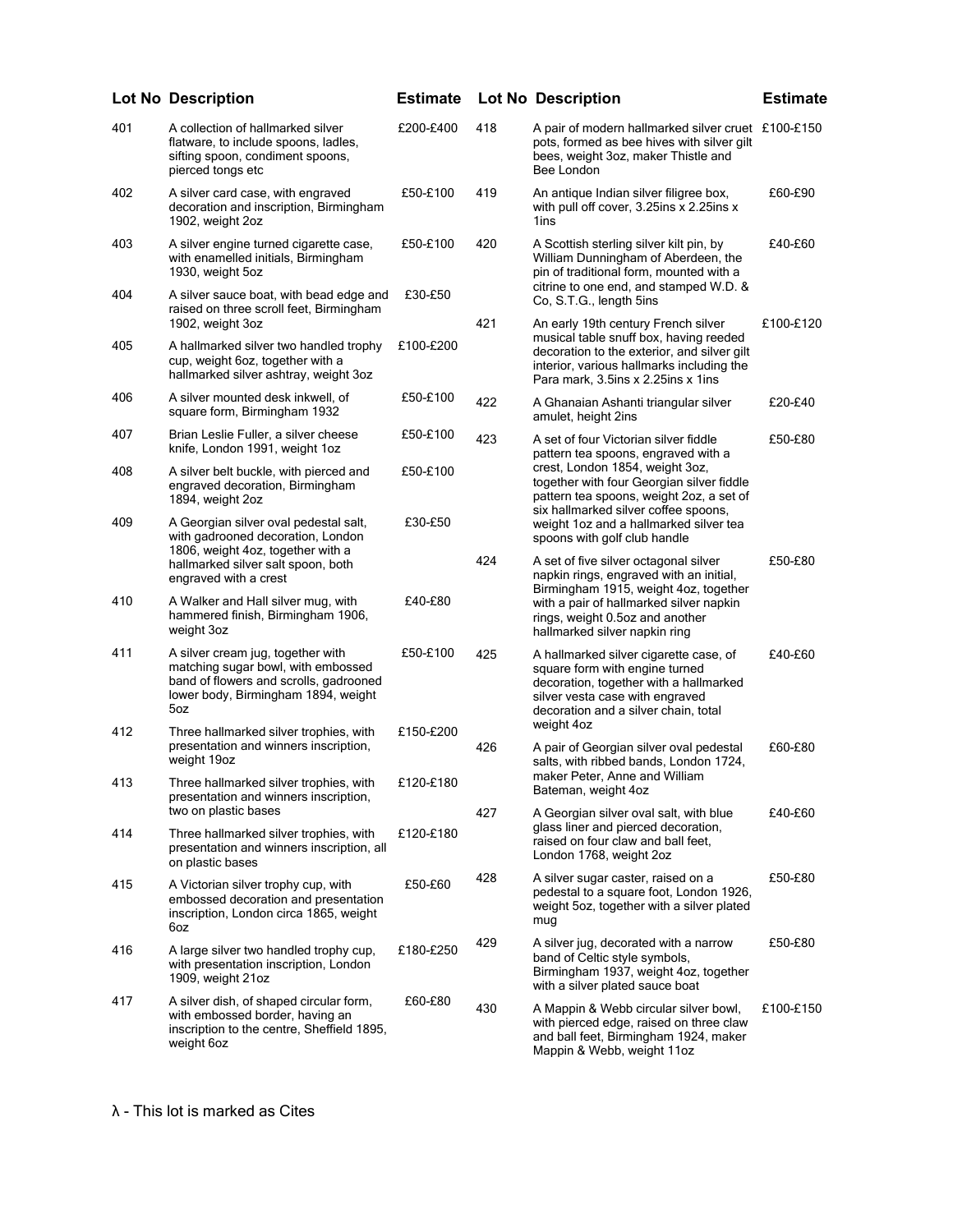|     | <b>Lot No Description</b>                                                                                                                           | <b>Estimate</b> |     | <b>Lot No Description</b>                                                                                                                                         | <b>Estimate</b> |
|-----|-----------------------------------------------------------------------------------------------------------------------------------------------------|-----------------|-----|-------------------------------------------------------------------------------------------------------------------------------------------------------------------|-----------------|
| 431 | A silver pedestal dish, with shaped<br>edge, Chester 1912, weight 15oz                                                                              | £150-£200       | 446 | A pair of silver fiddle pattern serving<br>spoons, engraved with initials, London                                                                                 | £100-£200       |
| 432 | A pair of hallmarked silver candlesticks,<br>one af, weight 22oz, together with a<br>loaded hallmarked silver trumpet vase                          | £150-£200       |     | 1813, weight 4oz, together with two<br>silver fiddle pattern dinner forks,<br>engraved with initials, London 1828 and<br>1831, weight 5oz and three silver fiddle |                 |
| 433 | A silver gilt pierced inkwell, decorated in<br>a filigree style, with square hinged lid to                                                          | £80-£120        |     | pattern serving spoons, London 1860/1,<br>weight 7oz                                                                                                              |                 |
| 434 | the circular base, raised on fur lug feet,<br>Birmingham 1890, weight 5oz<br>A silver salver, with gadrooned shaped                                 | £400-£600       | 447 | A mid 18th century silver spoon,<br>engraved with initials, together with<br>various silver spoons and a caddy                                                    | £50-£100        |
|     | edge, the centre engraved with a<br>presentation inscription for West Herts<br>Golf Club with signatures, raised on                                 |                 | 448 | spoon, weight 5oz<br>A silver mounted model of a single scull<br>rowing boat, with outriggers, length 8ins                                                        | £60-£80         |
|     | four hoof feet, London 1937, weight<br>44oz                                                                                                         |                 | 449 | Details to time of sale                                                                                                                                           |                 |
| 435 | A cased silver six piece condiment set,<br>with band of decoration, Birmingham                                                                      | £80-£120        | 450 | Details to time of sale                                                                                                                                           |                 |
| 436 | 1934<br>A silver cigarette box, of rectangular                                                                                                      | £200-£400       | 451 | Details to time of sale                                                                                                                                           |                 |
|     | form, with presentation inscription to the<br>lid from the West Herts Golf Club,<br>London 1923                                                     |                 | 452 | A Monmouthshire masonic pendant, in<br>a fitted case, together with a silver<br>cigarette case, approximately 151g                                                | £50-£70         |
| 437 | A Victorian silver four piece tea set, the £800-£1,200<br>lobbed body embossed with flowers<br>and leaves, with bud finial and                      |                 |     | gross, a bronze Queen Victoria Jubilee<br>medal, cased, a 1925 dollar coin, and a<br>1967 Canadian dollar coin                                                    |                 |
|     | engraved with a crest, London 1860,<br>maker George Richard Elkington,<br>weight 80oz all in, together with a pair<br>of pierced silver sugar tongs |                 | 453 | An Edwardian five stone diamond 18<br>carat gold ring, Chester 1907, finger<br>size $O$ 1/2, 3.4g gross                                                           | £120-£160       |
| 438 | A George III silver snuff box,<br>with engine-machined floral border,<br>having a gilt wash interior, Birmingham                                    | £80-£120        | 454 | A Victorian turquoise and mother of<br>pearl cluster ring, finger size 1 1/3, 1.9g<br>gross                                                                       | £120-£160       |
|     | 1808, maker John Shaw                                                                                                                               |                 | 455 | An opal and diamond cluster ring,<br>stamped '18ct', the oval shallow                                                                                             | £250-£300       |
| 439 | A silver compact case made for<br>Aspreys, with engine turned engraved<br>decoration, marked Birmingham 1921,<br>silversmith L E McCann             | £100-£150       |     | cabochon enclosed by eighteen single<br>cuts and one to each shoulder, finger<br>size Q, 3.3g gross                                                               |                 |
| 440 | A Victorian silver jug, the facetted body<br>with engraved decoration, London                                                                       | £60-£100        | 456 | A three stone illusion set diamond ring,<br>stamped '18ct', finger size L, 2g gross                                                                               | £70-£90         |
|     | 1855, weight 6oz                                                                                                                                    |                 | 457 | A three stone emerald and diamond<br>ring, stamped '18ct and PT', finger size                                                                                     | £90-£120        |
| 441 | An 18th century silver basting spoon,<br>engraved with a crest, London 1776,<br>weight 3oz, length 11.5ins                                          | £50-£100        |     | O, 2g gross - emerald has a chip to one<br>corner                                                                                                                 |                 |
| 442 | A set of five silver fiddle pattern dessert £100-£200<br>spoons, London 1849, weight 8oz,                                                           |                 | 458 | A 1911 sovereign, in a scroll top<br>pendant mount, 9.5g gross                                                                                                    | £250-£280       |
|     | together with a pair of silver dessert<br>spoons, engraved with a crest, London<br>1830, weight 3oz                                                 |                 | 459 | A 9 carat gold bracelet, with thirteen<br>charms and a soldered 1909 half<br>sovereign attached, 30.4g gross                                                      | £380-£420       |
| 443 | Eight hallmarked silver fiddle pattern<br>dessert spoons, all engraved with<br>names or initials, weight 10oz                                       | £100-£200       | 460 | A late Victorian nineteen stone diamond £300-£400<br>crescent brooch, the graduated silver<br>collet set with old brilliant cuts totalling                        |                 |
| 444 | Eight hallmarked silver dessert forks,<br>mainly fiddle pattern, all engraved with<br>names or initials, weight 12oz                                | £100-£200       |     | approx 1.1cts, 2.4cm diameter, 4.1g<br>gross - mount is very dirty, some of the<br>stones have inclusions                                                         |                 |
| 445 | A set of six silver fiddle pattern dinner<br>forks, London 1850, weight 14oz                                                                        | £120-£180       | 461 | A 1911 sovereign in a 9 carat gold<br>horseshoe pendant mount, on a chain,<br>38.6g gross                                                                         | £550-£650       |
|     |                                                                                                                                                     |                 | 462 | A 9 carat gold box link chain, with an<br>axe pendant stamped '585', 17.1g gross                                                                                  | £200-£250       |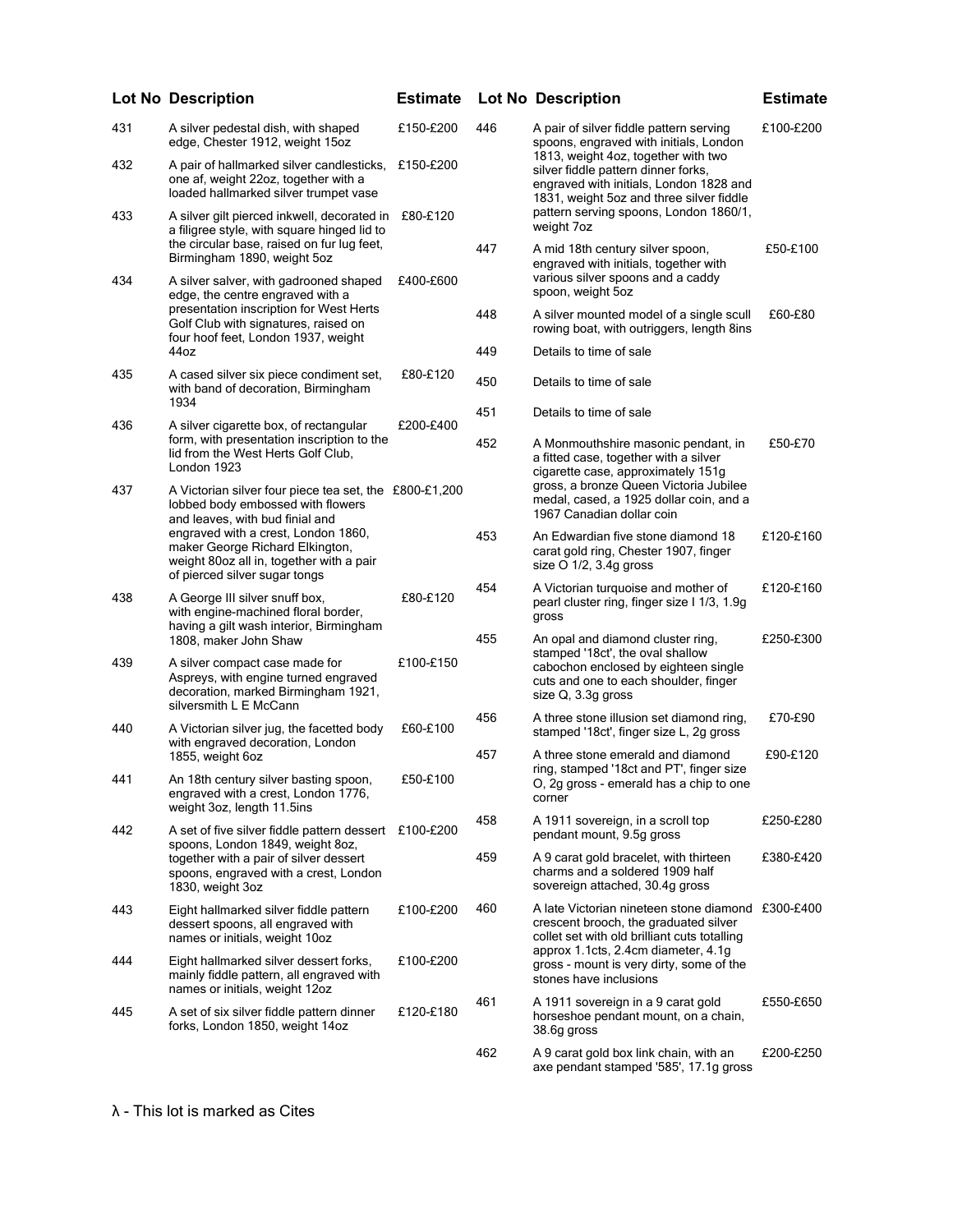|     | <b>Lot No Description</b>                                                                                                                                                                                                                        | <b>Estimate</b> |     | <b>Lot No Description</b>                                                                                                                                                                 | <b>Estimate</b> |
|-----|--------------------------------------------------------------------------------------------------------------------------------------------------------------------------------------------------------------------------------------------------|-----------------|-----|-------------------------------------------------------------------------------------------------------------------------------------------------------------------------------------------|-----------------|
| 463 | A diamond half hoop ring, finger size N,<br>2.3g gross                                                                                                                                                                                           | £40-£60         | 483 | A 9 carat gold Goodyear Tyres long<br>service pin, together with two other 9                                                                                                              | £80-£100        |
| 464 | A shell cameo brooch, together with a 9<br>carat gold shell cameo ring, and an 18<br>carat gold shell cameo ring                                                                                                                                 | £90-£120        |     | carat examples, and two gilt metal<br>examples, weight of gold approx. 6.6g<br>gross                                                                                                      |                 |
| 465 | A three stone sapphire and diamond 18<br>carat gold ring, finger size K 1/2, 3.2g<br>gross                                                                                                                                                       | £80-£100        | 484 | A Victorian enamelled coin, in a brooch<br>mount, stamped '9ct', 4.8cm long, 5.4g<br>gross                                                                                                | £70-£90         |
| 466 | A 9 carat gold St Christopher and three<br>pairs of earrings, 9.3g gross                                                                                                                                                                         | £100-£120       | 485 | Assorted costume jewellery, to include<br>propelling pencil, watches and watch<br>chains                                                                                                  | £40-£50         |
| 467 | A quantity of silver, silver coloured, and<br>costume jewellery, together with beads<br>and watches                                                                                                                                              | £60-£80         | 486 | Two stone set dress rings, both marked<br>18K, weight 17.6g                                                                                                                               | £200-£400       |
| 468 | Two 19th century Grand Tour oval<br>micro mosaics, both depicting Classical<br>buildings, maximum diameter 1.25ins,<br>together with a carved lava cameo                                                                                         | £100-£200       | 487 | A pair of 9ct gold cufflinks, of oval form<br>with engraved decoration and chain<br>links, weight 5g, together with a pair of<br>mother of pearl cuff links                               | £30-£50         |
| 469 | A reverse intaglio of a game bird,<br>mounted as a stick pin, cased                                                                                                                                                                              | £200-£250       | 488 | A five stone diamond ring, stamped<br>'18ct', the graduated old cuts totalling<br>approximately 0.5cts, finger size O,                                                                    | £120-£160       |
| 470 | A fox mask stickpin, the porcelain panel<br>signed C?B Ford 186?, cased                                                                                                                                                                          | £100-£200       | 489 | 2.1g gross<br>An illusion set single stone diamond 9ct                                                                                                                                    | £40-£50         |
| 471 | A garnet and diamond stick pin, the                                                                                                                                                                                                              | £100-£150       |     | white gold ring, 3g gross                                                                                                                                                                 |                 |
| 472 | circular cabochon star set to the centre<br>with a rose diamond starburst, cased<br>An amethyst cameo set stick pin                                                                                                                              | £60-£80         | 490 | A collection of silver and other<br>jewellery, to include two fashion<br>watches                                                                                                          | £60-£90         |
|     |                                                                                                                                                                                                                                                  |                 | 491 | A collection of 9 buckles, possibly                                                                                                                                                       | £50-£100        |
| 473 | An amethyst and diamond bar brooch,<br>the white metal with indistinct marks,<br>cased                                                                                                                                                           | £90-£120        |     | Georgian, some silver and some with<br>paste, together with a brooch styled as<br>a bird, marked 925 Norway                                                                               |                 |
| 474 | A diamond and pearl (untested and<br>unwarranted) bar brooch, the yellow<br>metal bar brooch stamped '15ct Plat',                                                                                                                                | £60-£80         | 492 | A Walker and Hall 9ct gold penknife,<br>London 1907                                                                                                                                       | £80-£120        |
|     | 5.5cm long, cased                                                                                                                                                                                                                                |                 | 493 | A Sampson Morgan & Co. 9ct gold<br>propelling pencil                                                                                                                                      | £60-£100        |
| 475 | An Edwardian two colour gem set<br>pendant, 3.3cm diameter, cased                                                                                                                                                                                | £70-£90         | 494 | An enamel brooch, with image of                                                                                                                                                           | £120-£160       |
| 476 | A porcelain panel brooch, of a terrier<br>dog portrait to a cannetille mount                                                                                                                                                                     | £50-£80         |     | woman in national dress, believed to be<br>Swiss, marked Zug, in an ornate 18<br>carat gold (tested) mount, length 1.5ins,                                                                |                 |
| 477 | A 19th century shell cameo brooch, the<br>yellow mount with marks to the catch,                                                                                                                                                                  | £60-£80         | 495 | 4.2g gross<br>A Georgian 15 carat gold (tested)                                                                                                                                           | £120-£160       |
|     | approximately 3.4cm long                                                                                                                                                                                                                         |                 |     | intaglio set seal fob, the intaglio<br>engraved with an armorial of deer                                                                                                                  |                 |
| 478 | A 9 carat gold curb link bracelet, with<br>seven charms attached, and one loose,<br>32.9g gross                                                                                                                                                  | £400-£500       |     | surrounded by foliate decoration<br>surmounted by a ribbon, length 1.25ins,<br>9.7g gross                                                                                                 |                 |
| 479 | An aventurine quartz and simulated<br>pearl pendant chain, together with a<br>mourning ring, dated 1858, cased, a<br>paste set silver picture pendant with an<br>owl miniature, an amethyst pendant on<br>a chain, and a marcasite and paste set | £150-£200       | 496 | A single stone ring, the green stone set<br>in a wishbone mount, with diamond<br>style chips to one shoulder on each<br>side, finger size L, the interior stamped<br>925 376 K DIA, boxed | £40-£80         |
|     | pendant on chain                                                                                                                                                                                                                                 |                 | 497 | A 19th century seal fob, chased with<br>foliate decoration, mounted with a                                                                                                                | £50-£100        |
| 480 | A reverse intaglio of a portrait of a tabby £300-£350<br>cat, mounted as a brooch, cased                                                                                                                                                         |                 |     | vacant carnelian- Good condition                                                                                                                                                          |                 |
| 481 | An 1890 Dollar, to a brooch mount                                                                                                                                                                                                                | £30-£50         | 498 | A cased gentleman's dress set,<br>comprising a pair of mother of pearl                                                                                                                    | £150-£180       |
| 482 | A graduated row of cultured pearls, the<br>75 pearls of approx 3.6mm t 7.5mm,<br>43.5cm long, to a clasp stamped 'Silver'                                                                                                                        | £30-£50         |     | cufflinks, stamped '9ct and Plat', two<br>mother of pearl dress buttons, similarly<br>marked, and two studs marked '9ct', 9g<br>gross                                                     |                 |
|     |                                                                                                                                                                                                                                                  |                 |     |                                                                                                                                                                                           |                 |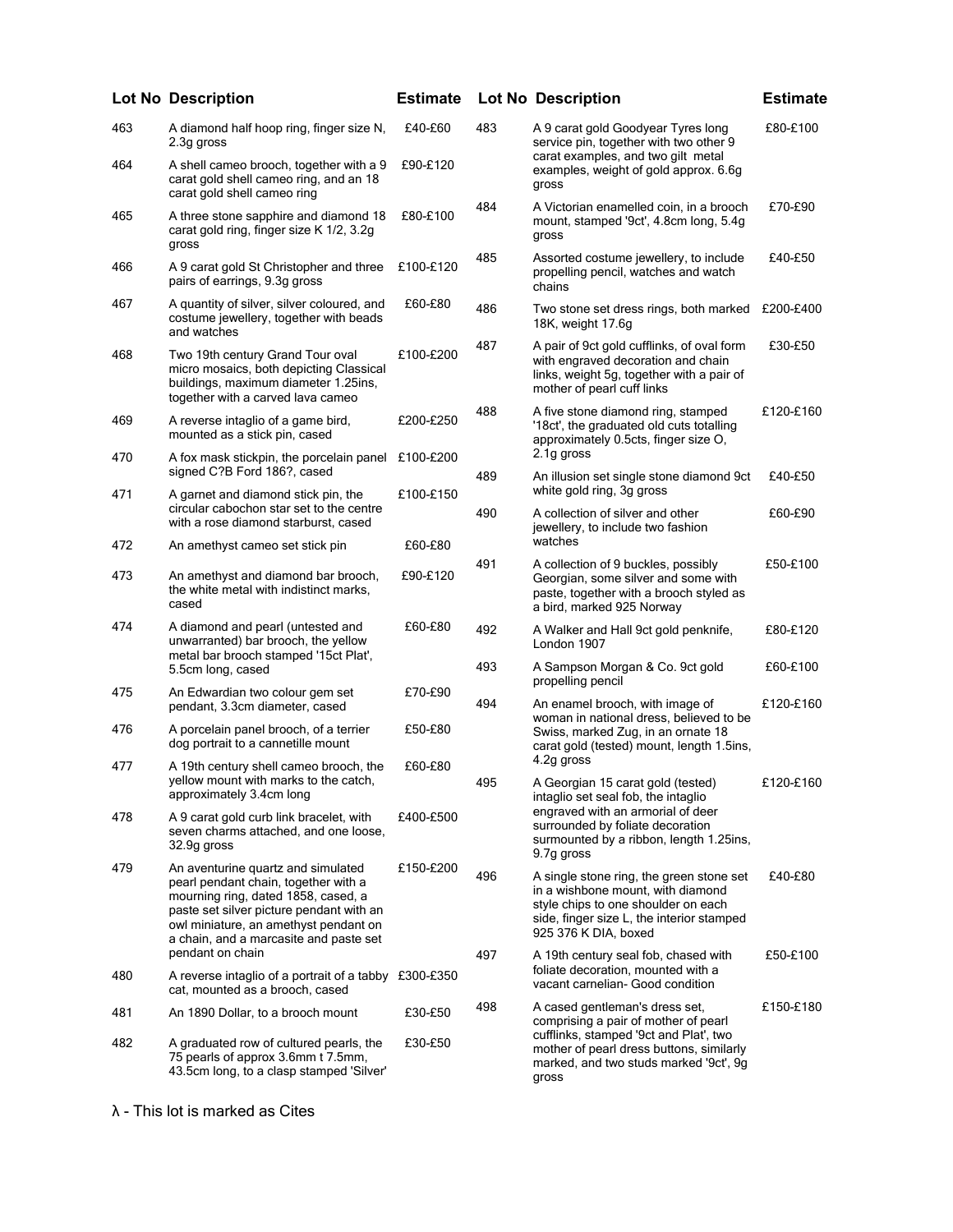|     | <b>Lot No Description</b>                                                                                                                                                                            | <b>Estimate</b> |     | <b>Lot No Description</b>                                                                                                                                                         | <b>Estimate</b> |
|-----|------------------------------------------------------------------------------------------------------------------------------------------------------------------------------------------------------|-----------------|-----|-----------------------------------------------------------------------------------------------------------------------------------------------------------------------------------|-----------------|
| 499 | A late Victorian seed pearl set<br>horseshoe brooch, cased, together with<br>a seed pearl set bow brooch, cased                                                                                      | £80-£120        | 514 | A set of four Selkirk glass Peter<br>Holmes, pond life, limited edition<br>paperweights, boxed with certificates                                                                  | £400-£600       |
| 500 | A 1920s style light fittings, diameter                                                                                                                                                               | £10-£20         |     | - please note revised estimate                                                                                                                                                    |                 |
| 501 | 15ins<br>A Lalique Formose vase, decorated<br>with fishes to the spherical form,                                                                                                                     | £800-£1,200     | 515 | A small carved over laid blue glass<br>scent bottle, with white metal cap,<br>height 2.75ins                                                                                      | £40-£60         |
|     | diameter 6.5ins - Minor scuffs to the<br>base with no signs of damage                                                                                                                                |                 | 516 | A carved over laid blue glass scent<br>bottle, with white metal cap, height                                                                                                       | £40-£60         |
| 502 | A Lalique Rampillon vase, circa 1928,<br>height 5ins - Minor scuffs to the base<br>and a line to the rim which does not feel                                                                         | £500-£800       | 517 | 3.5ins<br>A red glass scent bottle with white<br>metal cap, height 3ins approx                                                                                                    | £50-£80         |
|     | to be a crack but is evident, no other<br>signs of damage                                                                                                                                            |                 | 518 | A ruby glass double ended scent bottle,<br>with yellow metal stoppers and faceted                                                                                                 | £60-£90         |
| 503 | A Lalique bird, surmounted on a domed<br>pedestal, width 4.75ins - The beak is                                                                                                                       | £100-£200       |     | body, length 5.25ins                                                                                                                                                              |                 |
|     | rough to touch but thought to be the<br>moulding line                                                                                                                                                |                 | 519 | A set of seven Regency green glass<br>goblets, with faceted bowls, height<br>4.5ins                                                                                               | £60-£90         |
| 504 | A Lalique opalescent green Moineau<br>pin tray, surmounted by a fledgling bird,<br>numbered 284, diameter 4ins - Good<br>condition                                                                   | £100-£200       | 520 | A pair of Victorian cranberry glass bells, £150-£250<br>with blue and red air twist handles,<br>height 9ins, together with another bell,<br>with wrythen moulded body and handle, |                 |
| 505 | A Lalique Gui mistletoe vase, of<br>bulbous form with moulded decoration,<br>circa 1925, height 7ins - Minor scuffs to<br>the base with no signs of damage                                           | £400-£600       | 521 | height 12.25ins<br>A Bohemian ruby glass covered vase,<br>with painted cameo panel of a girl, and<br>gilded ivy leaf decoration, height 10ins                                     | £80-£120        |
| 506 | A Lalique Calypso, or water nymphs,<br>charger, circa 1930, diameter 10.75ins<br>- Minor scuffs to the base and scratches                                                                            | £800-£1,200     | 522 | Four various ruby glass jugs, with clear<br>glass handles, heights 7.5ins and down                                                                                                | £50-£80         |
| 507 | with no signs of damage<br>A Lalique Raisons vase, of tapering<br>form, with moulded decoration, height                                                                                              | £400-£600       | 523 | Three cranberry glass decanters, with<br>clear glass stoppers, height 10.75ins<br>and down                                                                                        | £60-£90         |
|     | 6.25ins - Minor scuffs to the base with<br>no signs of damage                                                                                                                                        |                 | 524 | A ruby glass goblet, with named panels<br>of European scenes, height                                                                                                              | £30-£50         |
| 508 | A Perthshire lizard paperweight, by<br>William Manson, diameter 9.5cm,<br>height 7cm - good condition, no chips,                                                                                     | £50-£100        |     | 6.25ins together with a ruby glass<br>trumpet shaped specimen vase, height<br>7ins                                                                                                |                 |
| 509 | scratches or bruises                                                                                                                                                                                 |                 | 525 | A Murano glass vase, of stylised form,<br>height 14.75ins                                                                                                                         | £100-£200       |
|     | A Lundberg Studios New York,<br>paperweight, with flowers encased, by<br>Daniel Salazar, signed with initials                                                                                        | £150-£300       | 526 | A Vandermark Merritt limited edition<br>vase, the case containing white flowers                                                                                                   | £80-£120        |
| 510 | A 19th century Baccarat paperweight,<br>with encased pansy,                                                                                                                                          | £150-£300       |     | and foliage, height 9ins, signed to the<br>base, with certificate                                                                                                                 |                 |
| 511 | A John Deacons paperweight in the<br>style of Baccarat, with an encased blue<br>bird on lattice, initialled JD 2005 to the<br>base                                                                   | £100-£200       | 527 | A Vandermark Merritt limited edition<br>scent bottle, the facetted case<br>containing violet flowers, height approx.<br>7ins, signed to the base, with certificate                | £60-£90         |
| 512 | A Baccarat paperweight, decorated<br>animals and millefiori, and dated<br>1847, diameter 7.5cm, height 5.5cm -<br>Good condition, no chips, cracks or<br>blemishes - please note revised<br>estimate | £400-£600       | 528 | A Vandermark Merritt limited edition<br>vase, with cased floral bowl containing<br>large blue flower and rose bouquet,<br>height 9.5ins, signed to the base, with<br>certificate  | £100-£200       |
| 513 | A 19th century Clichy paperweight,<br>decorated with alternating air twists of<br>plain canes and red and green canes,                                                                               | £250-£350       | 529 | A Vandermark Merritt limited edition<br>paperweight, with cased violet clematis,<br>height 4ins, signed to the base, with<br>certificate                                          | £50-£80         |
|     | diameter 7cm, height 4.5cm - Good<br>condition, no scratches, scuffs or<br>bruises - please note revised estimate                                                                                    |                 | 530 | A glass dressing table bottle, with<br>hallmarked silver collar and cut<br>decoration to the body                                                                                 | £30-£50         |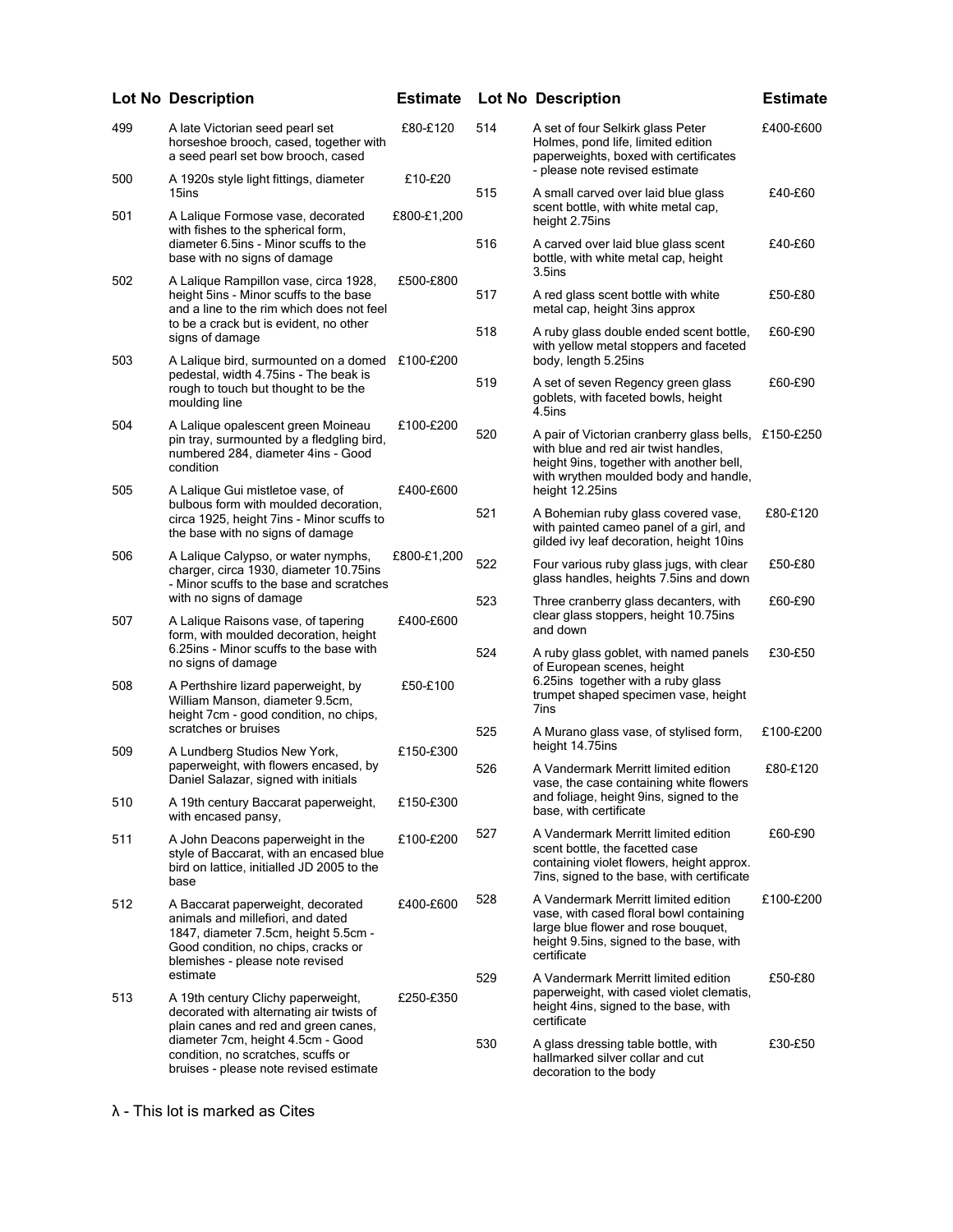|            | <b>Lot No Description</b>                                                                                                                                                                                                                        | <b>Estimate</b> |     | <b>Lot No Description</b>                                                                                                                                                                                                           | <b>Estimate</b> |
|------------|--------------------------------------------------------------------------------------------------------------------------------------------------------------------------------------------------------------------------------------------------|-----------------|-----|-------------------------------------------------------------------------------------------------------------------------------------------------------------------------------------------------------------------------------------|-----------------|
| 531        | A 19th century stained glass panel, of<br>rectangular form, depicting a saint, on<br>an oak base, size excluding base<br>31.5ins x 21.5ins                                                                                                       | £600-£900       | 545 | Two mid century Chinese hexagonal<br>lobed tea bowls, one decorated with<br>butterflies and insects, the other with<br>birds, both boxed                                                                                            | £20-£40         |
| 532        | A 19th century stained glass panel, of<br>arched form, depicting a saint, on an<br>oak base, size excluding base 40ins x                                                                                                                         | £600-£900       | 546 | A Chinese jade belt buckle, in the form<br>of a dragon looking at a walking lizard,<br>length 6.25ins - two cracks                                                                                                                  | £600-£900       |
| 533        | 23ins<br>A 19th century stained glass panel, of<br>arched form, depicting a saint, on an<br>oak base, size excluding base 40ins x<br>23ins                                                                                                       | £600-£900       | 547 | A Chinese jade leaf shaped mounted<br>buckle, pierced and decorated with<br>birds and foliage, having a gilt metal<br>mount, width 2.75ins, together with a<br>circular horn bi-disc, diameter 2.5ins                               | £100-£200       |
| 534        | A Glasform pink iridescent glass<br>paperweight, mounted with a silver frog,<br>etched J Ditchfield to base, diameter<br>$3.5$ ins                                                                                                               | £20-£40         | 548 | A miniature jade carving, of fruit, height<br>1.25ins - good condition, no chips or<br>cracks,                                                                                                                                      | £150-£250       |
| 535        | A pair of Art Deco cut glass scent<br>bottles, with sterling silver screw tops                                                                                                                                                                   | £60-£100        | 549 | A miniature jade carving, of a bird, chick £150-£200<br>and foliage, height 1.5ins - good<br>condition, no chips or cracks,                                                                                                         |                 |
|            | monogrammed 'P B', raised on a star<br>cut base, L A Leins & Sons, London<br>1930                                                                                                                                                                |                 | 550 | An Oriental covered jar, decorated in<br>pink, turquoise and yellow, height 7.5ins<br>- Good condition                                                                                                                              | £20-£40         |
| 536        | Details to time of sale                                                                                                                                                                                                                          |                 | 551 | A pair of Kraak style dishes, of circular<br>form, decorated in blue, diameter 3.5ins                                                                                                                                               | £50-£100        |
| 537        | Details to time of sale                                                                                                                                                                                                                          |                 | 552 | A group of Oriental china, to include                                                                                                                                                                                               | £40-£80         |
| 538<br>539 | Details to time of sale<br>Details to time of sale                                                                                                                                                                                               |                 |     | wall plates, oblong dish, a covered vase<br>decorated in blue and white and a<br>coffee pot                                                                                                                                         |                 |
| 540        | An 18th century Chinese plate,<br>decorated in colours with figures in<br>landscape, diameter 9ins - Good<br>condition, no chips, cracks or signs of<br>restoration                                                                              | £30-£50         | 553 | A 19th century Chinese famille rose<br>bowl, decorated with 25 line verse and<br>depiction of Manchu villages, indistinct<br>seal mark to the base, diameter 4.5ins<br>- Some rubbing to lettering but<br>otherwise good condition. | £100-£200       |
| 541        | A Chinese bottle vase, with wucai<br>decoration of lotus sprays to a white<br>glaze, having knopped neck, height<br>9.25ins - Two chips to the rim with small<br>cracks from each chip                                                           | £80-£120        | 554 | A Chinese carved and pierced<br>soapstone candlestick, formed as an<br>immortal seated on a dragon, mounted<br>on a wooden base, height 7.5ins                                                                                      | £40-£60         |
| 542        | An 18th century Chinese Kangxi<br>covered box, of square form, with lotus<br>and aster floral decoration, width 4ins -<br>heavily restored to the top of one side<br>and cracked. Possible restoration to<br>one corner of cover and minor chips | £150-£250       | 555 | An antique Kutani porcelain tazza,<br>decorated all over with cockerels, birds<br>and flowers, two panels of figures to the<br>base, and a panel of four seated<br>courtiers to the inside, height 9ins,<br>diameter 10.5ins        | £60-£90         |
| 543        | A pair of Chinese Kangxi porcelain tea<br>cannisters, of rectangular form,<br>decorated with cockerels, height<br>3.25ins - both restored around the<br>necks and one with cracks, both sold as<br>af                                            | £150-£300       | 556 | Three 17th/18th century Chinese blue<br>and white dishes, decorated in the<br>kraak style, with aster flowers and<br>holistic emblems, diameter 8.25ins -<br>one has fire flaw to the centre, minor<br>chips to rims                | £150-£300       |
| 544        | A 19th century Canton famille rose                                                                                                                                                                                                               | £200-£300       | 557 | Details to time of sale                                                                                                                                                                                                             |                 |
|            | vase, of baluster form, with relief<br>moulded gilt dragons, decorated with                                                                                                                                                                      |                 | 558 | Details to time of sale                                                                                                                                                                                                             |                 |
|            | scenes of emperor holding court and<br>birds and fowl, before a gilt ground,<br>height 21ins - broken, heavily rivetted,                                                                                                                         |                 | 559 | Details to time of sale                                                                                                                                                                                                             |                 |
|            | cracked, neck probably reduced                                                                                                                                                                                                                   |                 | 560 | A Shorter and Sons fish service,<br>comprising six fish plates, maximum<br>diameter 9.5ins, a large fish serving<br>plate, width approximately 12ins, and a<br>fish shaped sauceboat and stand                                      | £40-£60         |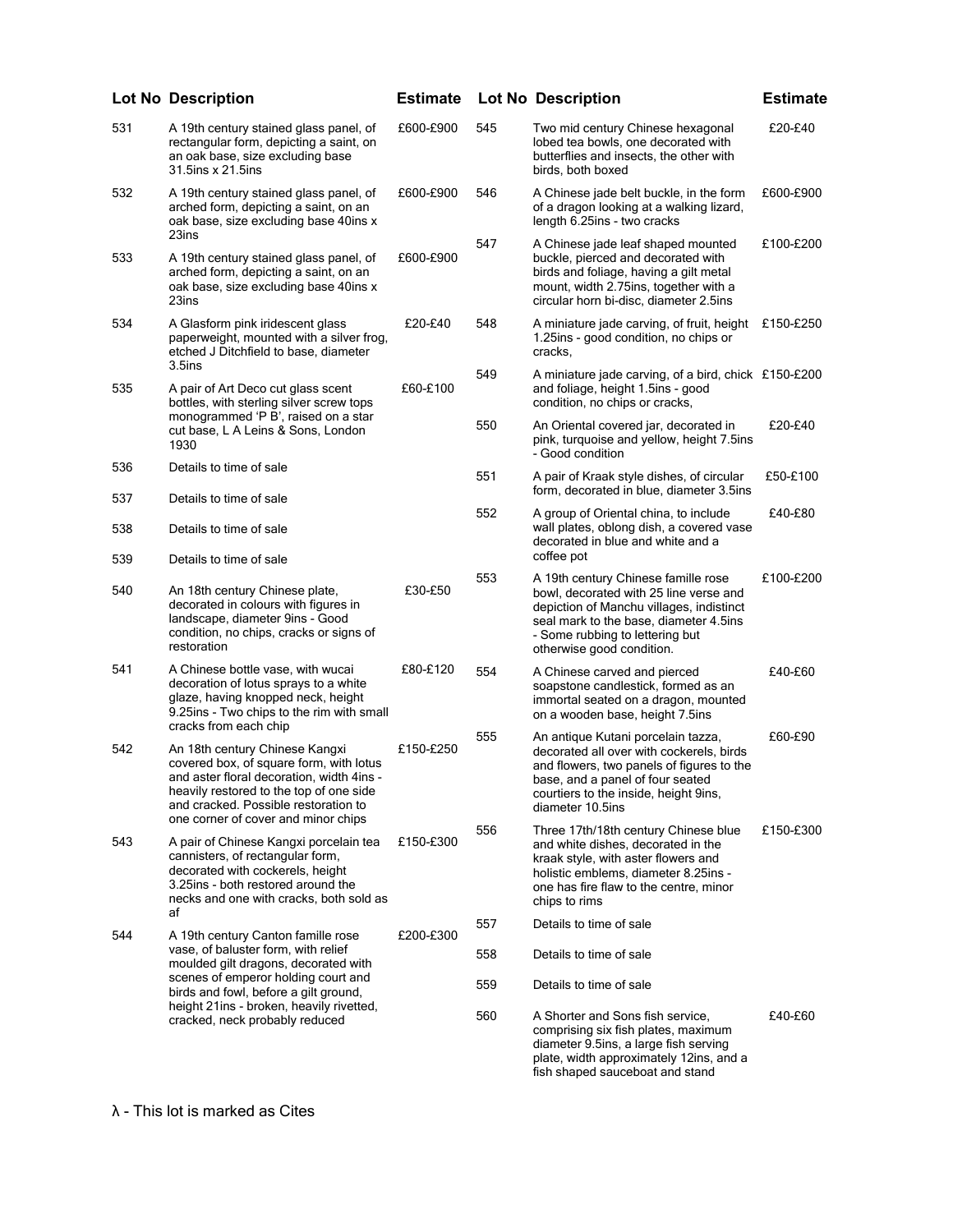|     | <b>Lot No Description</b>                                                                                                                                        | <b>Estimate</b> |     | <b>Lot No Description</b>                                                                                                                                     | <b>Estimate</b> |
|-----|------------------------------------------------------------------------------------------------------------------------------------------------------------------|-----------------|-----|---------------------------------------------------------------------------------------------------------------------------------------------------------------|-----------------|
| 561 | A pair of large vases, decorated in blue<br>and white with buildings in landscape,<br>af, height 22ins                                                           | £20-£40         | 577 | A 19th century parian figure, of a semi<br>naked female by a tree, on a<br>rectangular base, height 15.5ins,                                                  | £50-£100        |
| 562 | A collection of stoneware bottles and<br>storage jars, (10 in total),                                                                                            | £40-£60         |     | together with another 19th century<br>parian figure group of three classical<br>females round a tree, af, height 16.5ins                                      |                 |
| 563 | Three Gamp porcelain candlesnuffers<br>and stands, two stands marked<br>Stevenson and Hancock Derby                                                              | £80-£120        |     | - single figure - lost fingers on one<br>hand. Figure group - lost top section,<br>one head has been off, damage to<br>fingers on figure whose head been off, |                 |
| 564 | Three Gamp porcelain candlesnuffers,<br>one with stand mark Stevenson ans<br>Hancock Derby                                                                       | £60-£90         | 578 | crack to base, damage to flowers<br>A Wurtz pottery oil lamp, of ovoid form,                                                                                  | £30-£50         |
| 565 | Six various unmarked candle snuffers,<br>to include the French Cook, a blushed                                                                                   | £80-£120        |     | with wick to the top, height 4ins - Good<br>condition                                                                                                         |                 |
|     | ivory young boy, brightly coloured girl in<br>bell dress                                                                                                         |                 | 579 | A Moorcroft Pottery vase, decorated in<br>the bird and Berry pattern, height<br>4.25ins - Good condition                                                      | £50-£100        |
| 566 | Three unmarked candle snuffers, to<br>include Granny Snow, Japanese Girl<br>and a flower, together with a Minton tray<br>and two snuffers, restored              | £50-£80         | 580 | An Adnet pottery model, of a fan tailed<br>dove, in white, height 8.5ins - Some<br>crazing but no chips, cracks or<br>restoration                             | £50-£100        |
| 567 | Two Goss candle snuffers, modelled as<br>a Welsh Woman, together with two<br>Goss Toby jugs - All the pieces are in<br>good condition.                           | £30-£50         | 581 | A Moorcroft pottery table lamp, the<br>baluster shaped body decorated in the<br>Honeycomb pattern, height including<br>shade 22ins - Good condition           | £80-£120        |
| 568 | A pair of Royal Doulton blue vases,<br>decorated with children in an all around<br>landscape, height 4ins                                                        | £200-£400       | 582 | Three framed Pratt ware pot lids, two<br>with titles, diameter excluding frames<br>4ins - All crazed to the underside                                         | £15-£30         |
| 569 | A pair of Royal Doulton blue children's<br>vases, with children playing blind man's<br>buff around a tree, height 10ins                                          | £300-£500       | 583 | A Carlton Ware ashtray, jewelled with<br>birds and flowers to a dark blue ground,<br>diameter 4.5ins - Crazed but in good                                     | £20-£30         |
| 570 | A Royal Doulton blue flambé children's<br>vase, decorated with a young girl and                                                                                  | £300-£500       | 584 | condition                                                                                                                                                     | £15-£30         |
|     | child with basket of flowers in all around<br>landscape, height 13.5ins                                                                                          |                 |     | A Beswick model, of a seated cat,<br>height 4ins - Good condition                                                                                             |                 |
| 571 | A large Royal Doulton blue children's<br>vase, decorated with two girls under a<br>tree, possibly an exhibition piece,                                           | £200-£400       | 585 | A Beswick model of a badger, together<br>with a Beswick panda and a USSR<br>panda - All in good condition                                                     | £30-£40         |
| 572 | restoration to neck, height 25.5ins<br>A Moorcroft limited edition T-Rex vase,<br>height 9.25ins                                                                 | £150-£250       | 586 | A box of teaware, to include trio sets,<br>Old Toby, Minton, Coalport, Royal<br>Albert, etc.                                                                  | £40-£60         |
| 573 | A Moorcroft globular vase, decorated<br>with anemones, height 5.25ins                                                                                            | £80-£120        | 587 | A collection of Royal Albert Old Country<br>Rose china                                                                                                        | £80-£120        |
| 574 | A Moorcroft collectors club jug,<br>decorated with flowers 5.25ins                                                                                               | £50-£80         | 588 | A collection of coffee cans, to include<br>Crown Devon, Aynsley, Coalport,<br>Crown Staffordshire (20 in total)                                               | £40-£80         |
| 575 | A Royal Crown Derby composite tea<br>set, comprising 12 tea cups of quarter<br>lobed serpentine form, together with 12<br>saucers, 12 side plates, a tea cup and | £400-£600       | 589 | Four continental cherub models, the<br>four seasons, crack to one wing,<br>heights 6ins and down                                                              | £30-£50         |
|     | saucer, a dish and a sugar bowl, all<br>decorated with the Imari pattern                                                                                         |                 | 590 | A collection of Royal Crown Derby<br>Heraldic pattern dinnerware, including                                                                                   | £50-£100        |
| 576 | Two Royal Crown Derby plates,<br>decorated with the Imari pattern, a<br>similar muffin dish, a covered sugar<br>bowl, a small vase approx. 3.75ins high,         | £100-£200       |     | tureen, plates, soup dishes, sauce boat,<br>etc. together with a Minton part dinner<br>service including soup dishes, meat<br>plate, etc.                     |                 |
|     | and an unmarked jug, height 3.75ins -<br>All pieces in good condition                                                                                            |                 | 591 | A six person Wedgwood Dolphins<br>pattern dinner and tea service,<br>complete, including covered tureen,<br>bowl, etc.                                        | £300-£400       |

£50-£100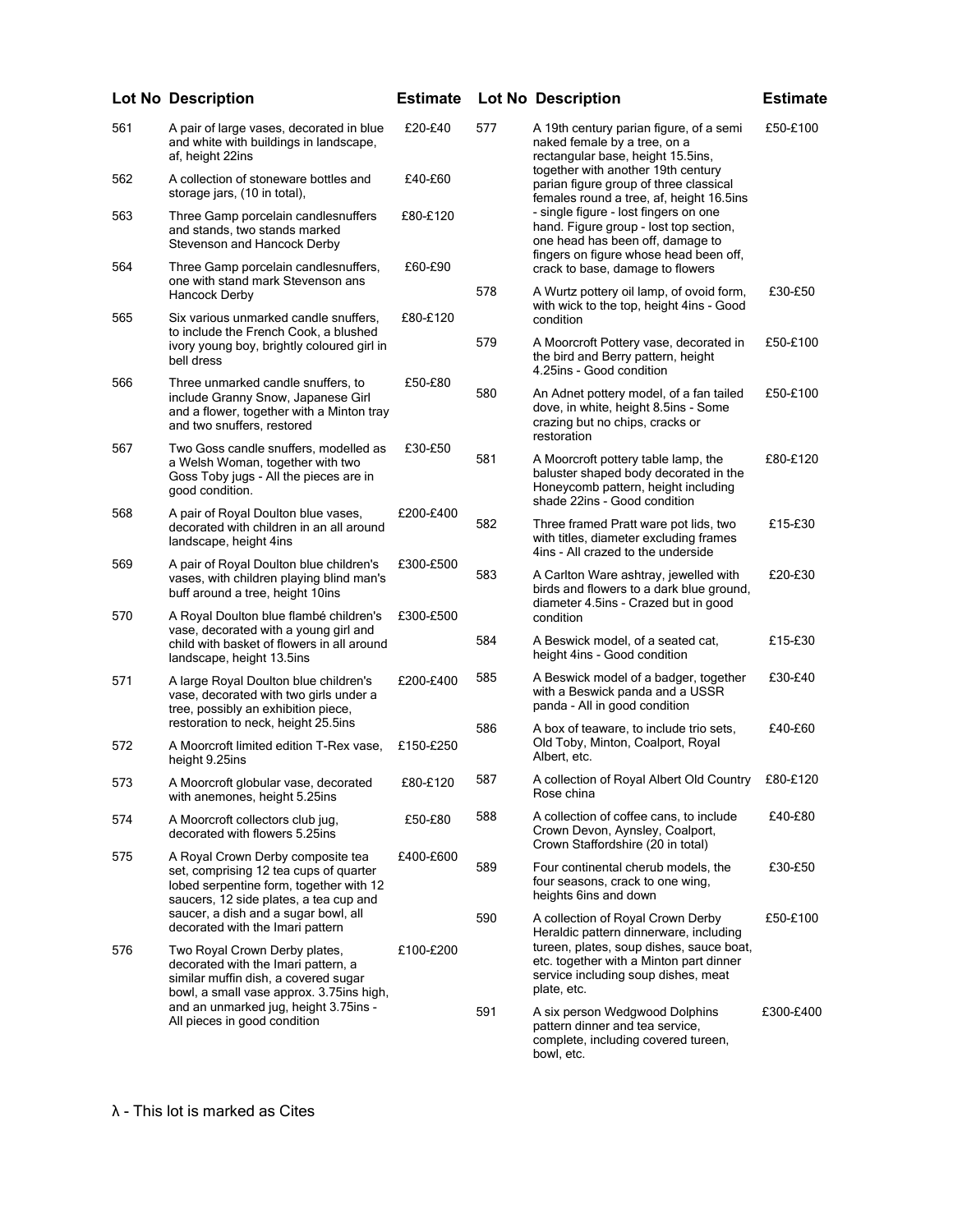| 592        | An 18th century Queen Anne<br>Westerwald salt-glazed stoneware ale<br>jug, the body with central sprig moulded<br>medallion with crowned R.A.R.<br>monogram in a border of laurel leaves,<br>surrounded by incised foliate and floral<br>decoration in cobalt blue, with reeded<br>neck and strap handle, further sprigged<br>A.R. monogram to neck, height 8.5ins -<br>small chip to rim and foot | £50-£100 | 604 | A Royal Worcester fish service,<br>comprising 12 plates with named fish to<br>an ivory and chased gilt border,<br>including Green Tench, Salmon, Perch,<br>Gold Fish, Pike, Roach (2), Grey<br>Snapper, Golden Tench, Rainbow<br>Trout, Trout, Carp, diameter 9.25ins,<br>together with a large oval fish plate,<br>decorated with a Common Trout, width<br>20.5ins, all signed W H Austin - Roach | £800-£1,000 |
|------------|----------------------------------------------------------------------------------------------------------------------------------------------------------------------------------------------------------------------------------------------------------------------------------------------------------------------------------------------------------------------------------------------------|----------|-----|----------------------------------------------------------------------------------------------------------------------------------------------------------------------------------------------------------------------------------------------------------------------------------------------------------------------------------------------------------------------------------------------------|-------------|
| 593        | A pair of Crown Derby covered urns,<br>decorated with flowers and panels of<br>birds to front and back, having gilt mask<br>handles, blue printed marks to base,<br>height 5.5ins - chips to lids, one finial re                                                                                                                                                                                   | £60-£90  |     | plate cracked and crazed, Gray<br>Snapper deep crazing lines/cracks, the<br>rest of the plates are ok some just have<br>very minor paint scratches, platter has a<br>minor paint scratch but otherwise ok                                                                                                                                                                                          |             |
| 594        | -stuck<br>A set of three 19th century transfer<br>printed saucer dishes, by Podmore,<br>Walker & Co, commemorating John<br>Wesley and Centenary Hall, printed<br>marks to base, diameter 6ins - one                                                                                                                                                                                                | £20-£40  | 605 | A 19th century Worcester vase,<br>encrusted with floral swags, raised on<br>three paw feet, dated 1876, height 5ins,<br>together with three Royal Worcester<br>egg cups decorated in blue and a blue<br>and white tea bowl                                                                                                                                                                         | £10-£20     |
| 595        | stained and crazed, one cracked and<br>the other ok<br>A Doulton Lambeth stoneware teapot                                                                                                                                                                                                                                                                                                          | £40-£80  | 606 | A pair of Royal Worcester covered<br>vases, decorated with roses by<br>Sedgley, shape number F103, height                                                                                                                                                                                                                                                                                          | £800-£900   |
|            | by Mark V Marshall, with a genie<br>handle, mask spout and mythical beast<br>finial, one side inscribed, Polly Put the<br>Kettle On, and the other, And We'll All<br>Have Tea, impressed marks and<br>number 8896, height 6.5ins - re-glued<br>chip to spout                                                                                                                                       |          | 607 | 10ins - Small chip to the underside of<br>one cover<br>Two Royal Worcester wrythen vases,<br>decorated with half round hand painted<br>fruit by Freeman and Roberts, circa<br>1956, height 2.5ins - Both in good<br>condition                                                                                                                                                                      | £120-£180   |
| 596        | A set of six pottery tiles, printed in green<br>with flowers and scrolls, 6ins x 6ins                                                                                                                                                                                                                                                                                                              | £30-£50  | 608 | A Royal Worcester vase, decorated<br>with half round hand painted fruit by                                                                                                                                                                                                                                                                                                                         | £50-£80     |
| 597        | A collection of stoneware, to include<br>jars, flagons, hotwater bottle, etc. and a<br>glass bottle with vine decoration to                                                                                                                                                                                                                                                                        | £40-£80  | 609 | Roberts, shape number G957, height<br>3.25ins - Good condition<br>A Royal Worcester covered quarter                                                                                                                                                                                                                                                                                                | £60-£90     |
| 598        | stopper and shoulders<br>A Linthorpe pottery vase, of ovoid form<br>with loop handles, mould no. 1309,                                                                                                                                                                                                                                                                                             | £40-£60  |     | lobed vase, decorated with half round<br>hand painted fruit by Roberts, shape<br>number H162, height 4.5ins - Good<br>condition                                                                                                                                                                                                                                                                    |             |
|            | inscribed 'W D' (William Davison) and<br>painted mark 'EL 223' - one handle<br>restored, overall crazing                                                                                                                                                                                                                                                                                           |          | 610 | A Royal Worcester covered quarter<br>lobed vase, decorated with half round                                                                                                                                                                                                                                                                                                                         | £80-£120    |
| 599        | A Staffordshire advertising figure, in the<br>form of a smoking Mansion House<br>dwarf, cigarette missing, height 12ins -<br>crack to arm, overall crazing, large<br>chips to base, marks to other arm                                                                                                                                                                                             | £60-£90  |     | hand painted fruit by Creed, shape<br>number H291A, height 5.5ins - There is<br>a blemish to the underside of the rim to<br>the cover but otherwise in good<br>condition                                                                                                                                                                                                                           |             |
| 600        | A Royal Crown Derby twin handled<br>vase, having flared neck, painted with<br>roses, height 7.5ins - Good condition                                                                                                                                                                                                                                                                                | £60-£80  | 611 | A Royal Worcester covered vase, on<br>four splay feet, decorated with half<br>round hand painted fruit by Roberts,<br>shape number H261, height 4ins                                                                                                                                                                                                                                               | £80-£120    |
| 601        | Details at time of sale                                                                                                                                                                                                                                                                                                                                                                            |          |     | - Good condition                                                                                                                                                                                                                                                                                                                                                                                   |             |
| 602<br>603 | Details at time of sale<br>Details at time of sale                                                                                                                                                                                                                                                                                                                                                 |          | 612 | A Royal Worcester covered quarter<br>lobed vase, decorated with half round<br>hand painted fruit by Roberts, shape<br>number H162, height 4.5ins - Cover has<br>been broken and glued, the base has a                                                                                                                                                                                              | £120-£180   |
|            |                                                                                                                                                                                                                                                                                                                                                                                                    |          | 613 | glued chip to the rim<br>A Royal Worcester side plate,                                                                                                                                                                                                                                                                                                                                             | £60-£90     |
|            |                                                                                                                                                                                                                                                                                                                                                                                                    |          |     | decorated hand painted fruit by<br>Freeman, diameter 6ins - Good                                                                                                                                                                                                                                                                                                                                   |             |

condition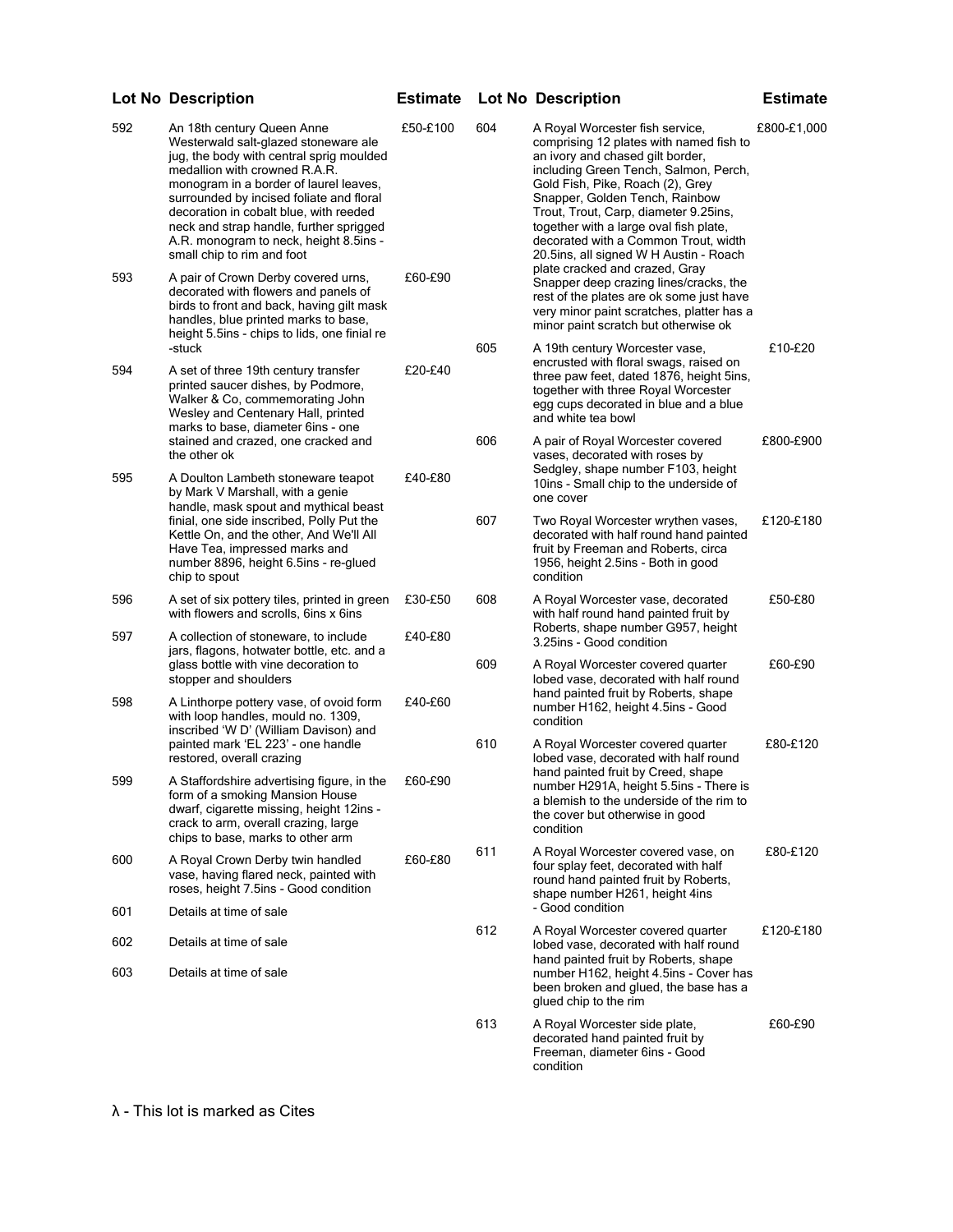|     | <b>Lot No Description</b>                                                                                                                                                         | <b>Estimate</b> |     | <b>Lot No Description</b>                                                                                                                                                                 | <b>Estimate</b> |
|-----|-----------------------------------------------------------------------------------------------------------------------------------------------------------------------------------|-----------------|-----|-------------------------------------------------------------------------------------------------------------------------------------------------------------------------------------------|-----------------|
| 614 | A Royal Worcester side plate, with a<br>gadroon border decorated with fruit by<br>Leaman, diameter 6.75ins - Good<br>condition                                                    | £80-£120        | 627 | A Royal Worcester Hadley Ware jug,<br>decorated with roses, on a circular<br>pedestal foot, height 4.5ins - rubbing to<br>gilding round spout                                             | £30-£50         |
| 615 | A Royal Worcester rectangular shaped<br>dish, with shell shaped handles,<br>decorated with hand painted fruit<br>possibly by Reed, width 6.75ins - Good<br>condition              | £80-£120        | 628 | A Hadeys Worcester covered squat<br>vase, decorated with blackberries and<br>leaves, height 4ins, together with a<br>Royal Worcester covered vase<br>decorated with Daffodils and violas, | £25-£35         |
| 616 | A Royal Worcester oval shaped dish,<br>with a gadroon border decorated with<br>hand painted fruit by Freeman, width<br>7.25ins - Good condition                                   | £100-£150       | 629 | restored, height 5ins - Both covers<br>restored and brown neck of one<br>restored<br>A Hadleys Worcester small vase,                                                                      | £30-£50         |
| 617 | A Royal Worcester oval dish, with a<br>shaped border decorated with hand<br>painted fruit by Freeman, width 9.75ins                                                               | £150-£250       |     | decorated with flowers and berries, with<br>pierced neck, height 4.5ins - Good<br>condition                                                                                               |                 |
| 618 | - Good condition<br>A Royal Worcester plate, with a star<br>shaped border decorated with hand                                                                                     | £300-£500       | 630 | A Hadleys Worcester covered vase,<br>decorated with yellow roses, raised on<br>three feet, height 7ins - Finial restored,<br>rest ok                                                      | £30-£50         |
| 619 | painted fruit by Freeman, diameter<br>8.75ins - Good condition<br>A Royal Worcester plate, with a<br>gadroon border decorated with hand                                           | £300-£500       | 631 | A Hadleys Worcester vase, decorated<br>with roses, with green and brown<br>handles and base, height 9.5ins - Neck                                                                         | £50-£80         |
| 620 | painted fruit by Freeman, diameter<br>10.5ins - Good condition<br>A Royal Worcester plate, with a                                                                                 | £300-£500       | 632 | looks to have been restored<br>A Hadleys Worcester vase, decorated<br>with roses, the neck, handles and base                                                                              | £50-£80         |
|     | gadroon border decorated with hand<br>painted fruit by Ayrton, diameter 10.5ins<br>- Good condition                                                                               |                 | 633 | in navy and peach, height 10ins - Good<br>condition<br>A Royal Worcester vase, decorated<br>with red roses, with gilt fish handles, on                                                    | £50-£80         |
| 621 | A Royal Worcester oval tazza, with a<br>gadroon border decorated with hand<br>painted fruit by Ayrton, diameter 12ins -<br>Good condition                                         | £500-£800       | 634 | a gilt pedestal foot, shape number<br>1749, height 8.5ins - Good condition<br>A Royal Worcester vase, with moulded                                                                        | £40-£60         |
| 622 | A pair of Royal Worcester covered<br>vases, decorated with hand painted fruit<br>by Smith, shape number 2713/2, height                                                            | £800-£1,200     |     | body, decorated with flowers, shape<br>number 1556, height 8ins - Good<br>condition                                                                                                       |                 |
|     | 10ins - One of the finials isn't straight<br>but doesn't look like it has been<br>restored. The vases themselves are in<br>good condition                                         |                 | 635 | A Royal Worcester blush ivory cache<br>pot, decorated with flowers and thistles,<br>shape number 1651, height 3.5ins<br>- Good condition                                                  | £30-£50         |
| 623 | A Royal Worcester vase, decorated<br>with hand painted fruit by Freeman,<br>shape number 2227, height 7.5ins -<br>Good condition                                                  | £400-£600       | 636 | A Grainger & Co Worcester gilded ivory<br>ewer, decorated with birds on a branch,<br>with pierced neck, shape number G965,<br>height 6.25ins - Good condition                             | £50-£80         |
| 624 | A Royal Worcester inverted trumpet<br>shaped vase, decorated all round with<br>hand painted fruit by Scyner, height<br>6ins - Good condition                                      | £300-£500       | 637 | A Royal Worcester blush ivory covered<br>vase, decorated with flowers, shape<br>number 1654, height 9.5ins - Finial<br>restored, vase ok                                                  | £60-£80         |
| 625 | A Royal Worcester covered pedestal<br>vase, decorated all round with hand<br>painted fruit by Freeman, with mask<br>handles, shape number 1572, height<br>10ins - Good condition  | £400-£600       | 638 | A Royal Worcester blush ivory and<br>green covered vase, decorated with<br>floral sprays, raised on a square<br>pedestal foot, shape number 1572,<br>height 11ins - Good condition        | £150-£250       |
| 626 | A 19th century Royal Worcester Kate<br>Greenaway style figure, of a young boy<br>seated the wrong way on a chair, height<br>3.75ins - Not marked for Worcester,<br>good condition | £40-£60         | 639 | A Royal Worcester gilded ivory jug,<br>decorated with flowers, shape number<br>1229, height 6.25ins - Good condition                                                                      | £60-£80         |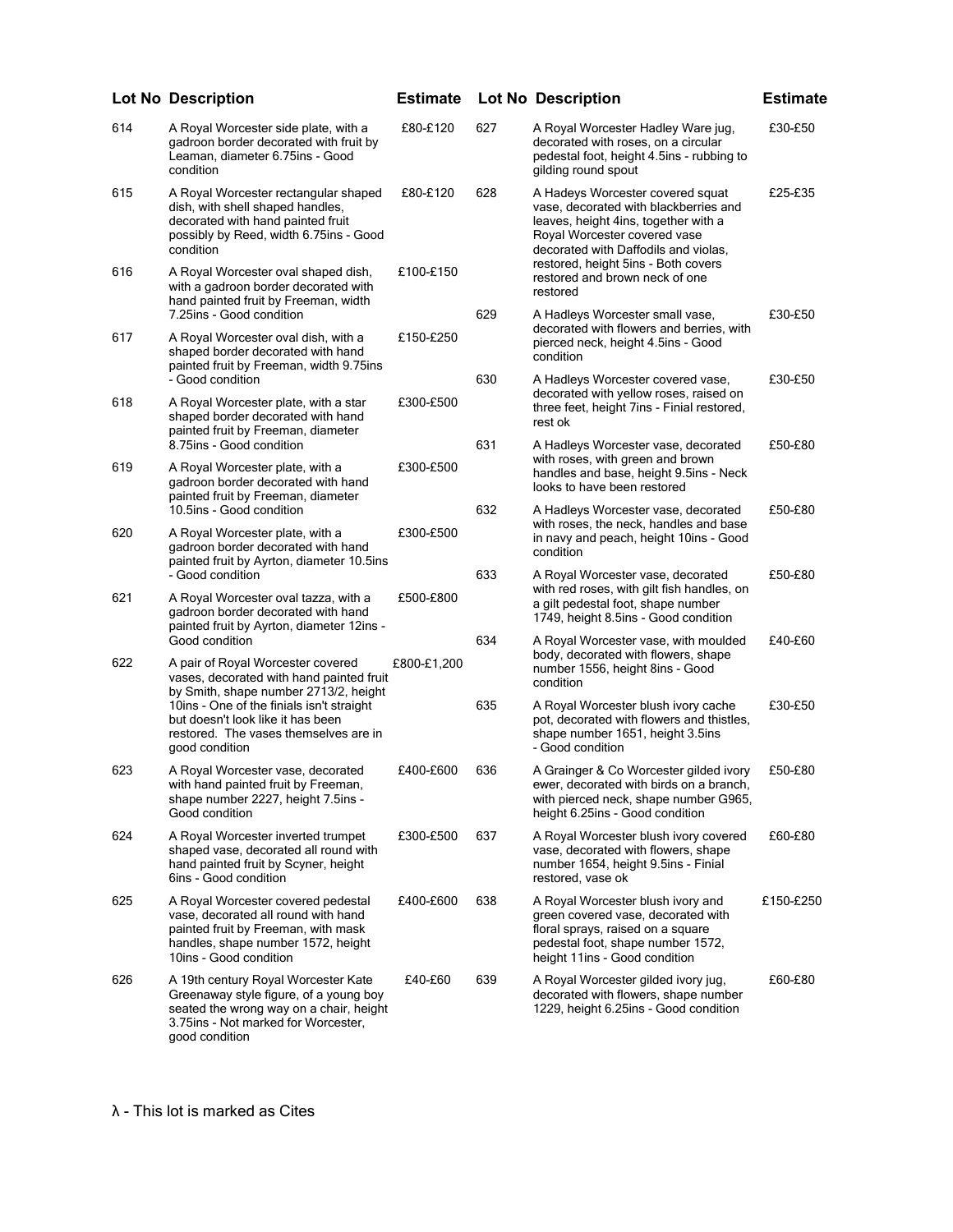|     | <b>Lot No Description</b>                                                                                                                                                                  | <b>Estimate</b> |            | <b>Lot No Description</b>                                                                                                                                                                           | <b>Estimate</b>    |
|-----|--------------------------------------------------------------------------------------------------------------------------------------------------------------------------------------------|-----------------|------------|-----------------------------------------------------------------------------------------------------------------------------------------------------------------------------------------------------|--------------------|
| 640 | A Royal Worcester vase, with shaped<br>flared neck, decorated with autumnal<br>fruits and leaves, raised on four feet,<br>shape number H227, height 4ins<br>- Good condition               | £30-£50         | 651        | A Royal Worcester coffee can and<br>saucer, painted with fruit to a mossy<br>background by Roberts - Good<br>condition                                                                              | £100-£150          |
| 641 | A Royal Worcester blush ivory vase,<br>decorated with flowers and thistles,<br>raised on a pedestal foot, shape<br>number 1839, height 10.5ins - Good                                      | £100-£200       | 652        | A Royal Worcester side plate, painted<br>with fruit to a mossy background by<br>Aryton, diameter 6.25ins - Good<br>condition                                                                        | £100-£200          |
| 642 | condition<br>A Royal Worcester circular pin dish,<br>decorated with autumnal fruits and                                                                                                    | £30-£50         | 653        | A Royal Worcester jug, painted all<br>around with fruit to a mossy background<br>by Price, height 4ins -Some crazing but<br>otherwise ok                                                            | £100-£200          |
| 643 | leaves by Kitty Blake, diameter 3.25ins<br>- Good condition<br>A Royal Worcester pin dish, of shaped                                                                                       | £40-£60         | 654        | A Royal Worcester miniature coffee pot, £200-£400<br>decorated all around with fruit to a<br>mossy background by Roberts, height                                                                    |                    |
|     | circular form, decorated with flowers by<br>Freeman, diameter 4.75ins - Some<br>small scratches to painted decoration                                                                      |                 | 655        | 5ins - Good condition<br>Five modern Royal Worcester candle<br>snuffers, to include Mandarin, Caudle                                                                                                | £50-£80            |
| 644 | A Royal Worcester covered blush ivory<br>vase, the powder blue ground body<br>decorated with white and gilt daisy's,<br>shape number 1654, height 10ins -                                  | £80-£120        | 656        | and Mrs Caudle, Young Girl and Toddy<br>- all ok<br>Six modern Royal Worcester candle                                                                                                               | £50-£80            |
| 645 | Rubbing to gilding on blush parts but<br>otherwise ok<br>A pair of Royal Worcester pedestal                                                                                                | £150-£250       |            | snuffers, to include two Hush, Old<br>Woman, Japanese Girl, Mandarin and<br>Nun - all ok                                                                                                            |                    |
|     | vases, decorated with landscapes of<br>trees, water and mountains, shape<br>number 1969, height 8.75ins - one<br>handle glued but otherwise ok                                             |                 | 657        | A Royal Worcester Toby Jug, modelled<br>as Mr Mephistopheles, shape number<br>2850, restored, together with a smaller<br>version                                                                    | £40-£60            |
| 646 | A Royal Worcester pedestal vase, the<br>powder blue ground decorated with<br>three swans swimming with lily pads                                                                           | £200-£400       | 658        | Six Royal Worcester Toby jugs,<br>modelled as Mr and Mrs, shape<br>numbers 2831 an 2841 - All ok                                                                                                    | £50-£80            |
|     | and reeds by C Baldwyn, the back with<br>swans in flight, on a square pedestal<br>base, shape number 1937, height 8ins -<br>restored to rim and handles                                    |                 | 659<br>660 | Two Royal Worcester candle snuffers,<br>The Owl - Both ok<br>Three Royal Worcester candle snuffers,                                                                                                 | £40-£60<br>£50-£80 |
| 647 | A Royal Worcester ewer, with green<br>ground, decorated with a reserve of a                                                                                                                | £120-£180       |            | modelled as Granny Snow, all in<br>different colourways - Blue skirt<br>cracked, other two ok                                                                                                       |                    |
|     | Continental landscape of figures and<br>building by H Davis, raised on a square<br>pedestal, shape number 1944, height<br>7ins - Handle looks like it has been<br>restored                 |                 | 661        | Two Royal Worcester candle snuffers,<br>Granny Snow and The Old Woman -<br>The Old Woman is restored, Granny<br>Snow ok                                                                             | £40-£60            |
| 648 | A Royal Worcester covered pedestal<br>vase, decorated to the front with<br>Highland cattle in landscape by H<br>Stinton, shape number 2160, height<br>10.5ins - cover is a replacement and | £300-£500       | 662        | Four Royal Worcester candle snuffers,<br>all modelled as the French Cook, all in<br>different colourways - Peach patterned<br>dress has chips to base but the other<br>three are ok                 | £60-£90            |
| 649 | restored, the vase is in good condition<br>A Royal Worcester dish, of shaped<br>circular form, the centre painted with                                                                     | £80-£120        | 663        | Four Royal Worcester candle snuffers,<br>all modelled as the French Cook, all in<br>different colourways - All ok                                                                                   | £60-£90            |
|     | fruit to a mossy background by A<br>Shuck, diameter 7.75ins - Good<br>condition                                                                                                            |                 | 664        | Two Royal Worcester candle snuffers,<br>modelled as Caudle, in different<br>colourways - One with pink cap                                                                                          | £60-£90            |
| 650 | A Royal Worcester pin dish, of<br>rectangular form with canted corners,<br>painted with fruit to a mossy<br>background by Roberts, width 4.5ins -<br>Good condition                        | £60-£90         | 665        | restored<br>Two Royal Worcester candle snuffers,<br>modelled as Japanese Girl, one in<br>blush ivory, the other painted - Blush<br>has rubbing to gilding the other has a<br>paint chip to her head | £50-£80            |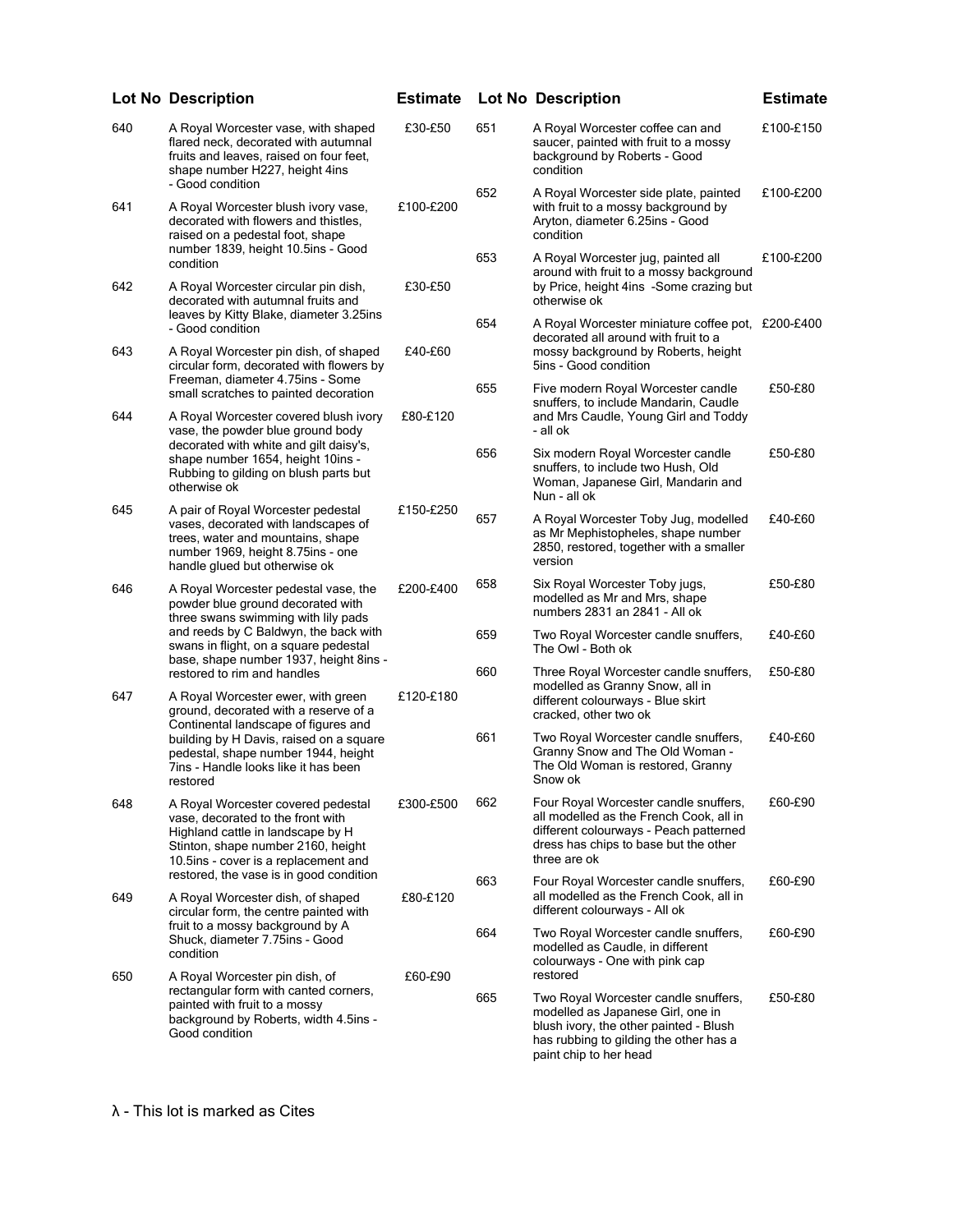|     | <b>Lot No Description</b>                                                                                                                                                                                                                  | <b>Estimate</b> |     | <b>Lot No Description</b>                                                                                                                                                                                                                                                                           | <b>Estimate</b> |
|-----|--------------------------------------------------------------------------------------------------------------------------------------------------------------------------------------------------------------------------------------------|-----------------|-----|-----------------------------------------------------------------------------------------------------------------------------------------------------------------------------------------------------------------------------------------------------------------------------------------------------|-----------------|
| 666 | Two Royal Worcester candle snuffers,<br>modelled as Japanese Girl and The<br>Witch, restored - Witch is restored,<br>Japanese Girl is ok                                                                                                   | £50-£80         | 677 | A Royal Worcester miniature cup and<br>saucer decorated with fruit by Platt and<br>Townsend - slight crack to the handle,<br>together with a tea cup and saucer by                                                                                                                                  | £60-£90         |
| 667 | Two Royal Worcester blush ivory<br>candle snuffers, modelled as the Nun<br>and the Monk - Both in good condition                                                                                                                           | £60-£90         |     | Maybury and Freeman - crack to<br>handle, and a miniature Royal<br>Worcester two handled covered sugar<br>box, decorated all round with fruit -                                                                                                                                                     |                 |
| 668 | Two Royal Worcester candle snuffers,<br>modelled as Caudle and Monsieur<br>Reynard - Both in good condition                                                                                                                                | £60-£90         | 678 | slight chip to inside of cover<br>A Royal Worcester plate, decorated<br>with a fruit centre, to a yellow and gilt                                                                                                                                                                                   | £60-£90         |
| 669 | Two Royal Worcester candle snuffers,<br>modelled as Town Girl and Boy with<br>Boater - Town girl is ok, the Boy with<br>boater, the boater has been restored                                                                               | £80-£120        |     | ground border, together with a small pin<br>dish decorated with fruit, a coffee can<br>by Freeman, unfinished, a cream jug by<br>Hale, unfinished, and a coffee pot by<br>Price, unfinished, all af                                                                                                 |                 |
| 670 | Two Royal Worcester candle snuffers,<br>modelled as the Monk and Mandarina,<br>restored - Mandarina has restoration to<br>hat, the monk is ok                                                                                              | £30-£50         | 679 | A Royal Worcester flat back jug,<br>decorated with roses, shape number<br>1094, height 4ins - Good condition                                                                                                                                                                                        | £40-£60         |
| 671 | Two Royal Worcester candle snuffers,<br>modelled as Confidence and Diffidence,<br>blue colourway, restored - Beaks have<br>been restored                                                                                                   | £80-£120        | 680 | A Royal Worcester two handled vase,<br>decorated with roses by Flaxman,<br>shape number 1762, height 7.75ins -<br>Good condition                                                                                                                                                                    | £60-£90         |
| 672 | Two Royal Worcester candle snuffers,<br>modelled as Confidence and Diffidence,<br>green colourway, restored - Beaks have<br>been restored                                                                                                  | £80-£120        | 681 | Two Royal Worcester pin dishes,<br>decorated with fruit, possibly by Skerrett<br>and Roberts, diameter 2.75ins - Both in<br>good condition                                                                                                                                                          | £80-£150        |
| 673 | Two Royal Worcester candle snuffers,<br>modelled as Confidence and Diffidence,<br>pink colourway - Good condition                                                                                                                          | £100-£200       | 682 | A Royal Worcester plate, decorated<br>with hand painted fruit to a shaped<br>gadrooned border by Freeman,<br>diameter 6.75 ins - Some wear to the                                                                                                                                                   | £80-£120        |
| 674 | A Royal Worcester pink ground vase,<br>decorated with a view Worcester<br>with the cathedral from Diglis weir,<br>height 8.75ins - Rubbing to gilding but<br>otherwise ok                                                                  | £200-£400       | 683 | painted decoration<br>A Royal Worcester plate decorated with £120-£180<br>hand painted fruit to a shaped<br>gadrooned border by Love, diameter<br>8ins - Good condition                                                                                                                             |                 |
| 675 | A Hadley's Worcester quarter lobed<br>vase, with associated cover, decorated<br>with roses, shape number H162, height<br>4.5ins, together with a Hadley's<br>Worcester vase, decorated with roses,                                         | £120-£180       | 684 | A Royal Worcester tea cup and saucer,<br>the interior of the cup and saucer<br>decorated with hand painted fruit by<br>Maybury - Saucer cracked, cup ok                                                                                                                                             | £100-£200       |
| 676 | shape number H287, height 4.5ins - All<br>pieces are in good condition<br>A Royal Worcester vase, with cover,                                                                                                                              | £60-£90         | 685 | A Royal Worcester miniature tea pot,<br>decorated all around with hand painted<br>fruit, possibly by Roberts, height 3.75ins                                                                                                                                                                        | £150-£300       |
|     | shape number H247, decorated with<br>blackberries and autumn leaves by Kitty<br>Blake, height 9.5ins, together with a<br>pair of Royal Worcester vases shape<br>number 2491, height 4ins, a Royal<br>Worcester Bennett bowl decorated with |                 | 686 | - Good condition<br>A Royal Worcester miniature coffee pot, £150-£300<br>decorated all around with hand painted<br>fruit by Roberts, height 5ins - Good<br>condition                                                                                                                                |                 |
|     | blackberries and autumn leaves in the<br>manner of Kitty Blake, diameter 7.25ins,<br>and an unfinished pedestal vase, shape<br>number 2736, decorated with roses,<br>height 8.75ins, all damaged                                           |                 | 687 | A pair of Royal Worcester covered<br>vases, decorated with roundels of birds<br>to an orange ground, af, height 7ins,<br>together with another Royal Worcester<br>covered vase, decorated in the same<br>pattern, af, height 11ins - All pieces<br>damaged, chips, cracks and rubbing to<br>gilding | £50-£100        |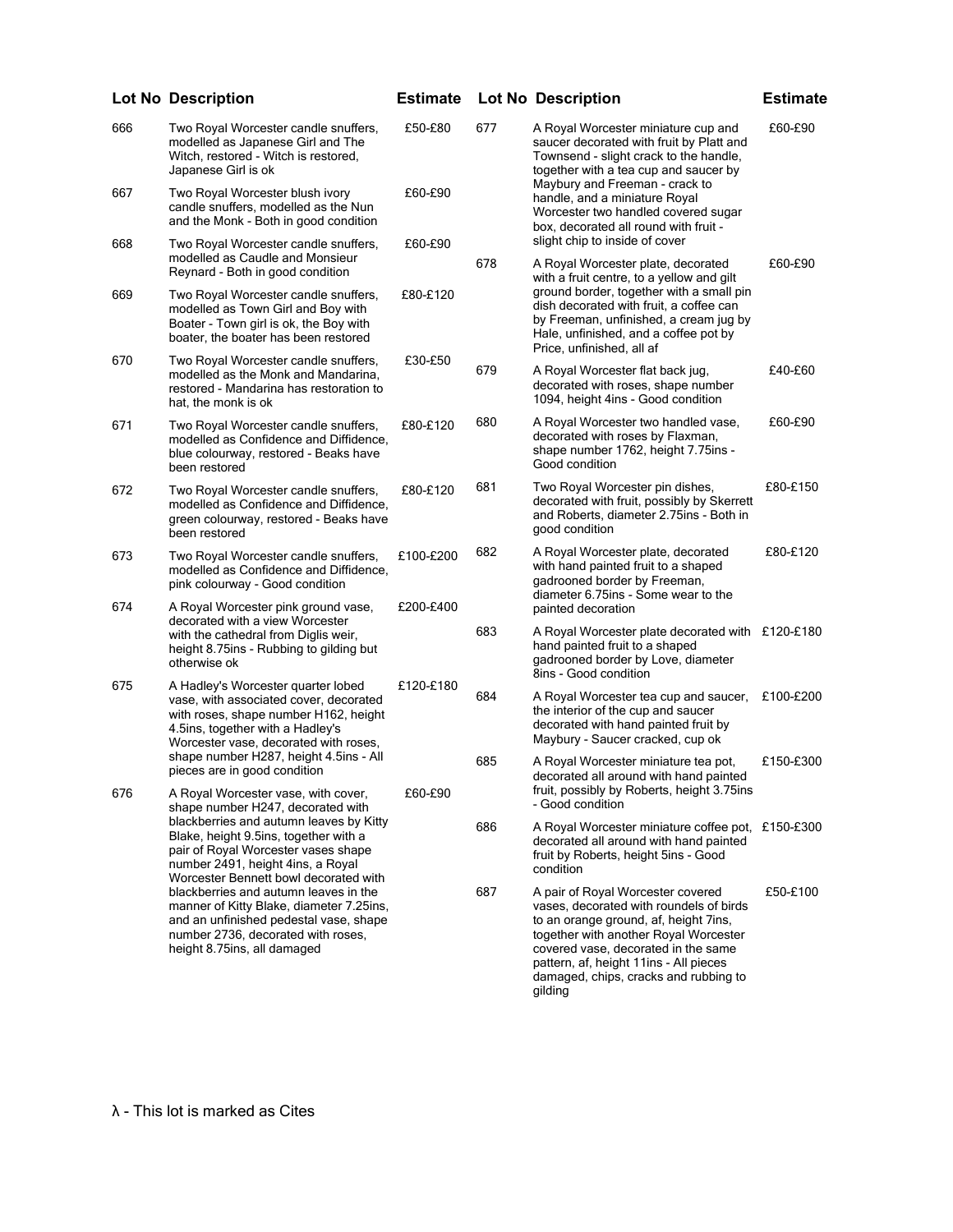| 688 | A box of china, to include Royal<br>Worcester figures, a Royal Worcester<br>model of a seated Hound, two printed<br>painted Worcester plates, birds,<br>continental figure group, etc. some<br>damaged and unfinished                                                                                                                                                                                                                       | £200-£400 | 701 | Two Royal Worcester blushed ivory<br>male and female water carriers,<br>decorated in shot silks, the one shape<br>number 1206, circa 1892 and 1897,<br>heights approximately 8.25ins - Female<br>water carrier has had restoration to her                                                                                           | £100-£200         |
|-----|---------------------------------------------------------------------------------------------------------------------------------------------------------------------------------------------------------------------------------------------------------------------------------------------------------------------------------------------------------------------------------------------------------------------------------------------|-----------|-----|-------------------------------------------------------------------------------------------------------------------------------------------------------------------------------------------------------------------------------------------------------------------------------------------------------------------------------------|-------------------|
| 689 | A box of Royal Worcester figures, to<br>include Blue Persian, bird, days of the<br>week, months of the year, ladies, etc.                                                                                                                                                                                                                                                                                                                   | £150-£300 | 702 | urn but otherwise both are ok<br>A Royal Worcester blushed ivory figure, £100-£150<br>of The Yankee, circa 1897, height<br>6.5ins, together with a Royal Worcester<br>blushed ivory figure of John Bull, very<br>slight chip to forehead, height 6.5ins -<br>Small chip to John Bulls hat and both<br>have minor rubbing to gilding |                   |
| 690 | A Chamberlains Worcester part service, £300-£500<br>decorated with dragons in<br>compartments, or Bengal Tiger pattern,<br>comprising 2 oval serving plates<br>diameter 12.5ins, a smaller oval serving<br>plate diameter 10.25ins, two soup<br>bowls diameter 9ins and three various<br>plates diameter 9.25ins - Chip to<br>underside on one bowl, one plate has a<br>small crack, meat plates are ok. All<br>pieces have some rubbing to |           |     |                                                                                                                                                                                                                                                                                                                                     |                   |
|     |                                                                                                                                                                                                                                                                                                                                                                                                                                             |           | 703 | A Royal Worcester circular wall plate,<br>decorated with flowers, the reverse<br>inscribed M C Jollin, diameter 14ins -<br>Scratches to painted edge but<br>otherwise ok                                                                                                                                                            | £50-£100          |
| 691 | decoration<br>Two Royal Worcester miniature flat<br>back jugs, one decorated with a                                                                                                                                                                                                                                                                                                                                                         | £50-£100  | 704 | A Royal Worcester blush ivory two<br>handled vase, decorated with shot silk<br>flowers, shape number 1515, circa<br>1892, height 7ins - good condition                                                                                                                                                                              | £60-£80           |
|     | kingfisher by Banks and the other with<br>flowers by Murry, in fitted boxes - Both<br>in good condition                                                                                                                                                                                                                                                                                                                                     |           | 705 | A pair of modern Royal Worcester urns, £200-£300<br>decorated with landscape panels to a<br>burgundy ground by Frank Clark,                                                                                                                                                                                                         |                   |
| 692 | A Royal Worcester model, of a naked<br>figure in a boat on water, on oval base,<br>length 5ins - Some rubbing to gilding                                                                                                                                                                                                                                                                                                                    | £60-£80   |     | having lion's mask handles, height 6ins<br>- both in good condition                                                                                                                                                                                                                                                                 |                   |
| 693 | but otherwise ok<br>A Royal Worcester comport, decorated<br>with roses, af, diameter 9ins - Cracked                                                                                                                                                                                                                                                                                                                                         | £30-£50   |     | 706<br>A Royal Worcester blush ivory covered<br>vase, decorated with field flowers,<br>poppies and insects, monogrammed E<br>Raby, shape number 1481, circa 1893,<br>height 18.5ins - finial to cover may have<br>been restored                                                                                                     | £500-£800         |
| 694 | An extensive collection of Royal<br>Worcester Evesham, to include plates,                                                                                                                                                                                                                                                                                                                                                                   | £100-£200 |     |                                                                                                                                                                                                                                                                                                                                     |                   |
| 695 | covered tureens, cups and saucers, etc.<br>An extensive collection of Royal<br>Worcester Evesham pattern dinner and<br>tea ware, including cups and saucers,<br>mugs, plates, serving dishes, etc.                                                                                                                                                                                                                                          | £100-£200 | 707 | A Royal Worcester blush ivory vase,<br>decorated with flowers, having well<br>moulded mask handles, raised on a<br>circular base, shape number 1407,<br>circa 1901, height 16ins - restored to<br>pedestal                                                                                                                          | £100-£200         |
| 696 | A Royal Worcester shaped square dish,<br>decorated with blackberries and autumn<br>leaves by Kitty Blake, diameter 4.75ins<br>- Good condition                                                                                                                                                                                                                                                                                              | £60-£90   | 708 | A Royal Worcester two handled vase,<br>having moulded part lattice body<br>decorated with chrysanthemums, raised<br>on a rebated square pedestal, shape<br>number 2010, circa 1900, height<br>14.5ins - Good condition                                                                                                              | £200-£300         |
| 697 | A Royal Worcester coffee pot,<br>decorated with hazelnuts and sloes,<br>height 8.5ins, together with a<br>Wedgwood cup and saucer decorated<br>with flowers, and two Royal Worcester<br>faceted coffee cans and saucers - All<br>pieces in good condition                                                                                                                                                                                   | £30-£50   |     |                                                                                                                                                                                                                                                                                                                                     |                   |
|     |                                                                                                                                                                                                                                                                                                                                                                                                                                             |           | 709 | A Royal Worcester covered tea<br>cannister, decorated with stag and hind<br>in a wooded landscape, with water<br>beyond, by H Stinton, shape number<br>2312, circa 1932, height 5ins - Good<br>condition                                                                                                                            | £1.000-<br>£1,500 |
| 698 | A Royal Worcester cigarette box,<br>decorated all around with hand painted<br>fruit by Roberts, height 2.5ins - Good<br>condition                                                                                                                                                                                                                                                                                                           | £80-£120  |     |                                                                                                                                                                                                                                                                                                                                     |                   |
| 699 | A Royal Worcester vase, decorated half £100-£200<br>round with hand painted fruit, by J<br>Smith, shape number 2491, height 4ins<br>- Good condition                                                                                                                                                                                                                                                                                        |           |     |                                                                                                                                                                                                                                                                                                                                     |                   |
| 700 | A Royal Worcester blushed ivory figure, £120-£180<br>of a female water carrier, circa. 1895,<br>height 9.5ins - Good condition                                                                                                                                                                                                                                                                                                              |           |     |                                                                                                                                                                                                                                                                                                                                     |                   |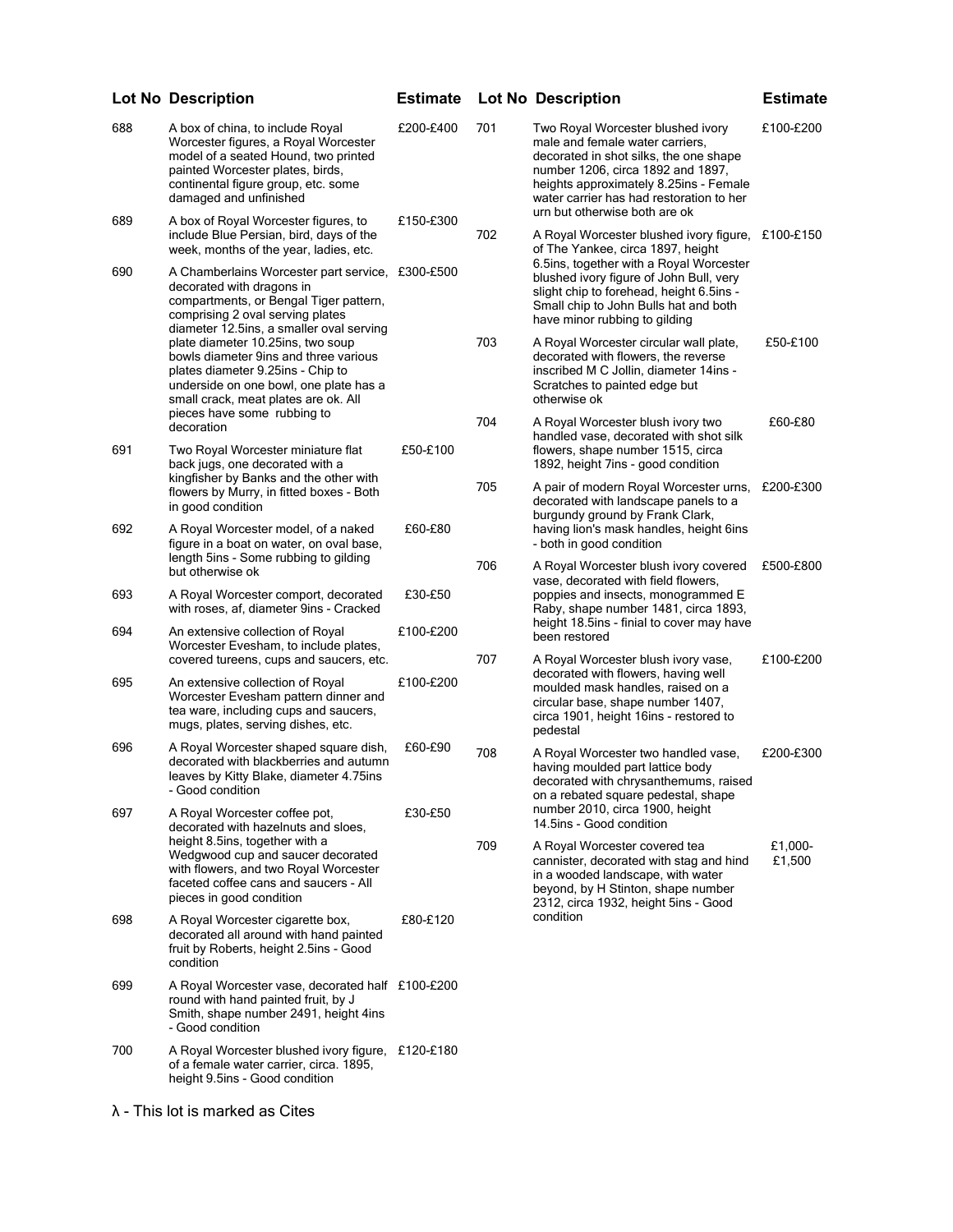| 710 | A Royal Worcester tapered three<br>handled loving cup, decorated with a<br>panels of sheep in winter, and sheep on<br>a hillside, by Harry Davis, with reverse<br>panel of Worcester City shield, having<br>three stag horn handles, this mug was<br>first prize in the Worcester Corporation<br>Coronation Sports, June 1911, second<br>prize being a similar mug decorated by<br>Richard Sebright, and third prize a<br>similar mug decorated by Ernest<br>Phillips, shape number 1421, circa<br>1911, height 8.75 ins - restoration to rim<br>and cracked | £600-£900              | 719 | Two Royal Worcester plates, decorated £280-£300<br>with hand painted fruit, one signed<br>Townsend, circa 1924, diameters 6ins -<br>one is cracked and crazed the other is<br>ok                                                                                                                                         |           |
|-----|--------------------------------------------------------------------------------------------------------------------------------------------------------------------------------------------------------------------------------------------------------------------------------------------------------------------------------------------------------------------------------------------------------------------------------------------------------------------------------------------------------------------------------------------------------------|------------------------|-----|--------------------------------------------------------------------------------------------------------------------------------------------------------------------------------------------------------------------------------------------------------------------------------------------------------------------------|-----------|
|     |                                                                                                                                                                                                                                                                                                                                                                                                                                                                                                                                                              |                        | 720 | Two Royal Worcester cups, decorated<br>to the interior with hand painted fruit,<br>having gilded exteriors, together with a<br>single miniature saucer, circa 1924, the<br>one cup signed H Stinton, the other<br>Austin, and the saucer signed Ayrton -<br>saucer and one cup very crazed to<br>underside, other cup ok | £200-£300 |
| 711 | A circular Royal Worcester plaque,<br>decorated with peacock in a tree by<br>Reg Austin, diameter 3.75ins - from<br>what is visible the plaque looks to be in<br>good condition but has not been                                                                                                                                                                                                                                                                                                                                                             | £200-£300              | 721 | A Royal Worcester plate, decorated<br>with hand painted fruit to a mossy<br>ground by J Cook, diameter 10.5ins -<br>one very small scratch to the moss but<br>otherwise ok                                                                                                                                               | £350-£450 |
| 712 | removed from its frame<br>A circular Royal Worcester plaque,<br>decorated with cock and hen pheasants<br>in a wooded glade by James Stinton,<br>circa 1921, diameter 4.75ins - from<br>what is visible the plaque looks to be in<br>good condition but has not been<br>removed from its frame                                                                                                                                                                                                                                                                | £600-£800              | 722 | Two Royal Worcester plates, decorated £520-£550<br>with hand painted fruit to a mossy<br>ground by Horace Price, diameter 9ins,<br>both signed, puce mark circa 1930s -<br>both are scratched to the front and<br>heavily crazed to the back                                                                             |           |
|     |                                                                                                                                                                                                                                                                                                                                                                                                                                                                                                                                                              |                        | 723 | Two Royal Worcester plates, decorated £500-£600<br>with hand painted fruit to a mossy<br>ground by Horace Price, both signed,<br>diameter 9ins, puce mark for circa 1930<br>- Both are crazed and scratched, one is<br>cracked                                                                                           |           |
| 713 | A circular Royal Worcester plaque,<br>decorated with English cattle by Stinton,<br>inscribed to the reverse, On The<br>Thames, diameter 4ins - from what is<br>visible the plaque looks to be in good<br>condition but has not been removed<br>from its frame<br>A Royal Worcester plaque, decorated<br>with cattle watering by Stinton, diameter<br>4ins - from what is visible the plaque<br>looks to be in good condition but has<br>not been removed from its frame                                                                                      | £600-£800<br>£600-£800 |     |                                                                                                                                                                                                                                                                                                                          |           |
|     |                                                                                                                                                                                                                                                                                                                                                                                                                                                                                                                                                              |                        | 724 | A Royal Worcester trumpet vase,<br>painted with Highland Cattle by J<br>Stinton, circa 1923, signed, shape no.<br>G923, height 6ins - Good condition                                                                                                                                                                     | £380-£450 |
| 714 |                                                                                                                                                                                                                                                                                                                                                                                                                                                                                                                                                              |                        | 725 | A Royal Worcester trumpet vase,<br>painted with Highland Cattle by Harry<br>Stinton, circa 1917, signed, shape no.<br>G923, height 6ins - Good condition                                                                                                                                                                 | £380-£450 |
| 715 | A Royal Worcester elongated oval<br>plaque, decorated with Highland cattle<br>on a hillside, by Harry Stinton, circa<br>1926, diameter 3.5ins - from what is<br>visible the plaque looks to be in good<br>condition but has not been removed<br>from its frame                                                                                                                                                                                                                                                                                               | £150-£250              | 726 | A Royal Worcester two handled<br>spherical vase, raised on a gilded<br>elongated trumpet base, decorated half<br>round with hand painted fruit and<br>blossom to a mossy background, by<br>Ricketts, shape no. 2303, height 10ins -<br>Good condition                                                                    | £750-£850 |
| 716 | A Royal Worcester circular plaque,<br>decorated with cock and hen pheasant<br>in a a landscape, with church beyond,<br>circa 1912, diameter 4ins - from what is<br>visible the plaque looks to be in good<br>condition but has not been removed                                                                                                                                                                                                                                                                                                              | £600-£800              | 727 | A Grainger's Worcester basket of leaf<br>design, decorated with a view of<br>Worcester to a green ground, with a<br>crabstock handle, width approx 9.5ins -<br>Good condition                                                                                                                                            | £250-£350 |
| 717 | from its frame<br>Two Royal Worcester plates, decorated £280-£300<br>with hand painted fruit by Price and<br>Townsend, circa 1924 both signed,<br>diameter 6ins - both in good condition                                                                                                                                                                                                                                                                                                                                                                     |                        | 728 | A pair of Royal Worcester gilded ivory<br>vases, decorated with shot silk flowers<br>to gilt borders, and having two serpent<br>twist handles, shape no. 1430, height<br>12.5 ins - one serpent head restored and                                                                                                        | £350-£450 |
| 718 | Two Royal Worcester plates, decorated £280-£300<br>with hand painted fruit by Price and<br>Townsend, circa 1924 both signed,<br>diameters 6ins - Both have some<br>scratches to the decoration                                                                                                                                                                                                                                                                                                                                                               |                        |     | some rubbing to gilding                                                                                                                                                                                                                                                                                                  |           |